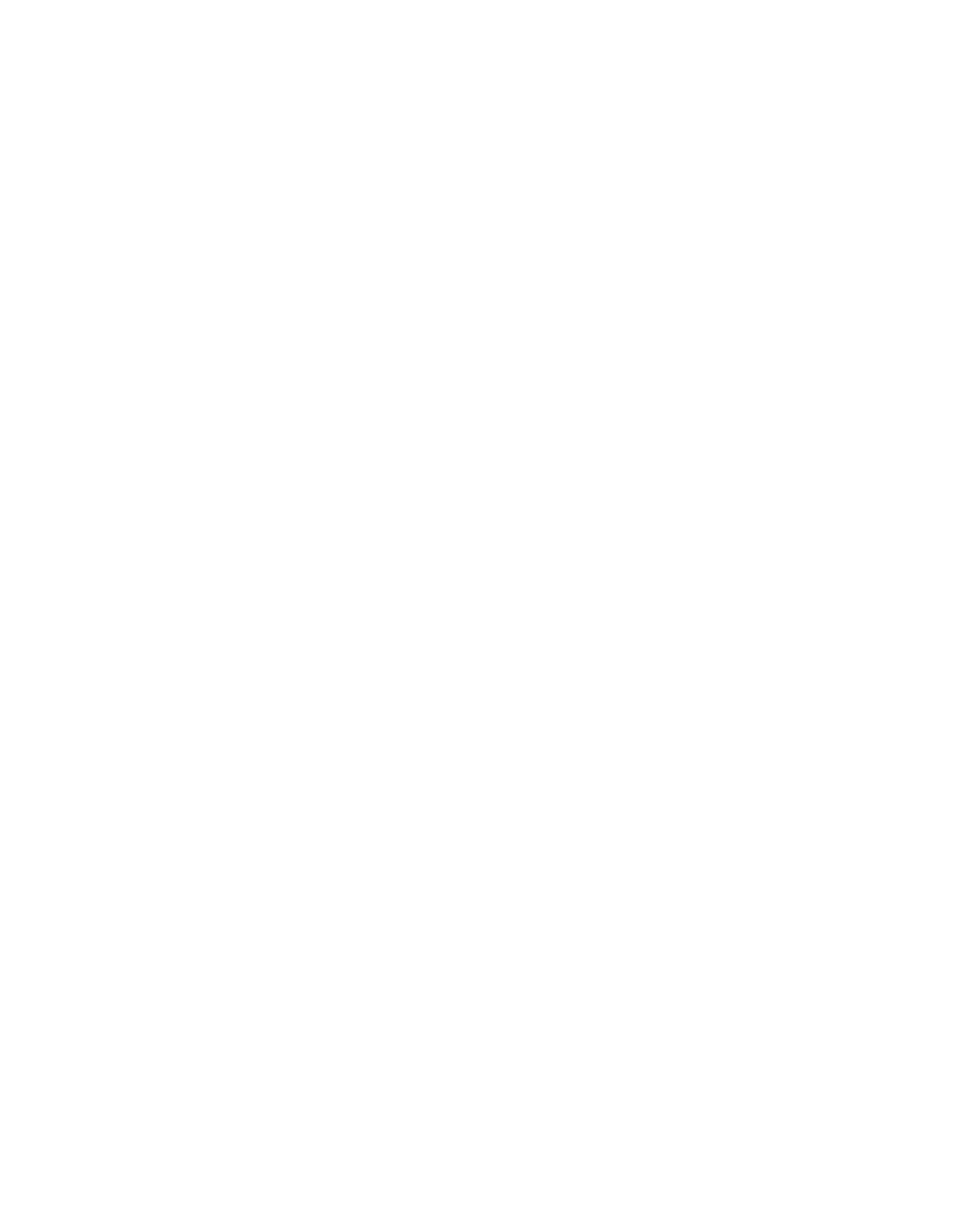# AN EXPLORATORY STUDY OF THE VIDEOBLOGGER'S COMMUNITY

By

### JOHN W. WARMBRODT

## A THESIS

Presented to the Faculty of the Graduate School of the UNIVERSITY OF MISSOURI-ROLLA

In Partial Fulfillment of the Requirements for the Degree

MASTER OF SCIENCE IN INFORMATION SCIENCE & TECHNOLOGY

2007

Approved by

Dr. Richard Hall, co-Advisor Dr. Hong Sheng, co-Advisor

Dr. Lian Qi

 $\mathcal{L}_\text{max}$ 

 $\mathcal{L}_\text{max}$  , and the contract of the contract of the contract of the contract of the contract of the contract of the contract of the contract of the contract of the contract of the contract of the contract of the contr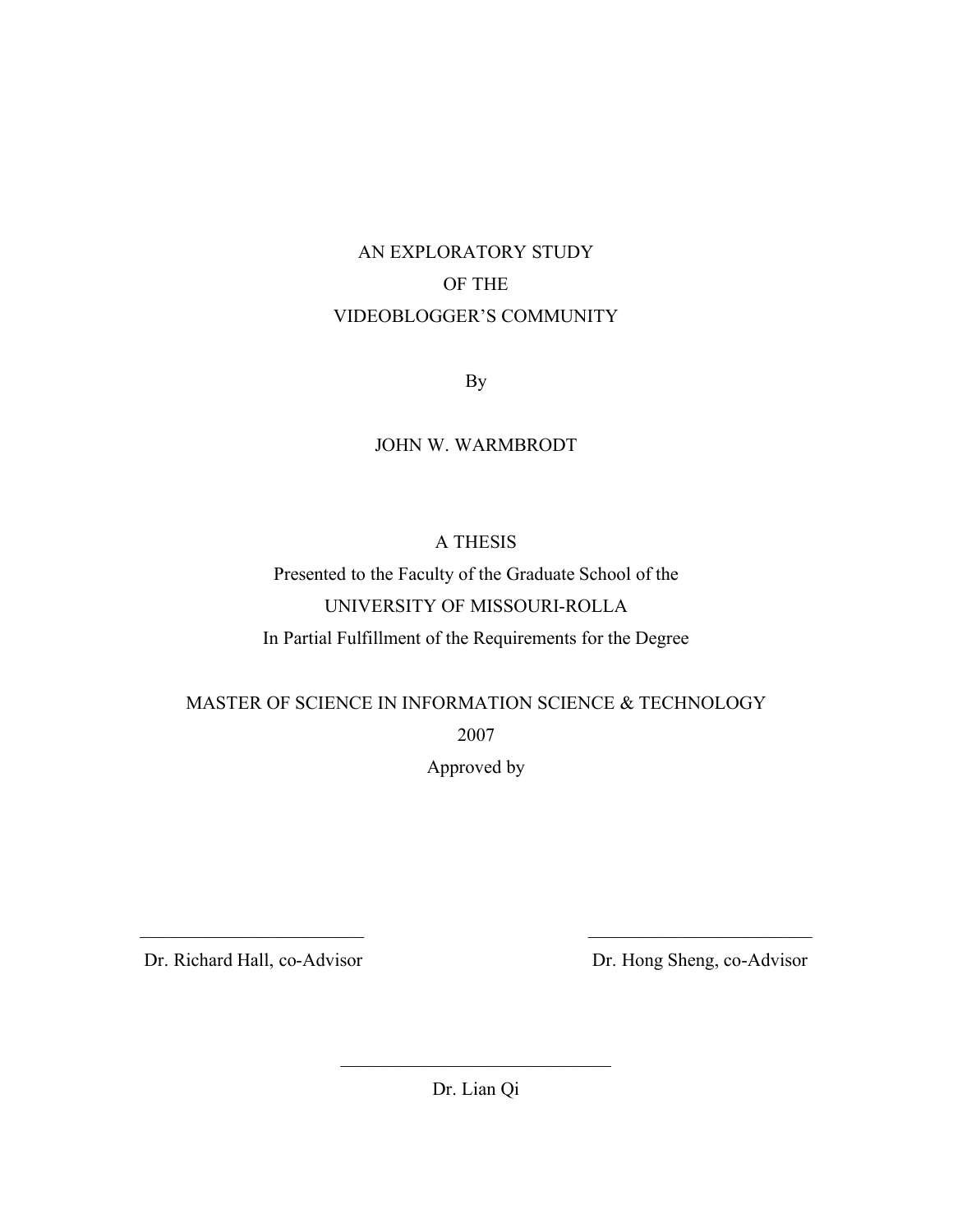Copyright 2007

By

John William Warmbrodt All Rights Reserved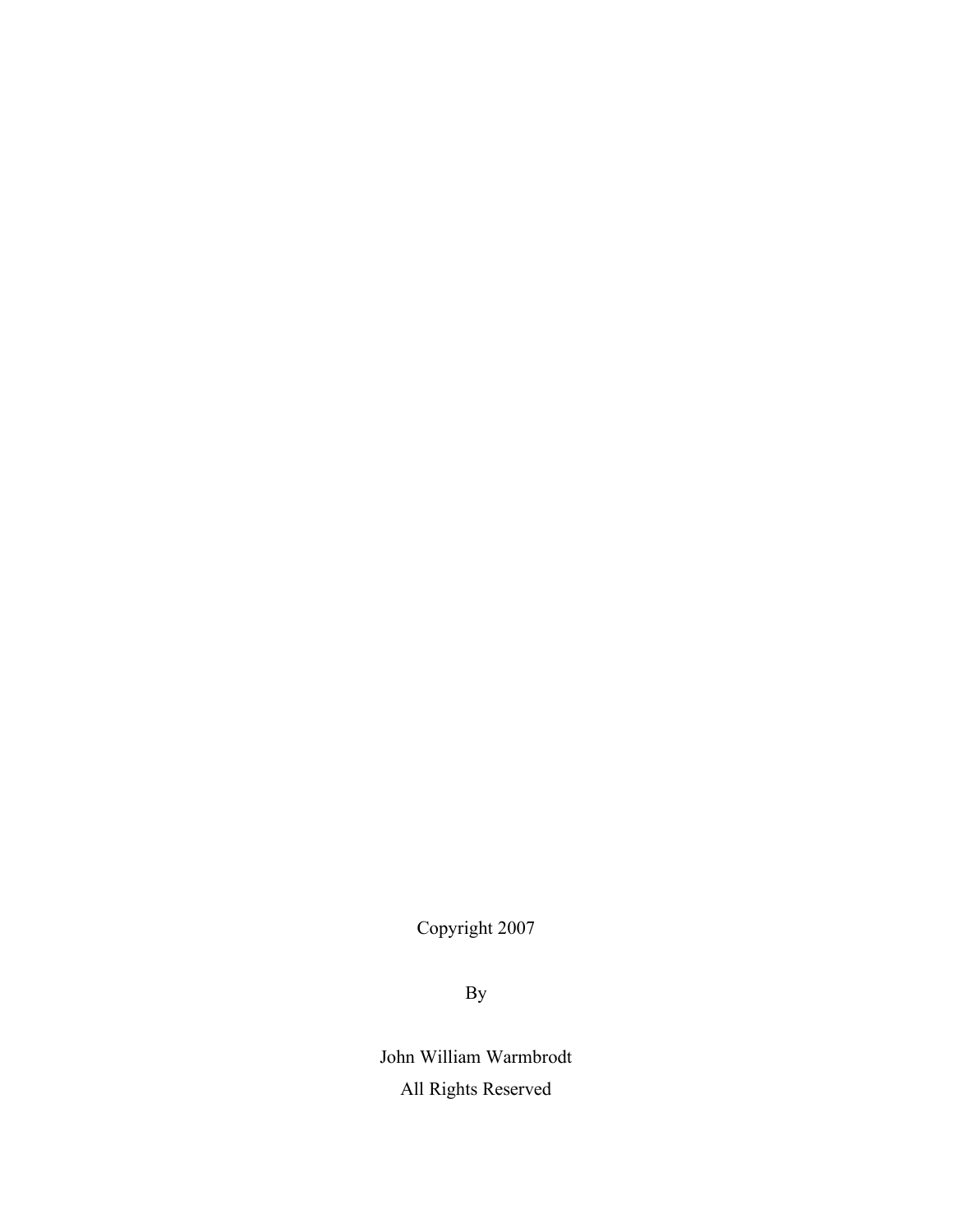#### **ABSTRACT**

Videoblogs (vlogs) have emerged as a new form of virtual community. The goal of this study was to explore and understand the videoblogger community by studying the community's structure and the motivations of vloggers. A social network analysis of the linking patterns of 74 personal vloggers was performed. Open-ended interviews with 13 personal vloggers in the sample were performed as well. In general, the results indicate that the vlogging community is highly decentralized and exhibits a core/periphery structure, indicating that the group consists of a core group of active participants and a peripheral group of significantly less active participants. In addition, the results indicate that the characteristics of the vlogging community are similar to text blogging in a number of ways, including the community's highly interactive and social nature. However, results also indicate that the rich nature of the communication afforded by the video medium allows for a more personal, intimate, and empathetic interaction. Further, the low barrier to entry enabled by inexpensive tools and web distribution is an important motivational factor for vloggers.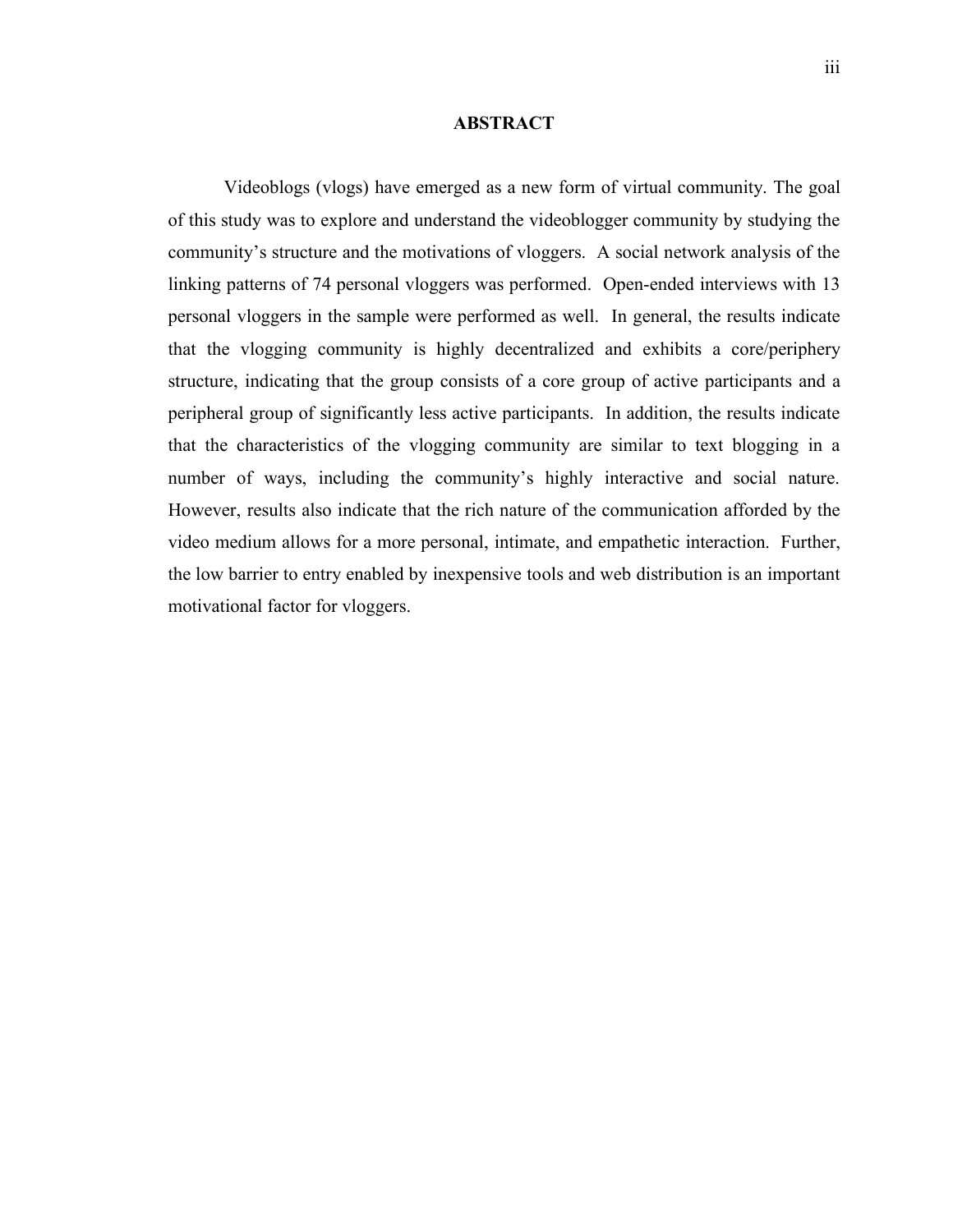#### **ACKNOWLEDGEMENTS**

I would like to thank my primary advisor, Dr. Hong Sheng for her continuing support and guidance throughout this project. I am grateful for being able to work with her and her valuable advice. Dr. Sheng made herself available for short ad hoc meetings to answer the many questions I had and for that I am grateful.

I would also like to thank my other committee members Dr. Richard Hall and Dr. Lian Qi for their support and encouragement. They also had an instrumental role in this project and had a great impact on this research.

I also thank the videobloggers who participated for allowing me to interview them and for their encouragement and support of the research. Without them the research would not have been complete.

Special thanks to my family and friends' patience as they have put up with me as I worked on this project. None of this would have been possible without their perpetual encouragement and understanding.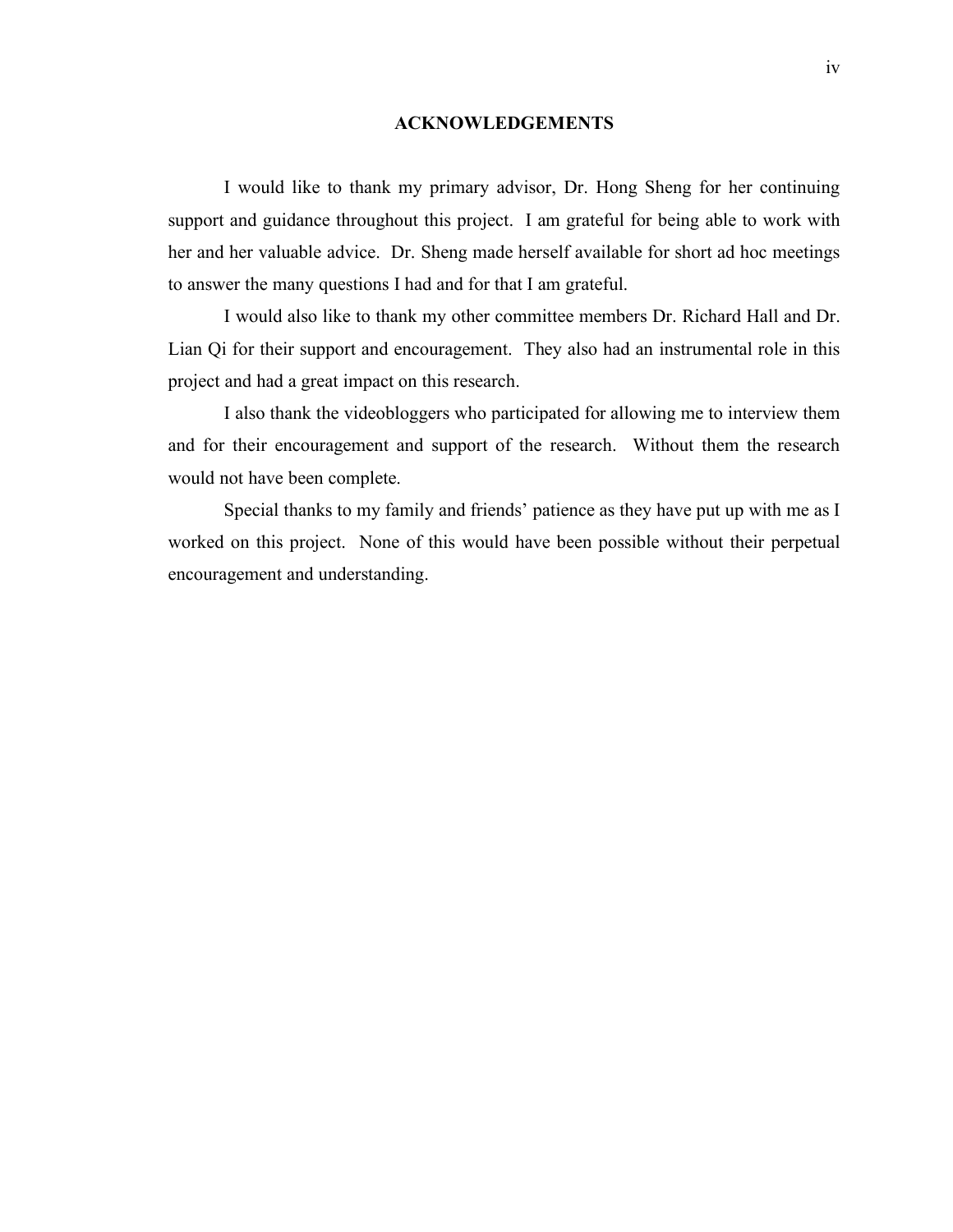# **TABLE OF CONTENTS**

| 2.1.1. Differences between Virtual Communities and Virtual Groups or Teams5 |  |
|-----------------------------------------------------------------------------|--|
|                                                                             |  |
|                                                                             |  |
|                                                                             |  |
|                                                                             |  |
|                                                                             |  |
|                                                                             |  |
|                                                                             |  |
|                                                                             |  |
|                                                                             |  |
| 3. STUDY 1: A QUANTITATIVE SOCIAL NETWORK ANALYSIS OF A SAMPLE              |  |
|                                                                             |  |
|                                                                             |  |
|                                                                             |  |
|                                                                             |  |
|                                                                             |  |
|                                                                             |  |
|                                                                             |  |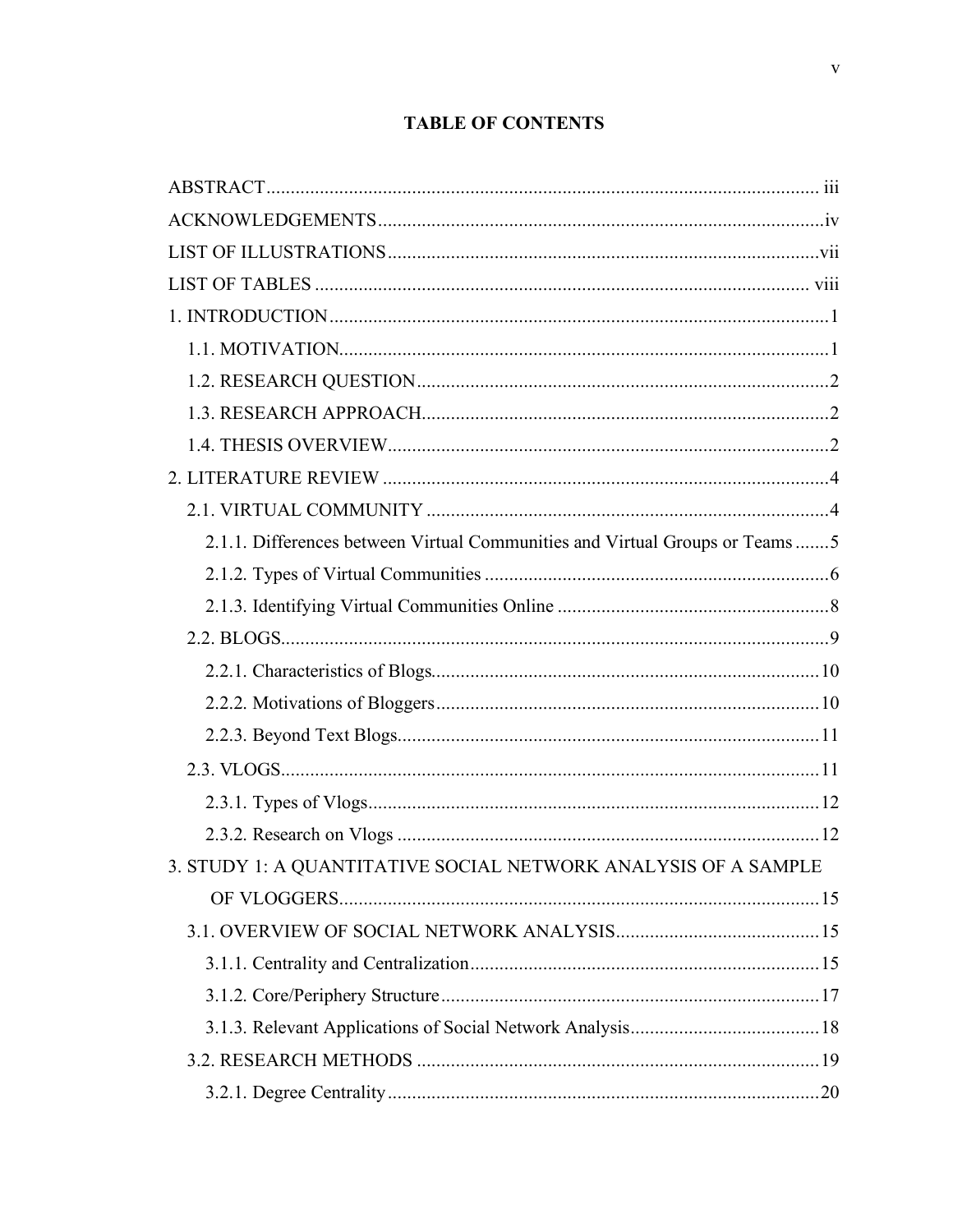| 4.3.2. Differences between Blogs and Vlogs as Virtual Communities 53 |  |
|----------------------------------------------------------------------|--|
|                                                                      |  |
|                                                                      |  |
|                                                                      |  |
|                                                                      |  |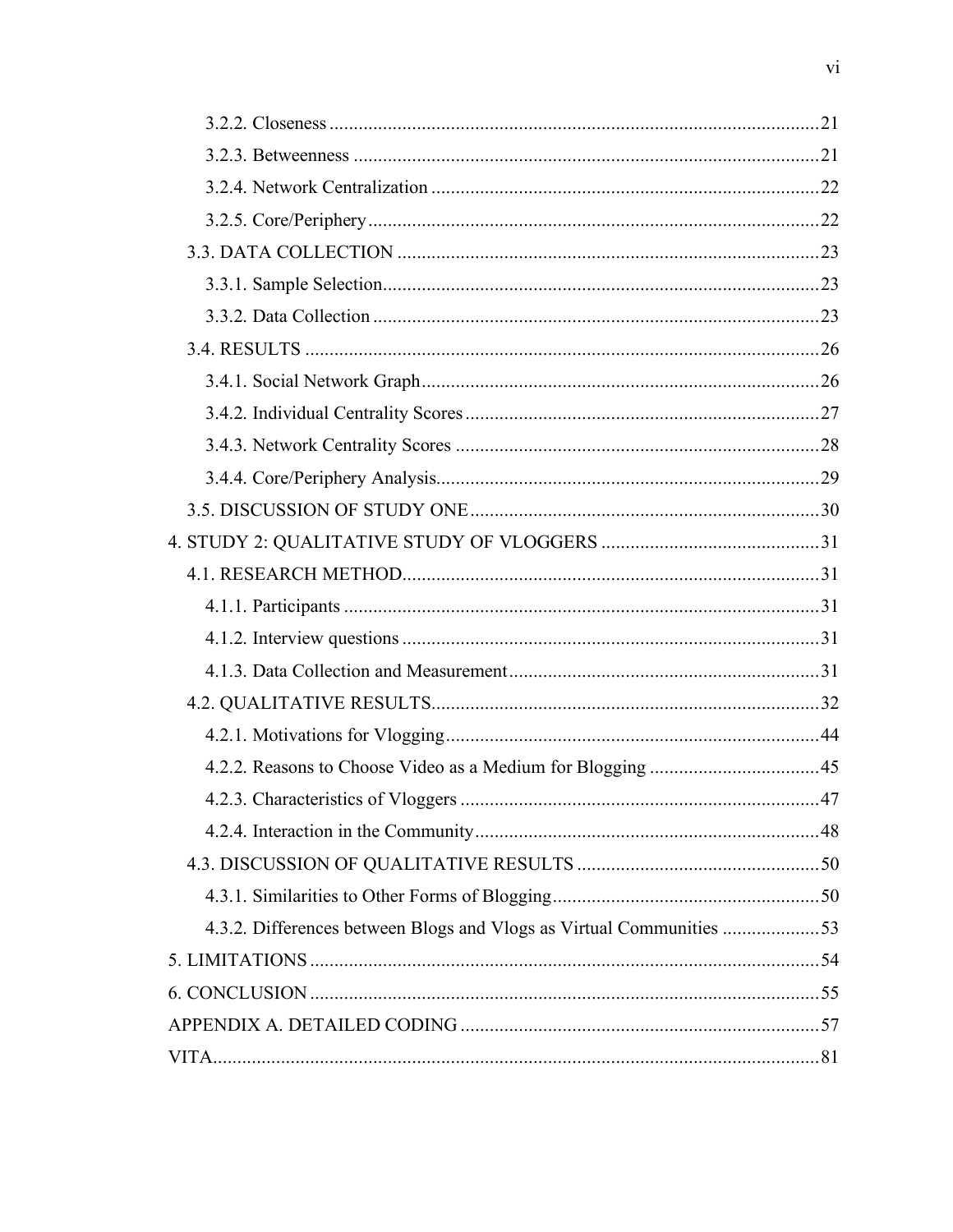# **LIST OF ILLUSTRATIONS**

| Figure 3.5 - Example of Betweenness: A Node Bridging Two Clusters of Nodes22 |  |
|------------------------------------------------------------------------------|--|
|                                                                              |  |
|                                                                              |  |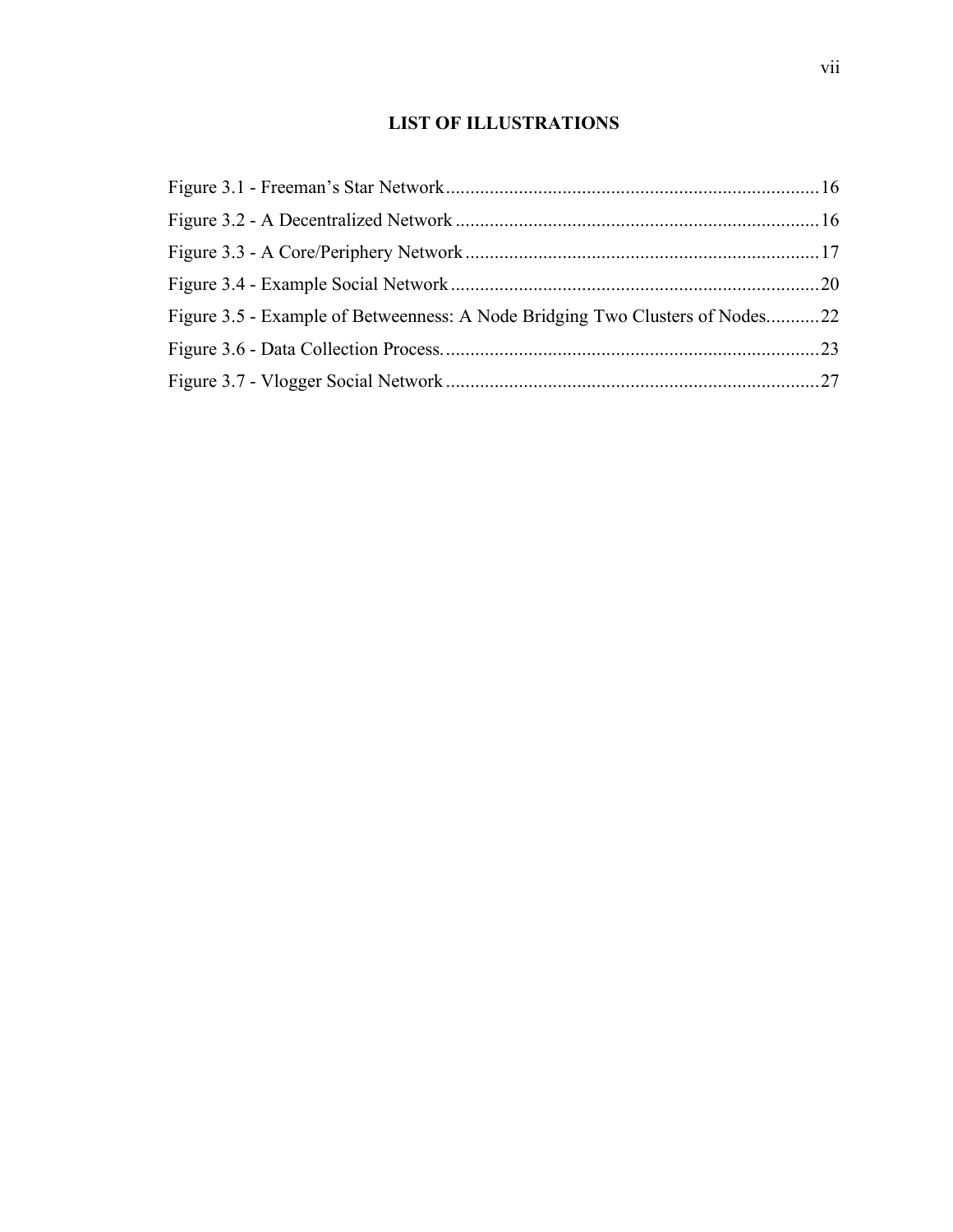# **LIST OF TABLES**

| Table 3.1 - Studies of Relevant Social Network Analysis Applications 18 |  |
|-------------------------------------------------------------------------|--|
|                                                                         |  |
|                                                                         |  |
|                                                                         |  |
|                                                                         |  |
|                                                                         |  |
|                                                                         |  |
|                                                                         |  |
|                                                                         |  |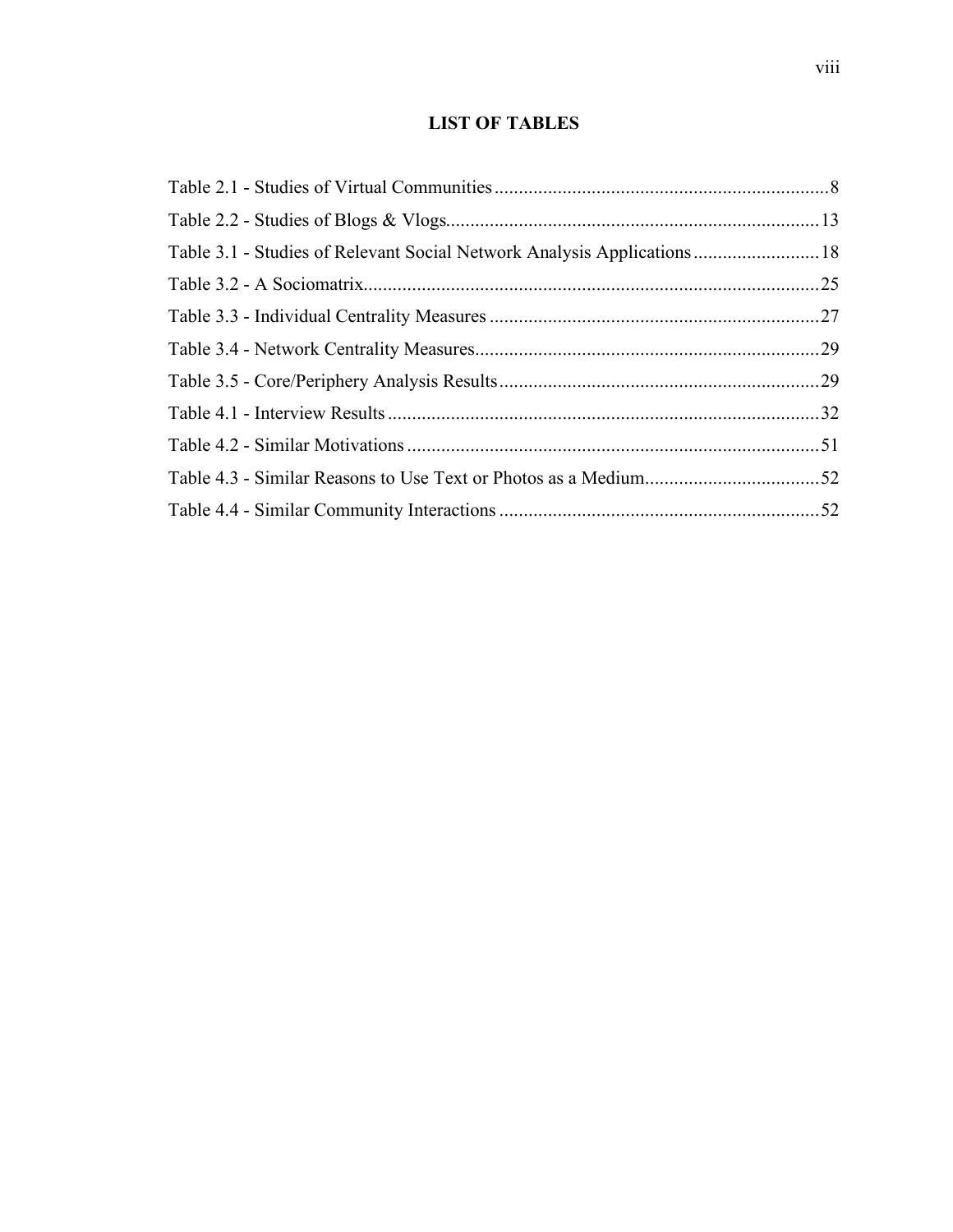#### **1. INTRODUCTION**

#### **1.1. MOTIVATION**

Blogs are journal based web sites that typically use content management tools which allow the authors to post contents on the websites (Gordon, 2006). The number of blogs has increased significantly in the last few years. According to Technorati , a blog tracking website, there are approximately 86.4 million blogs as of June 2007 (Technorati, 2007). Blogs are intrinsically social, as they reveal the blogger's personality, interests, and points of view (Nardi, Schiano, Gumbrecht, & Swartz, 2004); they also provides a platform for the bloggers to interact with their readers and other bloggers. Therefore, blogs that share similar interests, views, or opinions are often inter-connected, forming a virtual community among the bloggers.

Video blogs (or vlogs) are blogs where each post is a video. Although the posts may also include text, providing context for the video, the focus of each post is a video. Vlogs have become increasingly popular over the recent years. In January of 2005, Mefeedia - a web site that is a directory of video blogs - listed 617 vlogs. As of January 2007, this number had increased to 20,913 (Sinton, 2007).

The use of videos allows the video bloggers (vloggers) to express their opinions/views and interact with their viewers more directly and interactively. As stated by Miles (2003), "[vlogs] are less about consumption (watching others' content) than exploring models for authorship and production, ... it is the ability to participate as communicative peers that is much more significant and viable for distributed networks than our reconstitution into new consumers" (Miles, 2003). Most vloggers look to other vloggers and friends for feedback and support (Luers, 2007). Luers (2007) also identified a few social needs fulfilled by vlogging: being connected, finding validation for one's experience and ideas, and being a producer as well as a consumer (Luers, 2007). It appears then, that Vloggers interactions with one another form the foundation of the vlogger community.

As vlogs are becoming increasingly popular, their potential business applications can not be overlooked. Vlogs can not only serve as web based journals for everyday users, but also can be used by businesses to directly communicate with their customers or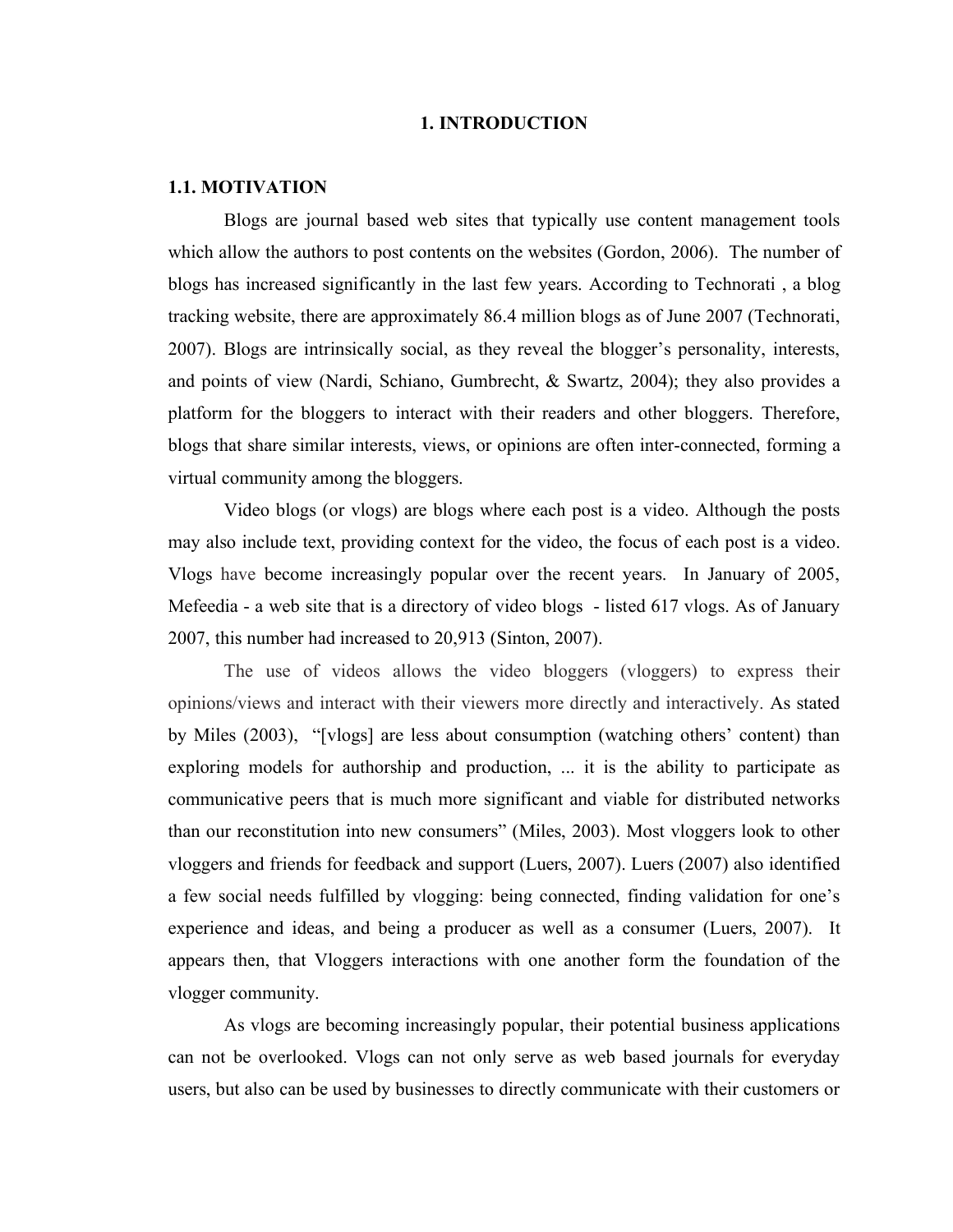promote new products. For example, traditional media outlet ABC News in January 2007, signed Amanda Congdon, who became popular as host of the highly popular video blog Rocketboom, to host a video blog on ABC News (Holahan, 2006). As a new form of blogs, vlogs use rich media and allow for more direct interactions, therefore, have great potential for business applications.

#### **1.2. RESEARCH QUESTION**

Despite the increasing importance of vlogs, little academic research has been done to study the structure of the vloggers' community, or the interactions among vloggers. As the a major motivational factor for vlogging is to interact with other vloggers (Miles, 2003), it is very important to study the social network of this new type of virtual community and identify the structure of the community. Specifically, I set out to answer the following questions: 1) what is the structure of the vloggers' community?; and 2) How and why do people vlog?

#### **1.3. RESEARCH APPROACH**

The research consisted of two studies. The first study is a quantitative analysis of the social network of a vloggers' community using social network analysis; the second study is a qualitative study, with the aim of exploring how and why vloggers vlog.

This research investigates how personal vloggers interact with each other in the context of their vlogs. In this study, hyperlinks among vloggers served to represent connections. Since vlogs are the primary point of interaction, they provide an ideal way to gain a deeper understanding of the structure of the personal vlogger community. The study was conducted using a well known vlogger directory site VlogDIR (vlogdir.com) where vloggers voluntarily opt-in to a certain category of the directory. The sample used in this research, was a list of video bloggers in the personal video blogger category.

#### **1.4. THESIS OVERVIEW**

The rest of the thesis is organized as follows: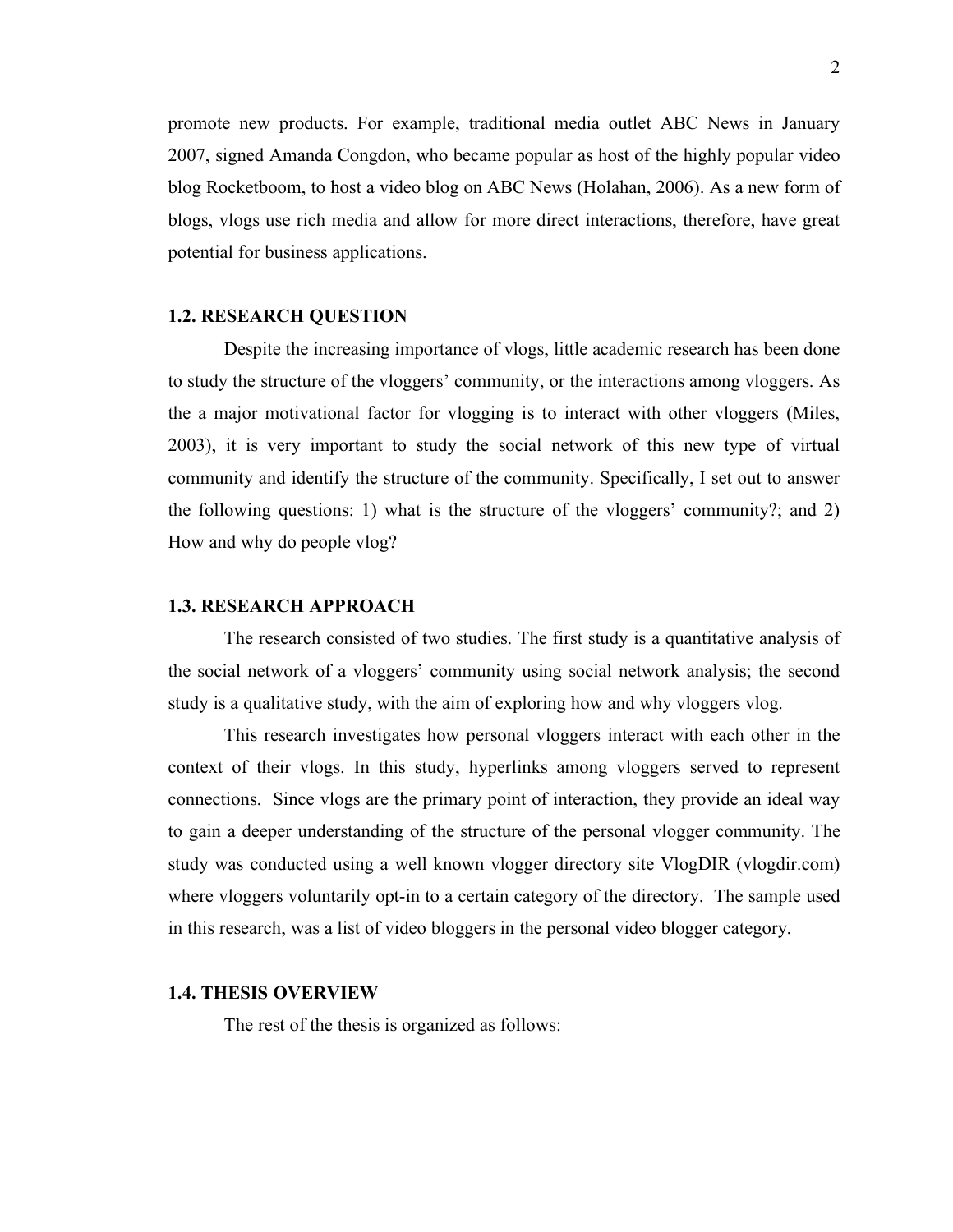- Section 2: Literature Review. This section provides an overview of previous studies on various forms of virtual communities and focuses specifically on blogs and vlogs.
- Section 3: Study 1: Social Network Analysis and Applications. This section describes the method, data collection procedures, research results, and discussion of the social network analysis on the vloggers' community.
- Section 4: Study 2: Qualitative Study. This section contains the method, results, and discussion of the qualitative study of vloggers.
- Section 5: Limitations. This section lists some of the limitations of the present study.
- Section 6: Conclusion. The conclusion briefly summarizes findings and implications, as well as potential work for the future, which builds on this research.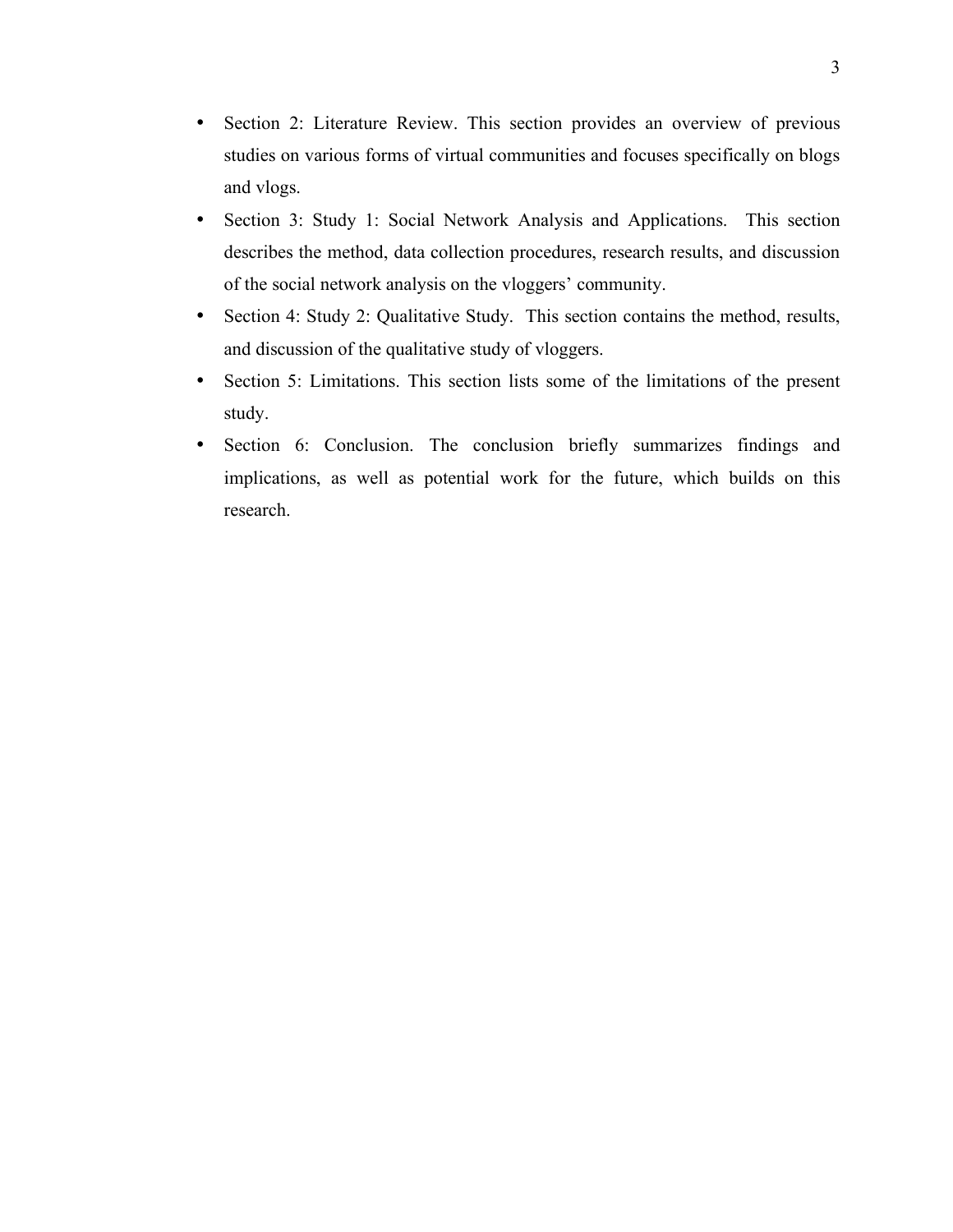#### **2. LITERATURE REVIEW**

#### **2.1. VIRTUAL COMMUNITY**

Virtual communities have been defined many ways. One of the first and more general definitions is that they are "social aggregations that emerge from the Net when enough people carry on public discussion long enough, with sufficient human feeling, to form webs of personal relationships in cyberspace" (Rheingold, 1993). Other researchers such as Preece (2000) have defined virtual communities as follows: social interaction, a shared purpose, a common set of expected behaviors, some form of computer system which both mediates and facilitates communication (Preece, 2000). Whittaker (Whittaker, Isaacs, & O'Day, 1997) proposed that virtual communities share the following characteristics:

- Members have a shared goal, interest, need, or activity that provides the primary reason for belonging to the community.
- Members engage in repeated active participation and there are often intense interactions, strong emotional ties, and shared activities occurring between the participants.
- Members have access to shared resources and there are policies for determining access to those resources.
- Reciprocity of information, support and services between members.
- A shared context (social conventions, language, protocols).

Gupta and Kim (2004) summarized many definitions of virtual communities and identified four key components of a virtual community: community, location, bonding, and a shared objective or purpose (Gupta & Hee-Woong, 2004). They explained each component as follows:

• The community is the members of the virtual community. The members are not physically located in one place like traditional communities such as neighborhoods, towns, or regions. Virtual communities are more concerned with human relationships like in relational communities such as hobby groups or religious organizations.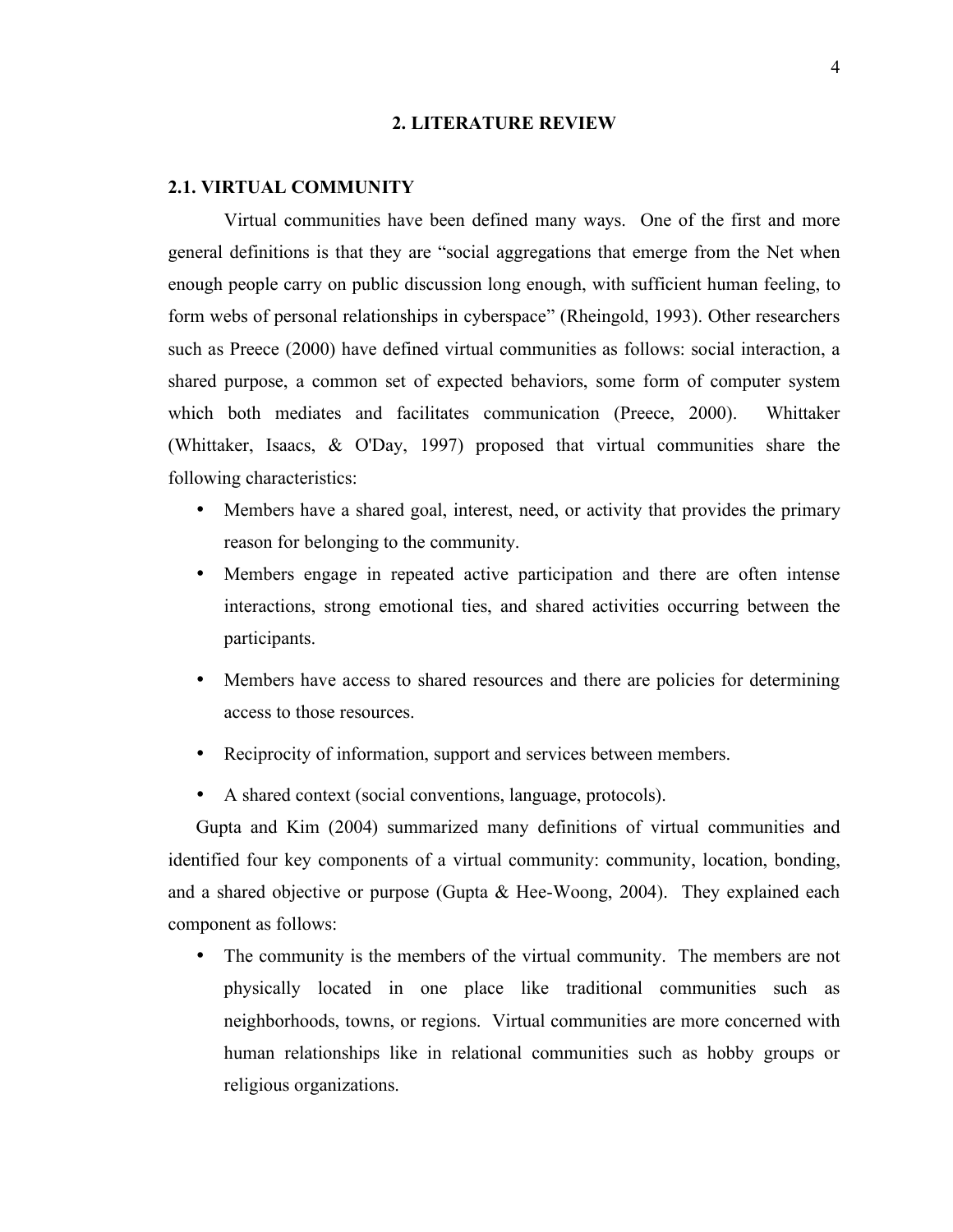- Location virtual communities can be thought of as a place where people can develop and maintain social and economic relationships and explore new opportunities (Wang, Yu, & Fesenmaier, 2002). In addition, discussions about commitment, identity, conflict resolution, tensions between the collectives and the individual, and negotiation of community boundaries can be conducted.
- Bonding The members of a virtual community have a sense of membership either formally or informally. They also form personal relationships with other members in the community (Sproull & Faraj, 1997) and sometimes they become addicted to the community (Hiltz & Wellman, 1997). Gupta and Kim (2004) note that such commitment to community is the notion of bonding (Gupta  $\&$  Hee-Woong, 2004).
- Shared objective or purpose. Virtual communities are formed around a primary purpose which may vary from enjoyment such as in a fantasy gaming community to information and knowledge sharing, to building relationships or transacting (Armstrong & Hagel, 1996).

Gutpa and Kim (2004) concluded that virtual communities can be basically defined as the groups of like-minded strangers who interact predominantly online to form relationships, share knowledge, have fun or engage in economic transactions (Gupta & Hee-Woong, 2004).

**2.1.1. Differences between Virtual Communities and Virtual Groups or Teams.** Virtual communities are different than virtual teams or groups. According to Li (2004), virtual communities are different in the following ways: 1) they focus on relationship development and people do not have to remain in the group. In contrast, virtual teams are formed to solve specific problems or tasks. 2) "virtual communities are spontaneously created by people with similar interests" (Li, 2004). Virtual teams and groups on the other hand are created by specific organizations or companies. 3) Virtual communities can last an indefinite amount of time, as long as there are people with continued shared interests that stay in the community. Virtual teams or groups, in contrast, disperse after the original goal that formed the group is completed.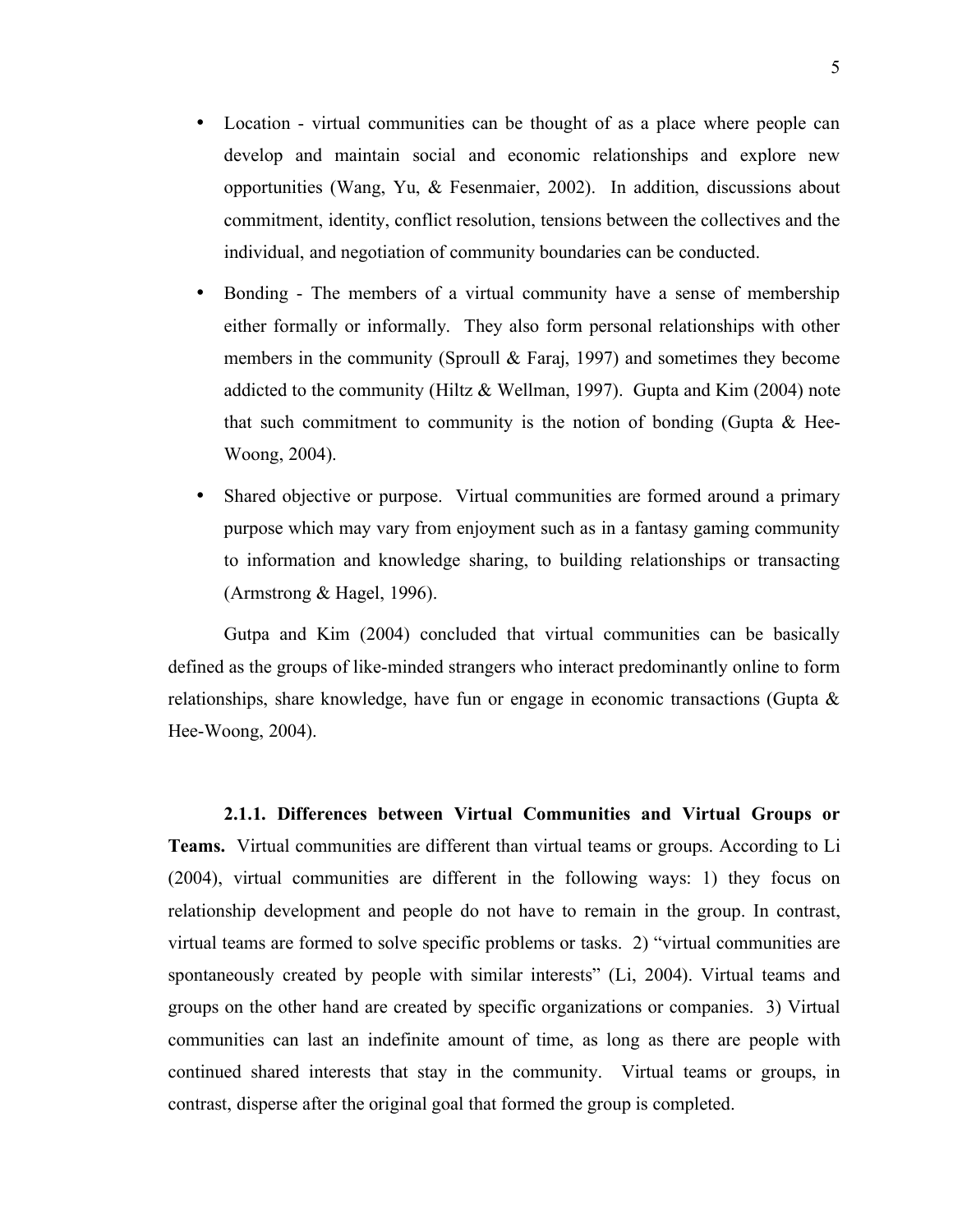**2.1.2. Types of Virtual Communities.** Various forms of virtual communities exist through different types of computer-mediated communication technologies (CMCs). Originally there were newsgroups, listservs, multi-user dungeons, bulletin board systems, and internet relay chat. Later, they were found on websites that offered forums and other means of user interactions. Growth of online communities has been enormous over the years. A report by the Pew Internet and American Life project found that an estimated 90 million people have participated in a virtual community in 2001 (Horrigan, 2001).

Lazar and Preece (Lazar & Preece, 1998) classified online communities based on:

- Attributes and processes of virtual communities such as shared goal or interest, shared activities among members, access to shared resources, member support, social conventions, language or protocols and population size.
- The software that supports them such as listservs, newsgroups, bulletin boards, internet relay chat, multi-user dungeons or a mixture of software technologies.
- Relationship to physical communities. Virtual communities can resemble a physical community, be somewhat like one, or be completely different. Some virtual communities are entirely based on physical communities like an electronic village. Other virtual communities are somewhat based on physical communities like the hobby-based communities including those for sports, teams or collectors. And others are purely online communities where members prefer anonymity or would like to take on a different identity like role playing communities and support communities.
- Sociological concept of boundedness. Virtual communities can be tightly bound such as those within the intranet of a company where members were only employees of that company. They can also be loosely bound like most internet communities which anyone in the world can participate in.

Armstrong and Hagel (Armstrong & Hagel, 1996) categorized virtual communities into four types based on consumer needs that are fulfilled by virtual communities:

• Communities of transaction. These communities primarily facilitate buying and selling of products and services and deliver information related to those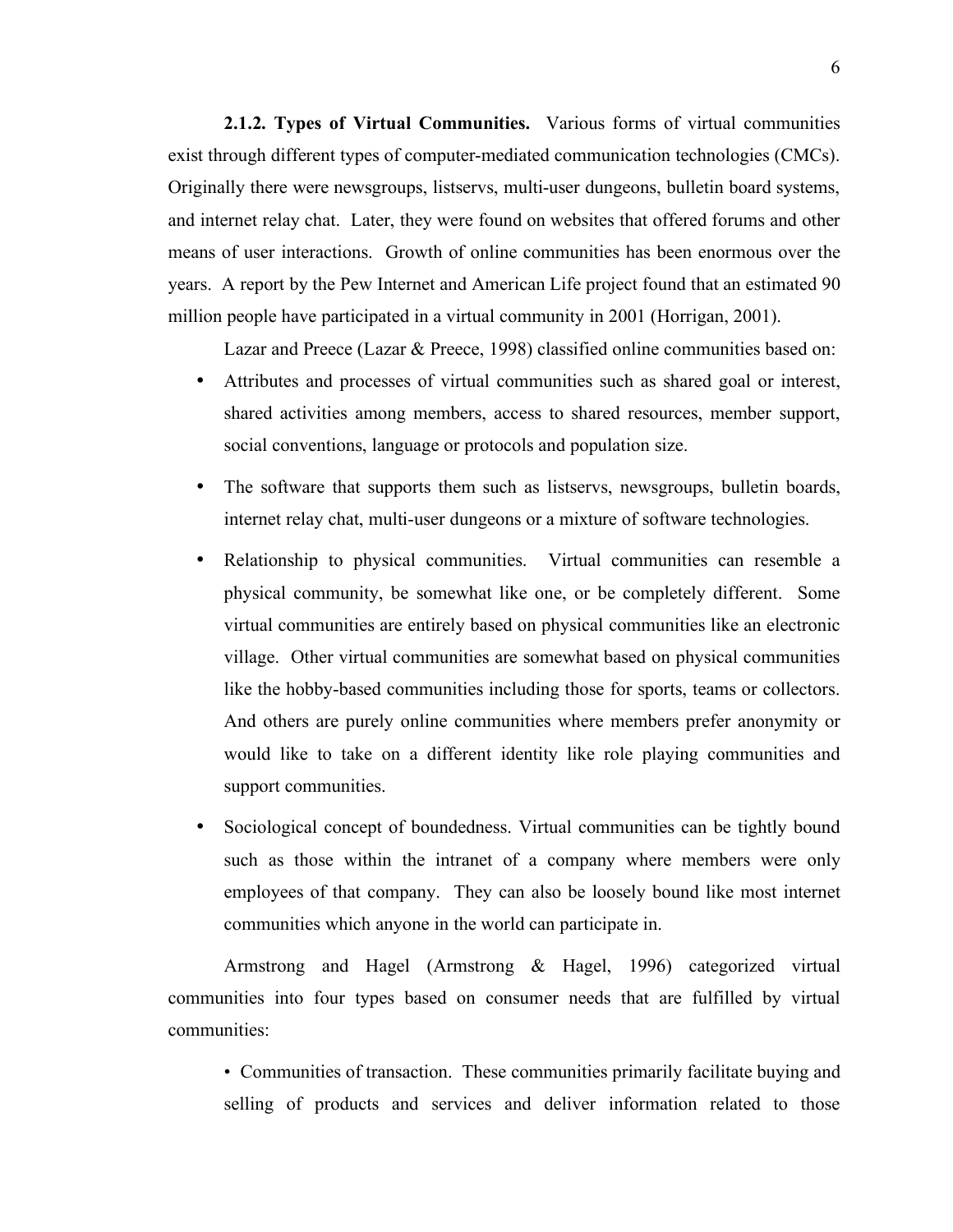transactions. These are not traditional communities, but rather members interact to consult and seek input with other members on purchases such as buying a new car or choosing a dentist.

• Communities of interest. These bring together participants who interact extensively with each other on specific topics. The Motley Fool and gardening forums such as GardenWeb are examples of these communities.

• Communities of fantasy. Members in these communities seek to create new environments, personalities, or stories. They can also explore new identities in the imaginary worlds of fantasy. Real identities are not important in these fantasy communities.

• Communities of relationships. These are formed around certain intense life experiences such as death, cancer, or divorce. Participation consists of sharing these experiences and is often very intense and can lead to the formation of deep personal connections

Blogs are all based upon similar content management software and bloggers usually have common goals and interests. Therefore, based on the above categorization, blogs can be viewed as communities of interests.

Rheingold (1993) found that the primary motivation of virtual communities is to meet people and possibly expand circles of friends (Rheingold, 1993). As compared to physical communities, blogs provide a way to socialize with others but also maintain a distance from others. Kiesler (1986) observed that unlike physical communities, virtual communities can break down societal and organizational barriers (Kiesler, 1986). She found that people ignore traditional hierarchical organizational boundaries if there is strong mutual interest in a particular subject. Once people get to know each other on the basis of their communication within the virtual community, people can broaden the relationships or move them offline.

In other communities such as Internet relay chat, Kiesler (1986) found that people are more likely to lower their inhibitions online with anonymity and in the absence of social context cues (Kiesler, 1986). Those that are usually shy have been shown to speak up online while those that may never shout or insult others in real life may do so freely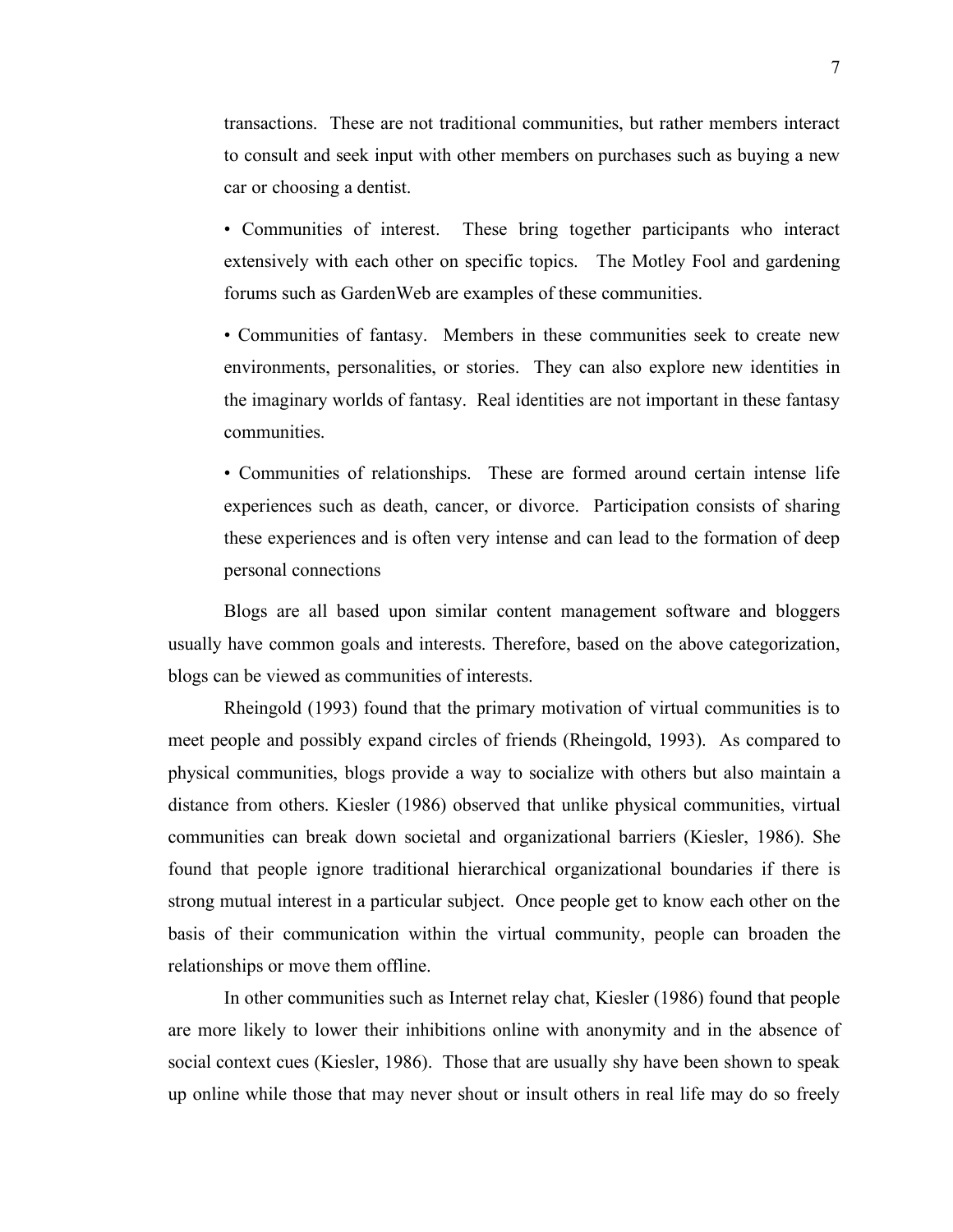online. Also, usually users of IRC self-disclose about their serious problems in real life without reserve (Reid, 1996).

Some have proposed that virtual communities lead to disconnection with others (Rheingold, 1993). While virtual communities may influence friend seeking in the physical community where the person lives, it has been found that people can form strong bonds in virtual communities they are a regular part of. Regular users of Internet Relay Chat (IRC) for example have become addicted to it, form close friendships, and even fall in love and get married in real life (Rheingold, 1993).

**2.1.3. Identifying Virtual Communities Online.** Virtual communities have received considerable attentions from researchers in various disciplines. The following table (Table 2.1) summarizes prior literature on virtual communities.

| Source           | Context             | Major Findings                     |  |  |
|------------------|---------------------|------------------------------------|--|--|
| Rheingold (1993) | Virtual             | • Many people use various forms of |  |  |
|                  | communities such    | virtual communities such as IRC,   |  |  |
|                  | as the WELL         | <b>MUDs</b>                        |  |  |
|                  |                     | • virtual communities are usually  |  |  |
|                  |                     | much different than real           |  |  |
|                  |                     | communities.                       |  |  |
|                  |                     | • People take on new roles and     |  |  |
|                  |                     | interact in different worlds       |  |  |
|                  |                     | • Anonymity allows for             |  |  |
|                  |                     | communication with diminished      |  |  |
|                  |                     | inhibitions.                       |  |  |
| Lazar & Preece   | Classification of   | • Virtual communities can be       |  |  |
| (1998)           | virtual communities | classified based upon four         |  |  |
|                  |                     | characteristics                    |  |  |
|                  |                     | Attributes                         |  |  |

**Table 2.1 - Studies of Virtual Communities**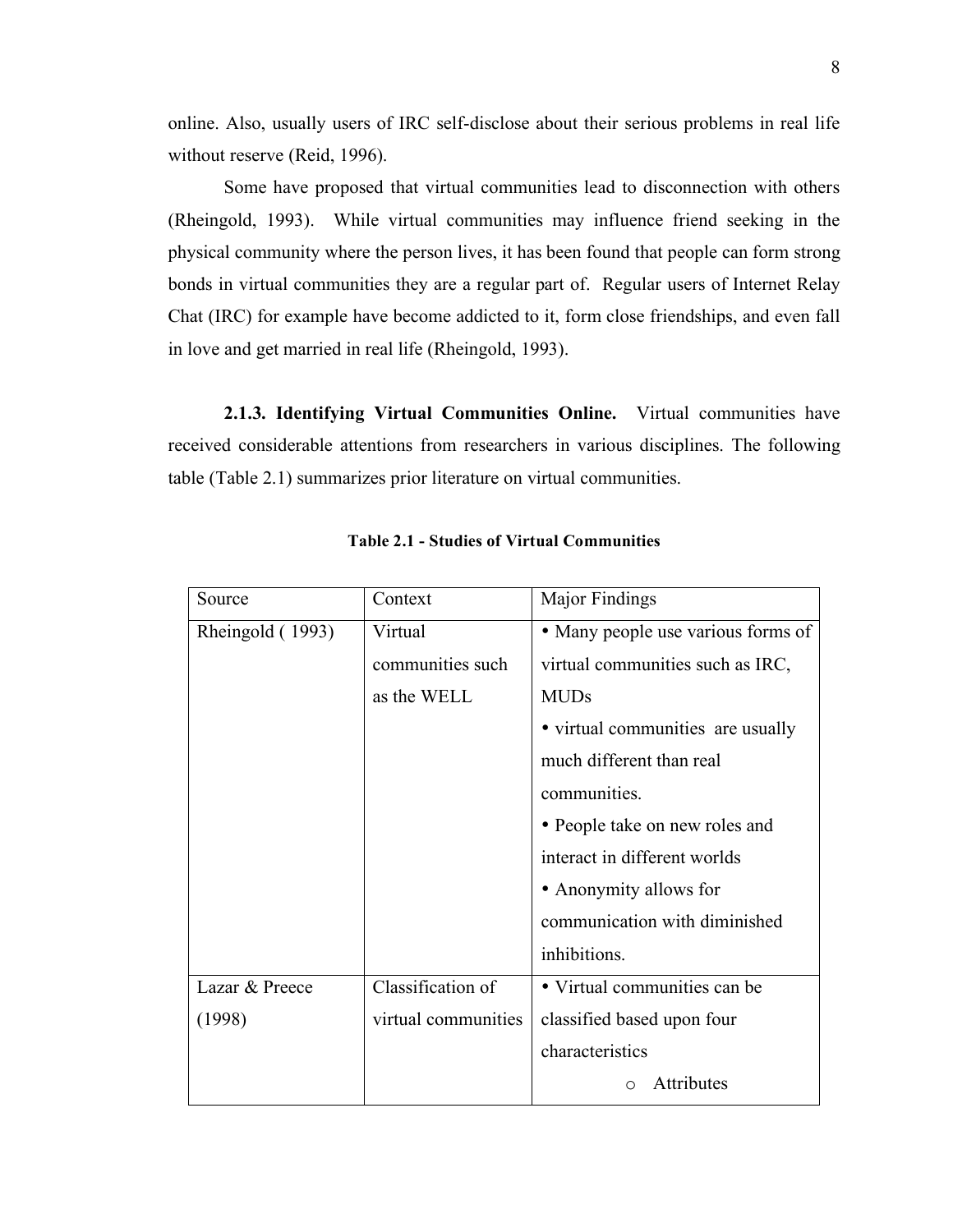|                 |                     | Supporting software<br>$\circ$      |
|-----------------|---------------------|-------------------------------------|
|                 |                     |                                     |
|                 |                     | Relationship to<br>$\circ$          |
|                 |                     | physical                            |
|                 |                     | communities                         |
|                 |                     | <b>Boundedness</b><br>$\bigcirc$    |
| Horrigan (2001) | Prevalence of       | • 84% of internet users or 90       |
|                 | virtual communities | million people have participated in |
|                 |                     | a virtual community to connect to   |
|                 |                     | distant others and local community  |
| Roberts (1998)  | Newsgroups          | • Newsgroups were found to be       |
|                 |                     | virtual communities based on sense  |
|                 |                     | of belonging to their group.        |
|                 |                     | • This sense of belonging was       |
|                 |                     | determined by the amount of time    |
|                 |                     | and effort put into the groups.     |

#### **2.2. BLOGS**

Blogs are journal based web sites that typically use content management tools (Gordon, 2006). These software tools allow their authors to quickly post new content to their blogs in what has been described as "pushbutton publishing for the people." (Schiano, Nardi, Gumbrecht, & Swartz, 2004) There are many blogs on the World Wide Web today. Technorati, a blog tracking company is currently tracking 86.4 million blogs as of June 2007 (Technorati, 2007). Blogs are intrinsically social, as they reveal the blogger's personality, interests, and points of view (Nardi, Schiano, & Gumbrecht, 2004).

A blog is a series of web pages with several dated entries. Usually these entries are in reverse chronological order with the latest entry first. (Bar-Ilan, 2004; Walker, 2003; Wikipedia, 2007a). The term "blog" was coined in 1997 when Dave Winer wrote his reflections and commentaries online (Nardi, Schiano, & Gumbrecht, 2004; Schiano, Nardi, Gumbrecht, & Swartz, 2004; Shen, Sun, Yang, & Chen, 2006; Tepper, 2003). However, blogs have been around for longer than that (Tepper, 2003). Some blogs are merely lists of other web pages the author finds interesting (Blood, 2004). Other blogs are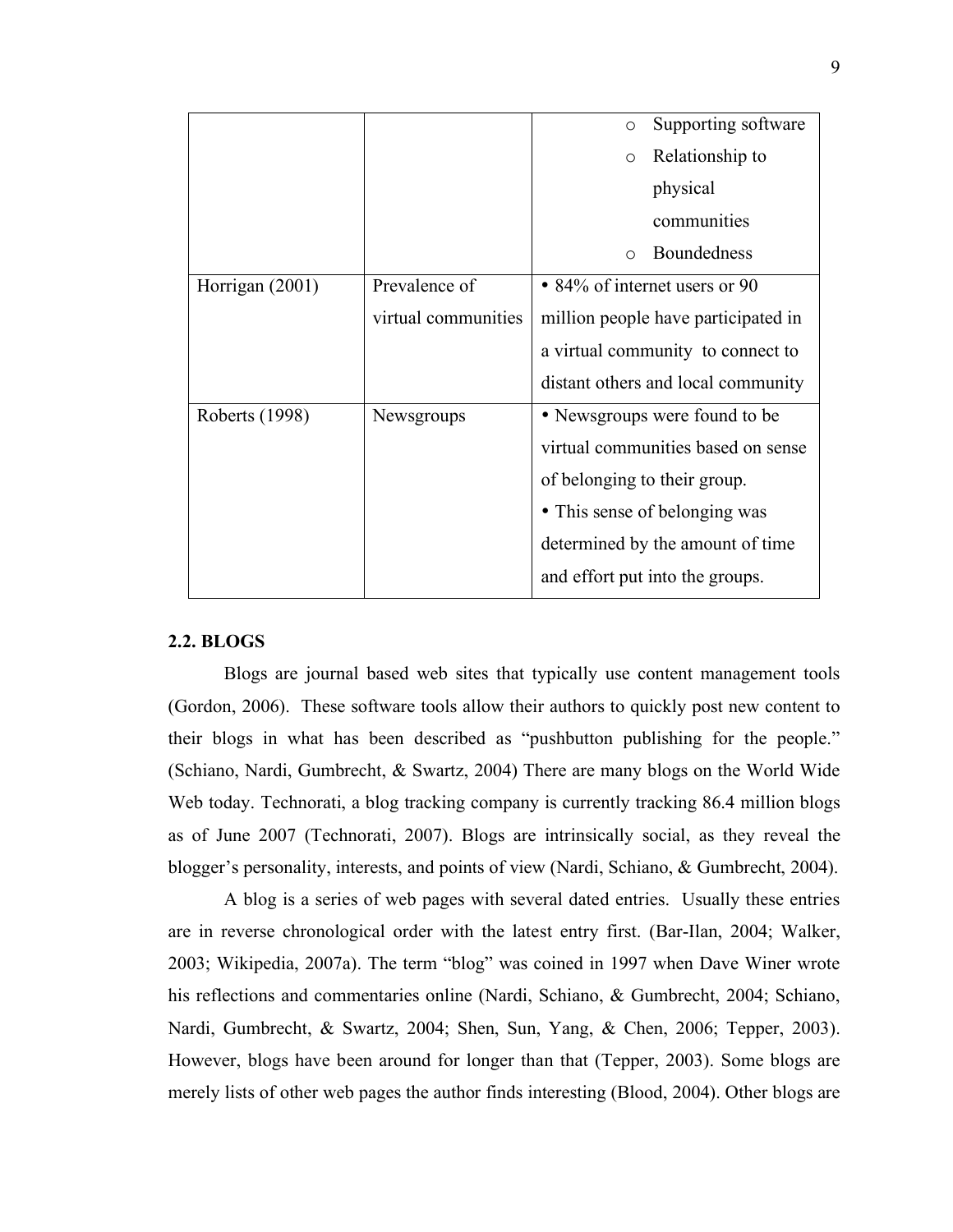commentaries that focus on a topic or range of topics. Many blogs however are personal journals of the authors. When blogs link to each other, they can create virtual communities (Blanchard, 2004).

**2.2.1. Characteristics of Blogs.** Blogs primarily consist of text posts made by the author and then associated comments made by the audience. However, blogs can also contain hyperlinks, graphics, audio recordings, video, and other rich media. Most of the formatting and success of blogs we know of today is the result of blogging software technologies. Software such as Blogger, Xanga, or LiveJournal made blogging much easier and therefore more widely accessible (Blood, 2004; Chau & Xu, 2007; Nardi, Schiano, & Gumbrecht, 2004; Tepper, 2003). Blogging technology also introduced many of the features that are found in modern day blogs. For instance, modern blogs usually have the capability for the readers to leave public comments on each blog entry. Also, blogging technologies created innovations such as blogrolls, permalinks, and trackback URLs.

Blogrolls are lists of blogs that the blogger reads and also other links of interest to the blogger (Bar-Ilan, 2004).

Permalinks are a permanent URL address for each blog posting. Permalinks are important because they allow other bloggers to reference a specific blog posting. Communications between bloggers was much easier as a result (Blood, 2004; Tepper, 2003).

Trackback URLs were introduced by the blogging software Movable Type and allow bloggers to "ping" other blogs. This places a link to the blogger's post in the entry they have just referenced (Blood, 2004). Having trackback URLs allows bloggers to know which blogs are linking to them, and thus eases communication (Blood, 2004).

**2.2.2. Motivations of Bloggers.** A considerable amount of research has been conducted within the last few years on the topic of blogs. Blogs are first and foremost a social activity (Nardi, Schiano, & Gumbrecht, 2004). Researchers have found numerous motivations for blogging. For example, Lindahl and Blount found that there are two basic blog styles: filters and journals (Lindahl & Blount, 2003). The filter style is a collection of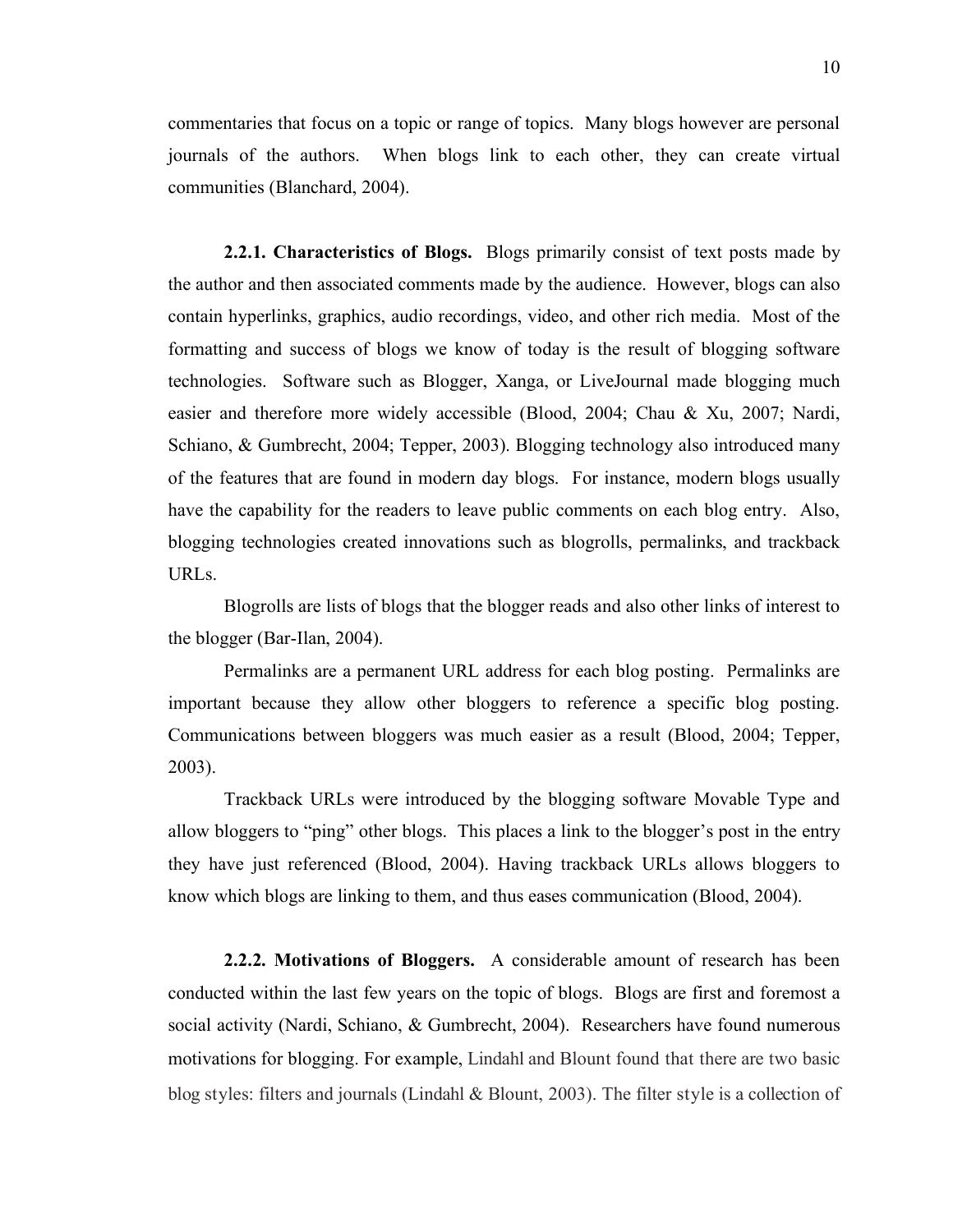links to other Web sites. The journal style is an online personal diary with dated entries. Nardi et al (2004) found that personal bloggers write because they were documenting their life, providing commentary and opinions, expressing deeply felt emotions, articulating ideas through writing, and forming and maintaining community forums (Nardi, Schiano, & Gumbrecht, 2004). They also found that personal bloggers continue to blog usually due to "peer pressure" of the audience wanting to see regular posts.

**2.2.3. Beyond Text Blogs.** Not all blogs are text based. Bloggers also add many photos to their blog entries to create what is called a photoblog. In this case text accompanies the photos, but the photos are the primary focus of the blog (Photoblogs.org). Some bloggers have gone as far as creating audio files typically called podcasts (Wikipedia, 2007b). These posts have a text portion that describes the audio file and the file can be downloaded and played on a portable MP3 player such as Apple Inc's Ipod. A third type of blog is the videoblog or vlog. We will focus on video blogs shortly.

#### **2.3. VLOGS**

Vlogs, as mentioned before, are a type of blog that consists of videos as the primary media within each post. These videos are typically no longer than five or ten minutes in length (Luers, 2007). Vlogging initially became popular due to the decreasing barriers of entry of internet video publishing. Much of the initial success of vlogs comes from video hosting websites such as blip.tv, which offer free hosting. These video hosting sites allowed vloggers to combine current blogging technology with hosted videos to create vlogs. The videos posted to the vlog usually start with a title card that lets the viewer know what they are watching. Some vlogs use a format very similar to television shows. Since vlogs use existing blog technology, they still usually have text comments that the viewers can leave.

Vlogging has become increasingly popular over the recent years. In January of 2005 Mefeedia, a web site that is a directory of video bloggers (vloggers) had 617 vlogs. As of January 2007, Mefeedia.com listed 20,913 vlogs (Sinton, 2007).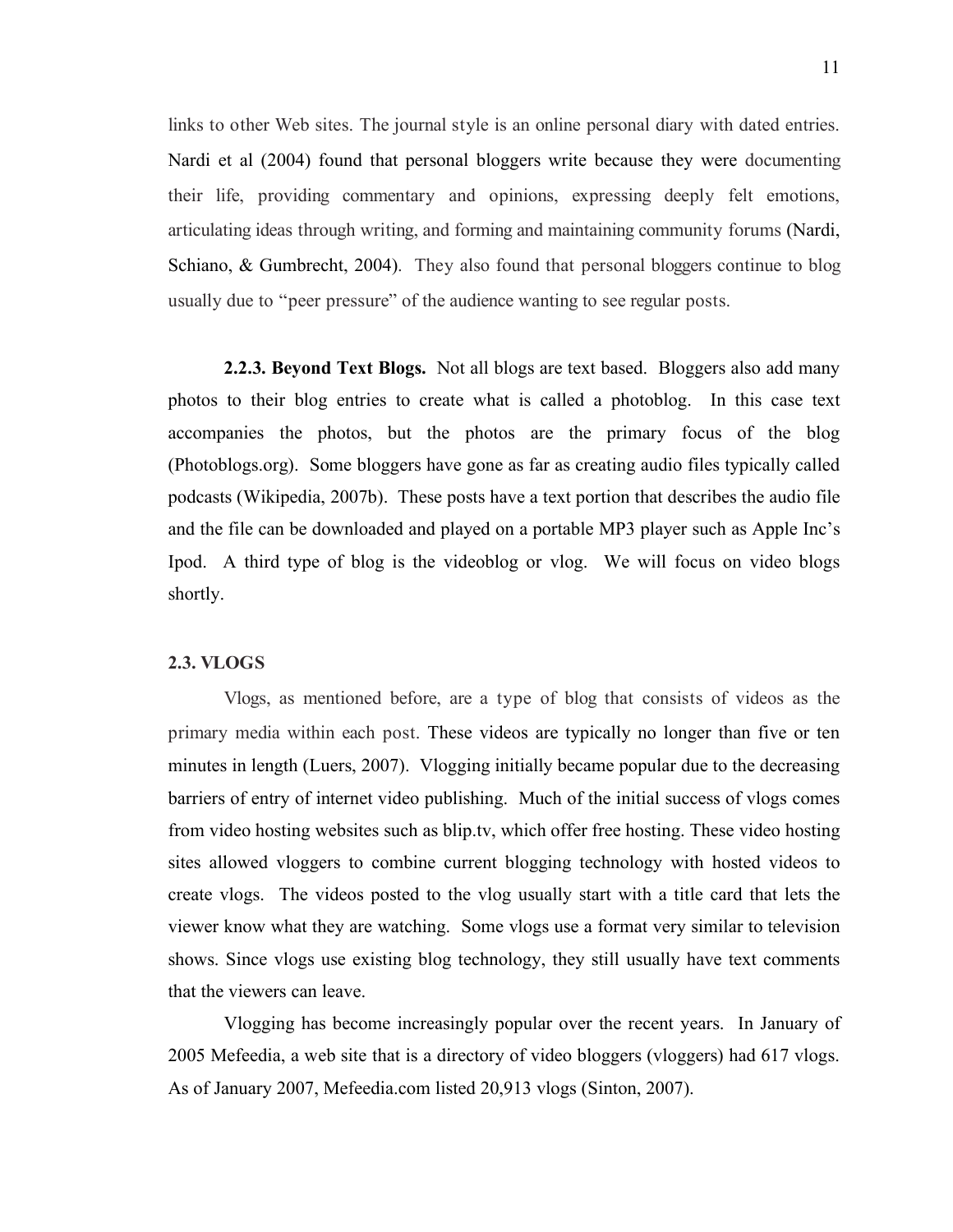Unlike traditional media such as broadcast television, it appears that a major motivation for vlogging is to receive feedback and support from other vloggers and find friendships in vloggers' community (Luers, 2007). Vlogging helps to fulfill some social needs of the vloggers, such as feeling connected, finding validation for one's experience and ideas, and being a producer as well as a consumer (Luers, 2007). Therefore, each vlogger's interactions with other vloggers are the foundation of the vlogger community.

**2.3.1. Types of Vlogs.** There are many different forms of vlogs. Some vlog genres are diary, experimental, documentary, and mash-up (Luers, 2007). There are three main types of vlogs: personal vlogs, news shows, and entertainment orientated. Personal vloggers talk about or even share their life experiences captured by a video camera and are thus more of a personal media than a television show. Besides personal vlogs about the vlogger's life, there are news shows, which are informal newscasts on a wide variety of topics. An popular example of a news show is Rocketboom (Rocketboom.com). These shows are somewhat similar to a newscast found on TV, but are more informal and experimental. Also there are vlogs that exist for purely entertainment reasons such as Ask a Ninja (askaninja.com), or a sitcom format such as the Carol and Steve at show ( http://www.stevegarfield.blogs.com/videoblog/carol\_and\_steve\_show) (Clayfield, 2007). These newscast and entertainment style of vlogs are not something usually found in blogs due to limitations of the text based format.

**2.3.2. Research on Vlogs.** Although vlogs are becoming increasingly popular, little research has been done on vlogs.

Some researchers looked have examined vlogging technologies. For example, Parker and Pfeiffer's (2005) have investigated ways to make vlogs more interactive than just having videos posted on a blog site (Parker & Pfeiffer, 2005). Miles (2006) identified current limitations of vlogs and how these limiations could be addressed with future technologies (Miles, 2006).

Other researchers have examined the difference between vlogging and other traditional medias (e.g., traditional television and independent films) and how anyone can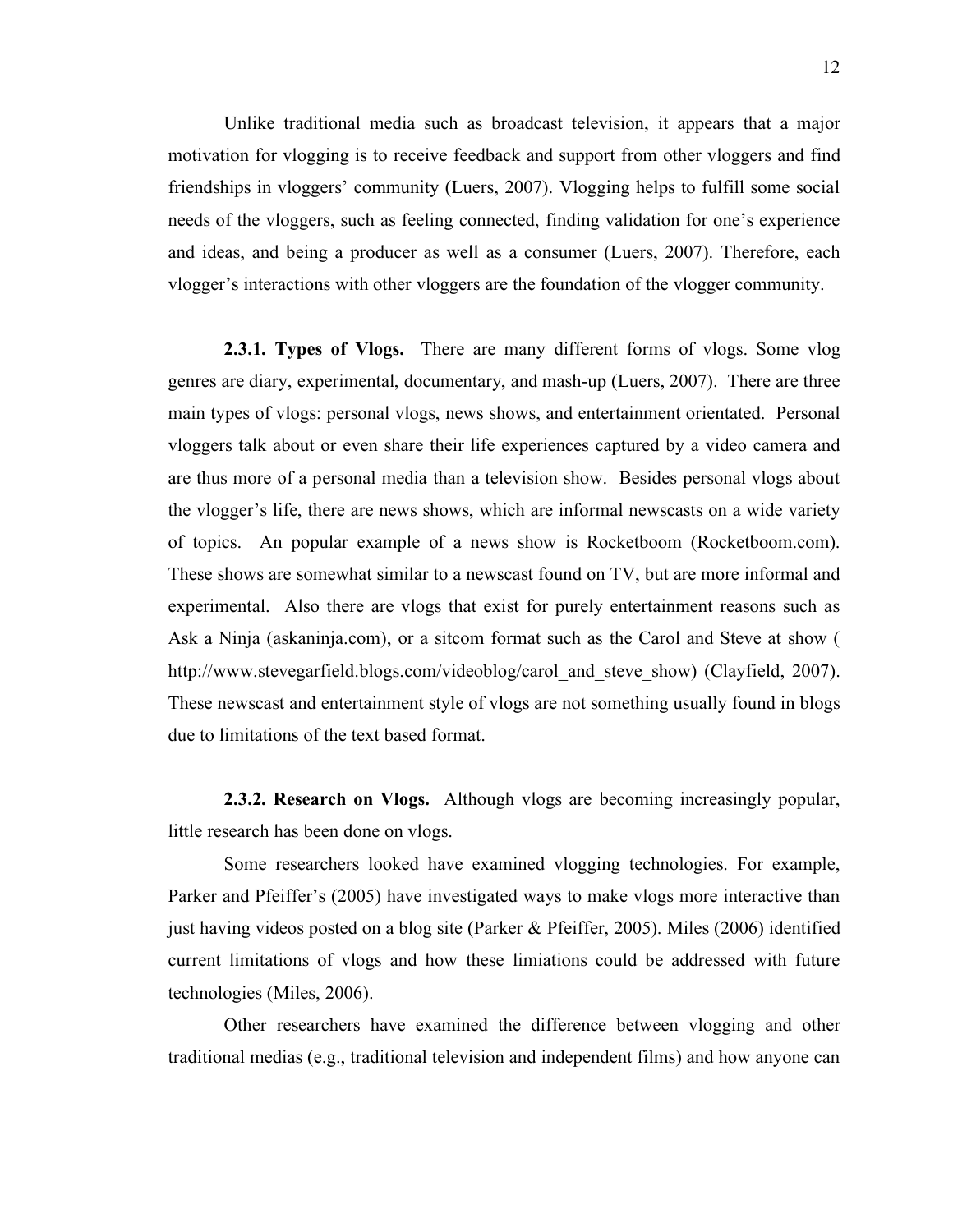cheaply author video about whatever they desire with only a household camera, computer, and internet connection (Clayfield, 2007; Luers, 2007; Miles, 2007).

| Source               | Context          | Major Findings                     |
|----------------------|------------------|------------------------------------|
| Nardi et al. (2004a) | Motivations of   | • Personal bloggers blog in order  |
|                      | personal         | to update others on activities and |
|                      | bloggers         | whereabouts, express opinions to   |
|                      |                  | influence others, seek others'     |
|                      |                  | opinions and feedback, think by    |
|                      |                  | writing, and release emotional     |
|                      |                  | tension.                           |
| Blanchard (2004)     | Blogs as virtual | • A blog at the center created and |
|                      | communities      | destroyed the network. Virtual     |
|                      |                  | community did not last after       |
|                      |                  | author left.                       |
|                      |                  | • Users felt in the community if   |
|                      |                  | they posted lots of comments.      |
|                      |                  | • Blogs are not virtual            |
|                      |                  | communities by themselves.         |
|                      |                  | They require a certain number of   |
|                      |                  | people interacting and reliance on |
|                      |                  | more than one author to become a   |
|                      |                  | virtual community.                 |
| Mefeedia.com (2007)  | Vlogger          | • Vlogs have grown from 617 to     |
|                      | statistics       | $20,913$ in two years.             |
| Luers $(2007)$       | Vlogs as new     | • Vloggers have entertainment      |
|                      | form of cinema   | and network values in mind when    |
|                      |                  | they vlog and are considered       |
|                      |                  | consumer cinema                    |

## **Table 2.2 - Studies of Blogs & Vlogs**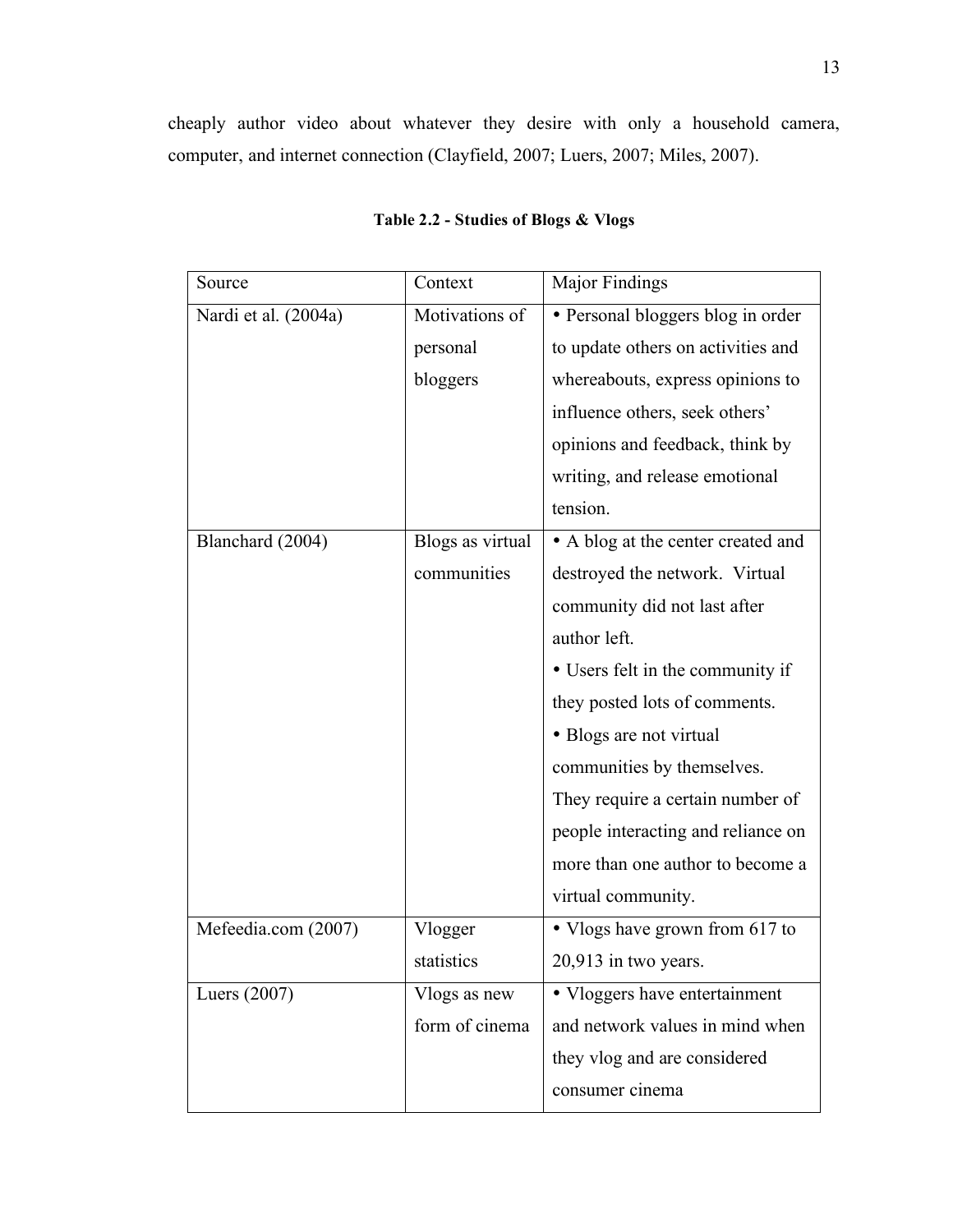| Clayfield (2007) | • Vlogging is cheap and allows<br>Authors of |                            |
|------------------|----------------------------------------------|----------------------------|
|                  | everyday people to create new<br>vlogs       |                            |
|                  |                                              | media. Anyone can vlog and |
|                  |                                              | become a producer          |

Most studies on blogs focus on blogs in general. Clearly there is a gap in the literature in studying video blogging and personal blogging. To address the gaps in the knowledge of vlogs, I conducted a research examining the structure of the vloggers' community and the motivations of vloggers.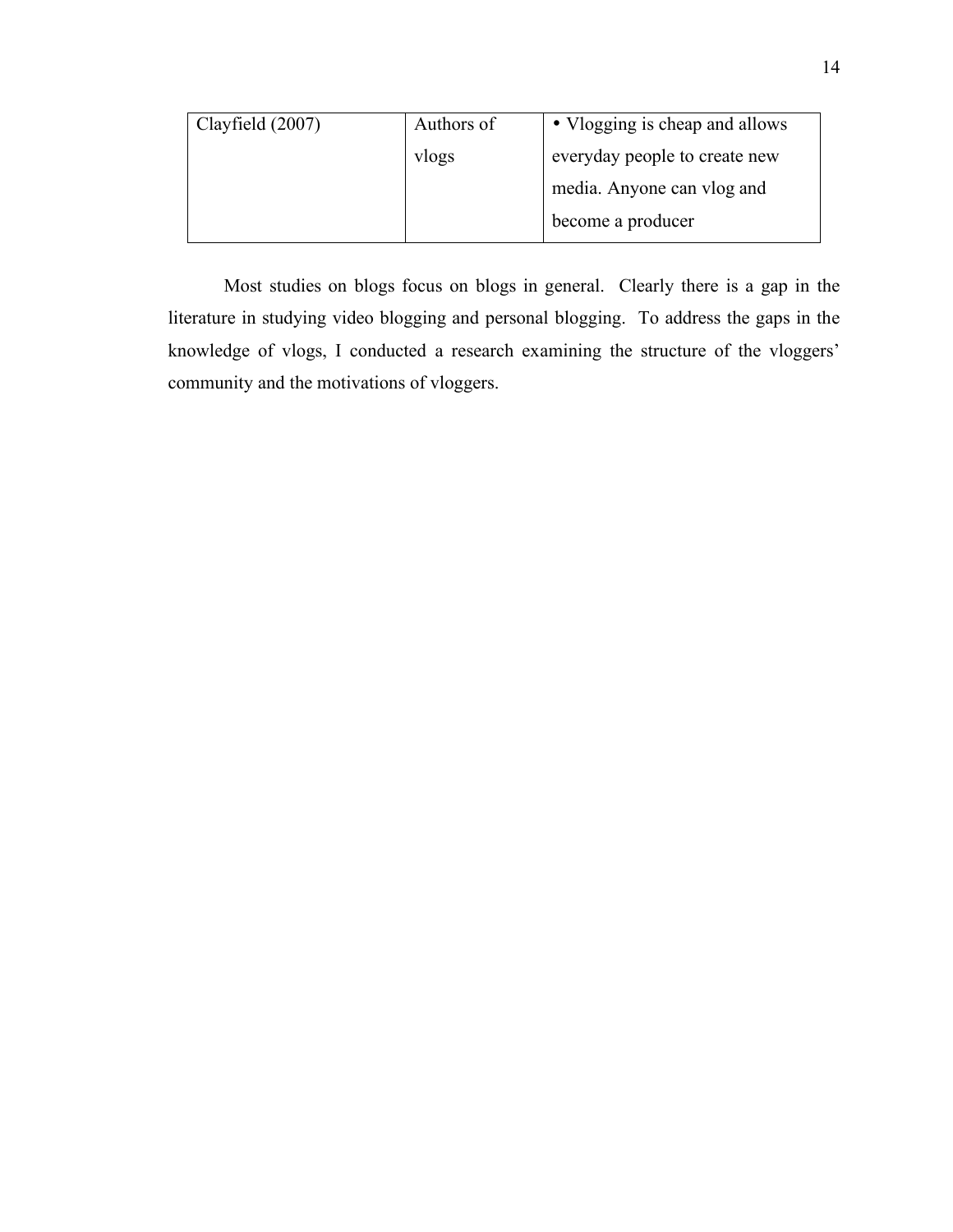# **3. STUDY 1: A QUANTITATIVE SOCIAL NETWORK ANALYSIS OF A SAMPLE OF PERSONAL VLOGS**

#### **3.1. OVERVIEW OF SOCIAL NETWORK ANALYSIS**

Social network theory was first attributed to J. Barnes in 1954 (Wasserman & Faust, 1994). It focuses on the interactions between social entities such as people, corporations, or other organizations so as to form a complete network (Wasserman & Faust, 1994).

The main components of a social network are nodes and links. Networks are made up of nodes, which are the social entities mentioned before. The nodes are connected by links, which are the relationships between nodes. These networks allow researchers to understand the structure of the relationships among the actors (Wasserman & Faust, 1994). Researchers have known for years that an individual's relationship with others has a large effect on social resources and many other important things about them.

Social network analysis allows researchers to visualize and conduct mathematical analysis on the network. Social network analysis allows for the identification of central nodes, which can have roles such as leaders, hubs, or gatekeepers. It also allows identification of subgroups in a network where nodes are strongly connected to each other. Visualization helps to identify the overall structure of a network.

**3.1.1. Centrality and Centralization.** Measurements are used in social network analysis to determine the important actors in the network (Wasserman & Faust, 1994). The most common measure of importance is centrality.

Centrality refers to the importance of individual actors and centralization refers to the network as a whole. Centrality is based on the concept that "actors who are most important or the most prominent are usually located in strategic locations within the network" (Wasserman & Faust, 1994).

The most centralized network exhibits a star structure. A star structure can also be called a hub-and-spoke network. A star has one or two nodes in the center surrounded by many nodes with few or no other connections connected to the center nodes (Kumar, Novak, & Tomkins, 2006).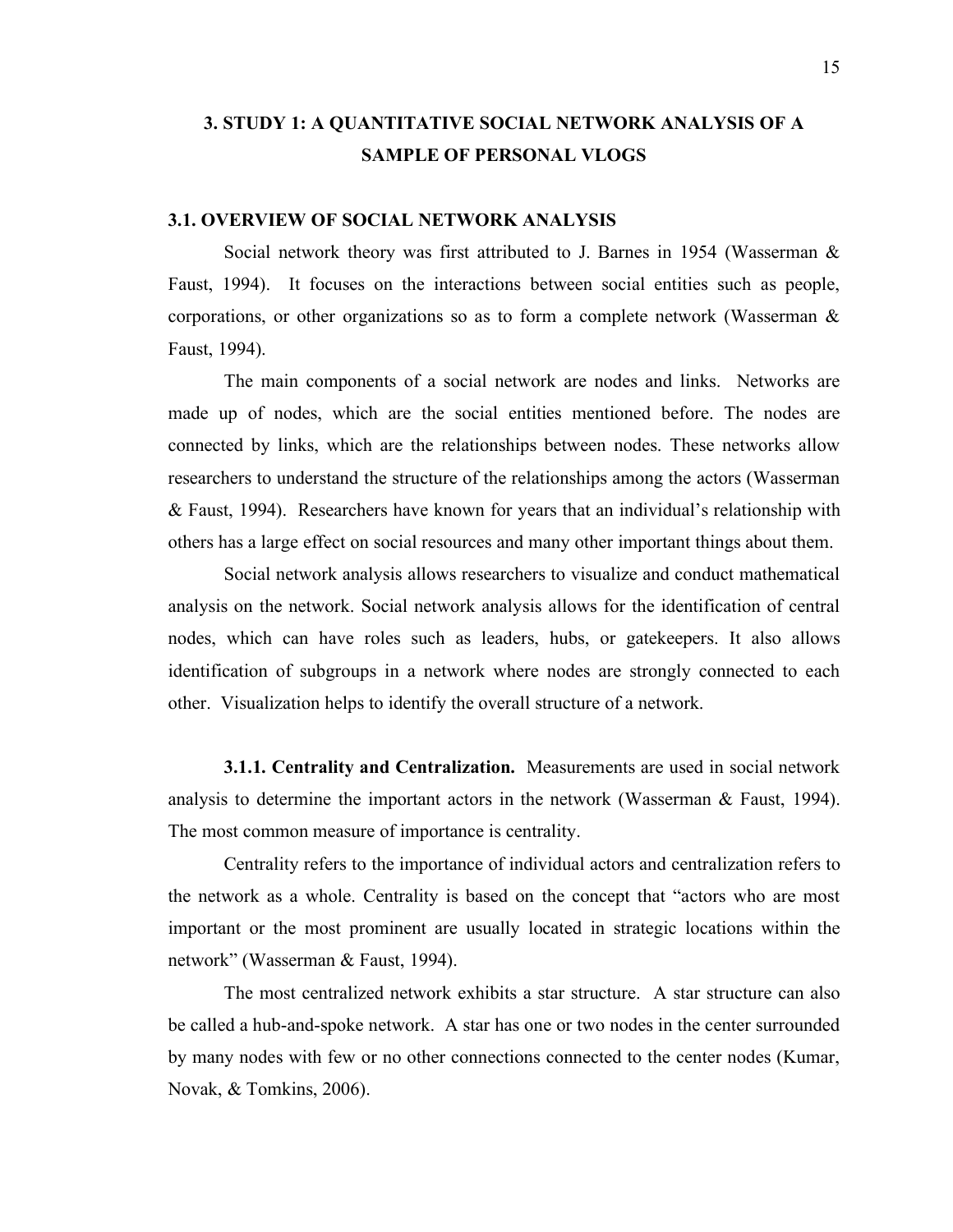

**Figure 3.1 - Freeman's Star Network**

In the star network depicted in figure 3.1, Node A is more central than the other nodes and the other nodes have equal centrality. Therefore, a star network exemplifies a centralized network.

Ahuja and Carley (Ahuja, Galletta, & Carley, 2003) noted that a centralized network such as the star network may reflect an uneven distribution of knowledge such that knowledge is concentrated in the focal points of the network. They also found that centralized organizations are more efficient for routine tasks. However, as Krebs and Holley (2004) pointed out, a star network leads to a single point of failure if the node linking every other together is removed (Krebs & Holley, 2002).

Figure 3.2 represents a prototypical decentralized network.



**Figure 3.2 - A Decentralized Network**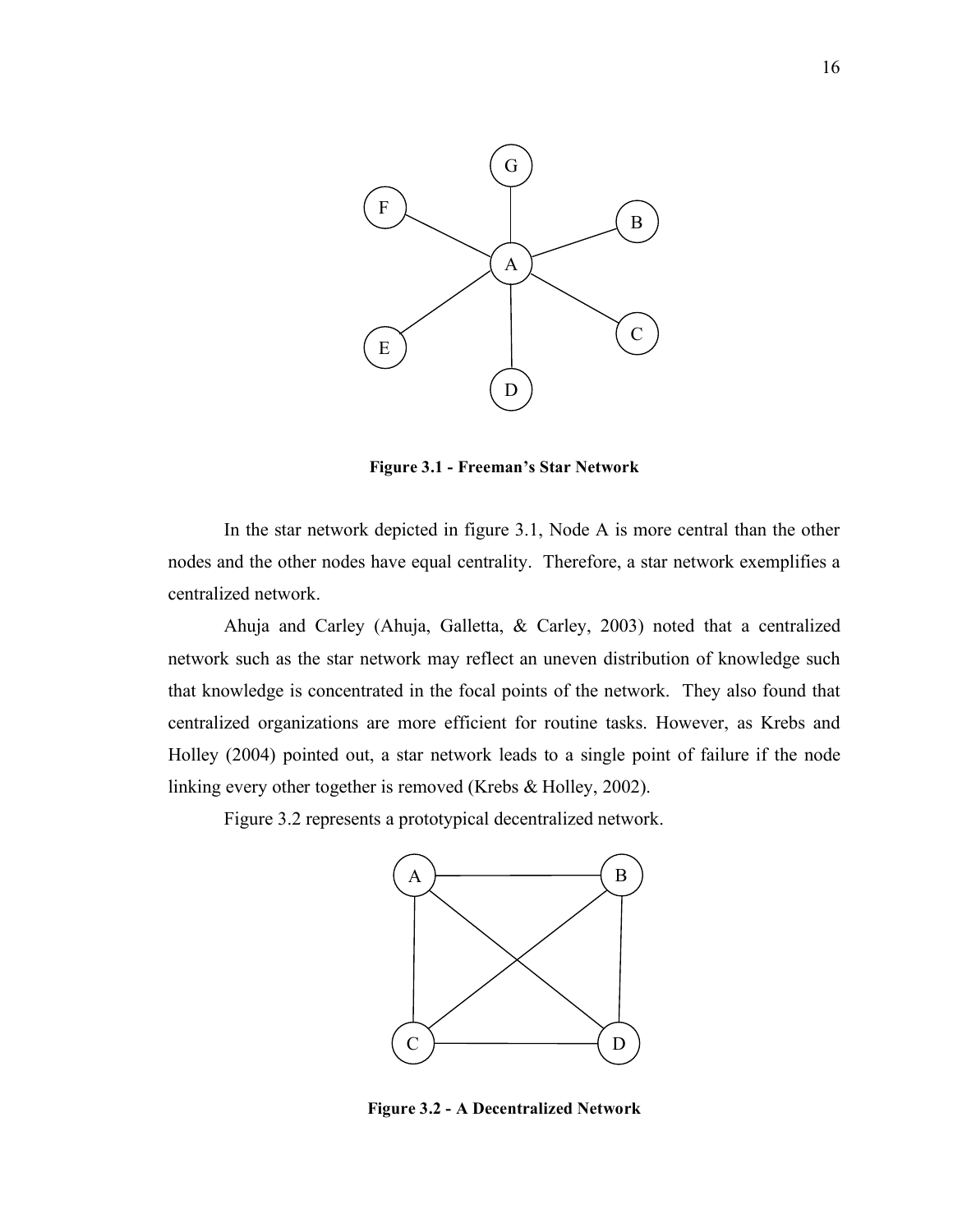The nodes in this network have equal centrality. Therefore, no node has an advantage over other nodes.

**3.1.2. Core/Periphery Structure.** Another social network structure is a core/periphery network. The prototypical core/periphery structure is a dense, connected core surrounded by a sparse, loosely connected periphery (Borgatti & Everett, 1999; Long, 2006). This structure is somewhere in between a highly central star network and a fully decentralized network (Borgatti & Everett, 2006).

One unique feature of this structure is that it cannot be subdivided into exclusive cohesive subgroups, although some actors are connected more than others (Borgatti & Everett, 1999). Also, nodes in the core are very close to each other, but are also close to the periphery. However, nodes in the periphery are relatively close to only the core. Krebs and Holley (2002) described the periphery as an open, porous boundary of the community network. They classified nodes in the periphery in three ways: 1) New to the community and with time will join the core; 2) Bridges to other communities; 3) Resources that are unique and may span other communities

Figure 3.3 shows an example of a prototypical core/periphery network where the dark nodes are the core and the lighter nodes are the periphery.



**Figure 3.3 - A Core/Periphery Network**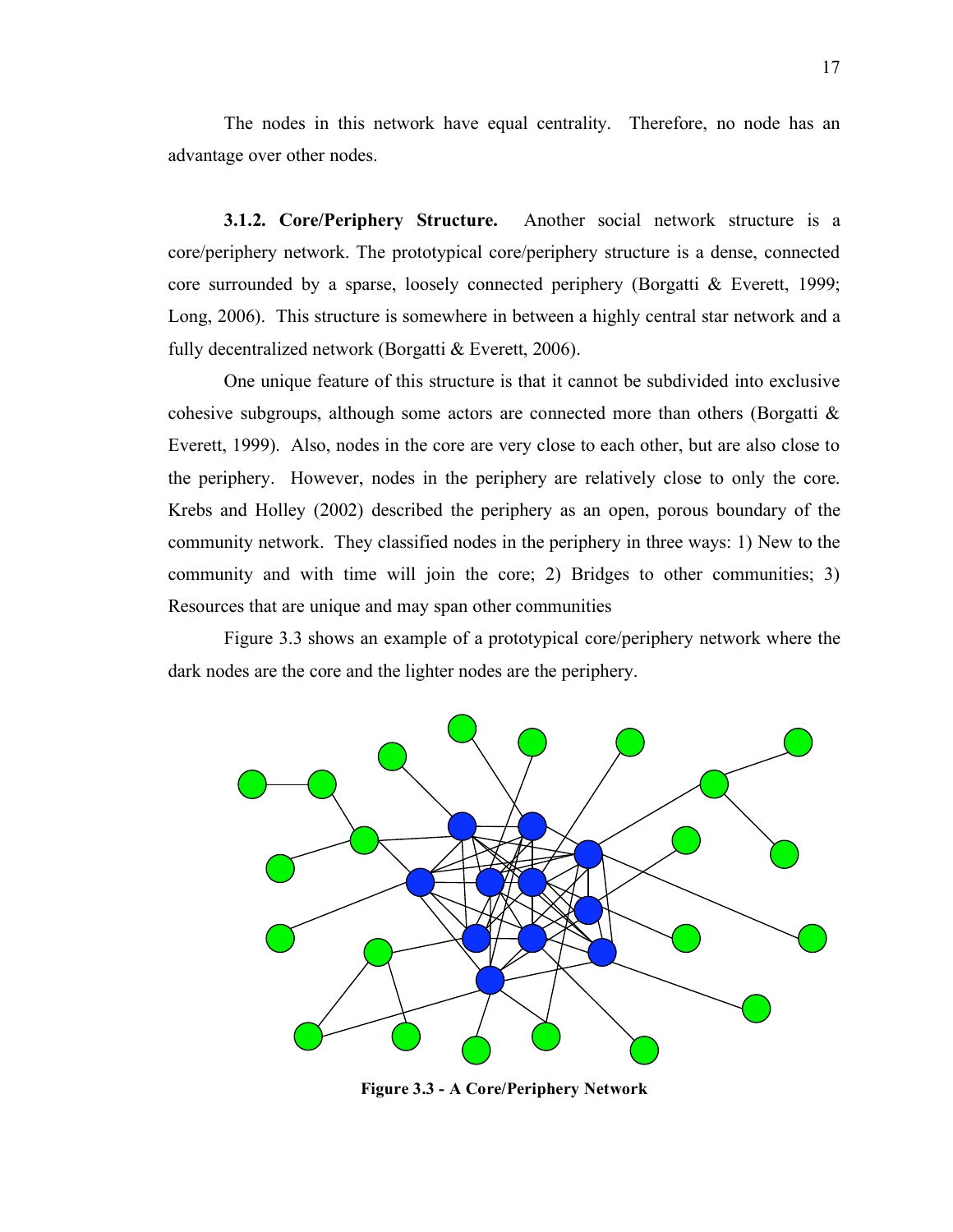Krebs and Holley (2002) noted that this arrangement allows information to move the fastest through the network. In addition, the network becomes more robust and stable. They also noted that organizations move from a scattered structure to a core/periphery network over time. They concluded that core/periphery structure is the most efficient and sustainable network (Krebs & Holley, 2002). They warned though that too dense of a core can lead to rigidity and an activity overload.

**3.1.3. Relevant Applications of Social Network Analysis.** Social network analysis has been widely used to study many networks from biological networks to virtual workgroups. .

Social network Analysis has also been used to study virtual communities. A study by Long (2006) showed that open source software development teams go from a centralized hub to a core/periphery structure over time, which decreases the overall centralization of the group (Long & Siau, 2006). Chau & Xu (2007) used social network analysis to analyze the structure of online hate group blogs (Chau  $\&$  Xu, 2007). Another study identified virtual communities in blogs using social network analysis measures (Chin & Chignell, 2006). Ahuja et al and Sparrowe (2001) studied performance in workgroups and found that centrality was a strong predictor of individual performance in the group (Ahuja & Carley, 1999; Sparrowe, Liden, Wayne, & Kraimer, 2001). Another study of the online social networks Yahoo!, 360, and Flickr indicated that these communities consist of singletons, a sparse middle region, and a giant component (Kumar, Novak, & Tomkins, 2006).

| Table 3.1 - Studies of Relevant Social Network Analysis Applications |
|----------------------------------------------------------------------|
|----------------------------------------------------------------------|

| Source           | Context                                      | Major Findings                  |
|------------------|----------------------------------------------|---------------------------------|
| Chau & Xu (2006) | • Large but efficient network<br>Exploratory |                                 |
|                  | study of online                              | (short path length), giant      |
|                  | hate blogs                                   | component densely knit, overall |
|                  |                                              | decentralized                   |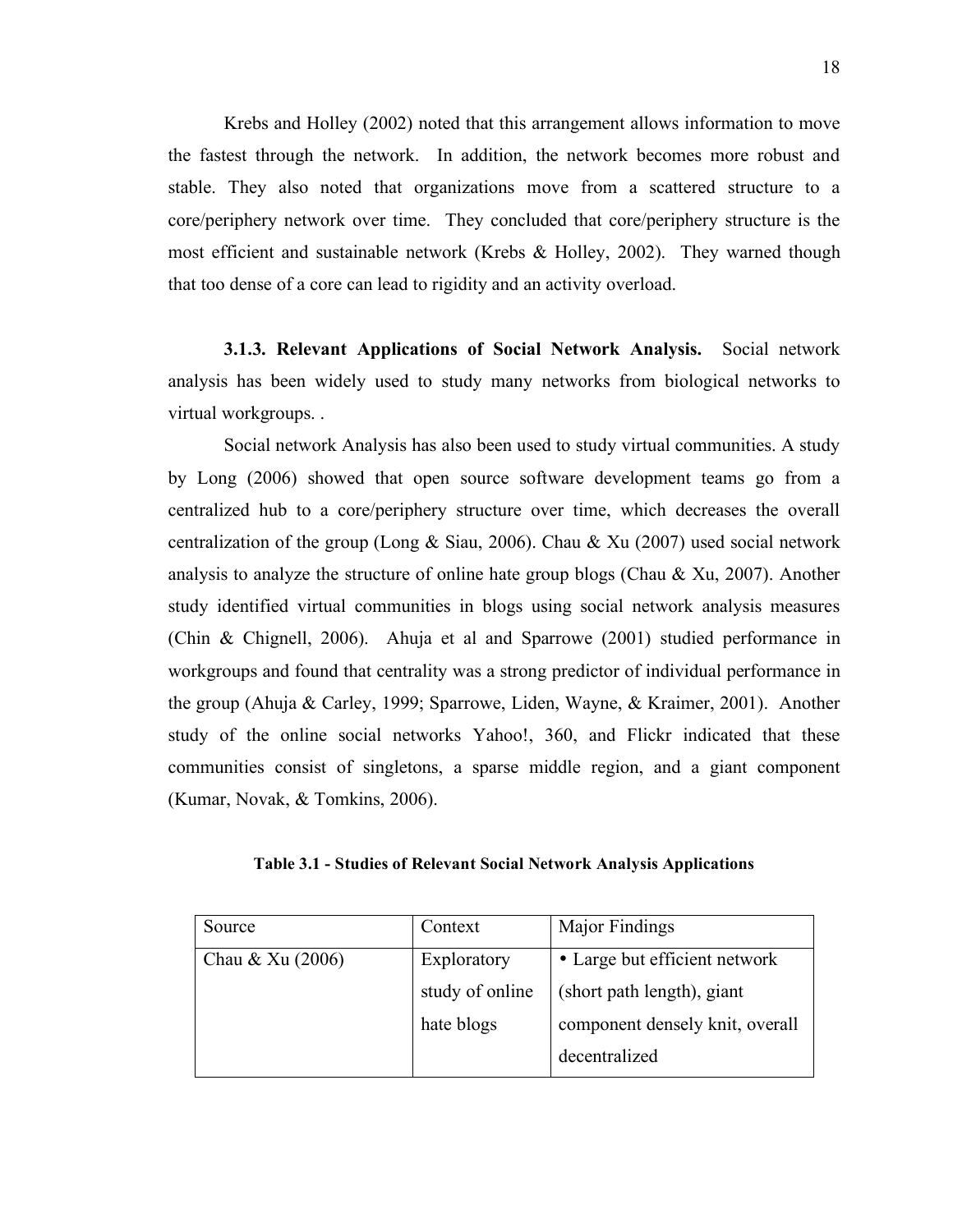| Long (2006)            | Knowledge        | · Exhibit a decentralized         |
|------------------------|------------------|-----------------------------------|
|                        | sharing in open  | core/periphery network.           |
|                        | source software  | • Both centralization and         |
|                        | development      | core/periphery fitness            |
|                        | teams            | significantly impact the degree   |
|                        |                  | of knowledge sharing which        |
|                        |                  | increases network performance     |
| Chin & Chignell (2006) | Finding          | · Degree centrality,              |
|                        | community in     | betweenness centrality,           |
|                        | blogs using      | closeness centrality, and k-cores |
|                        | linking between  | are good measures for             |
|                        | blogs            | identifying communities.          |
| Ahuja et al (2003)     | Individual       | · Individual performance can be   |
|                        | performance in   | strongly predicted by individual  |
|                        | virtual R&D      | centrality.                       |
|                        | groups           |                                   |
| Sparrowe et al (2001)  | Performance of   | • Those with high centrality had  |
|                        | individuals and  | higher performance than those     |
|                        | groups in social | with low centrality               |
|                        | networks         |                                   |
| Kumar et al (2006)     | Structure and    | • Classified members into 3       |
|                        | evolution of     | categories: singletons, middle    |
|                        | online social    | region, and giant component       |
|                        | networks         | using degree centrality and       |
|                        |                  | further analyzed each group       |

#### **3.2. RESEARCH METHODS**

In many prior studies using social network analysis, centrality measures and core/periphery fitness were used as key structural analysis. These measures are relevant to this research as the focus of this research is to study the structure of the vloggers' community. Many centrality measures exist, but most studies choose to use simple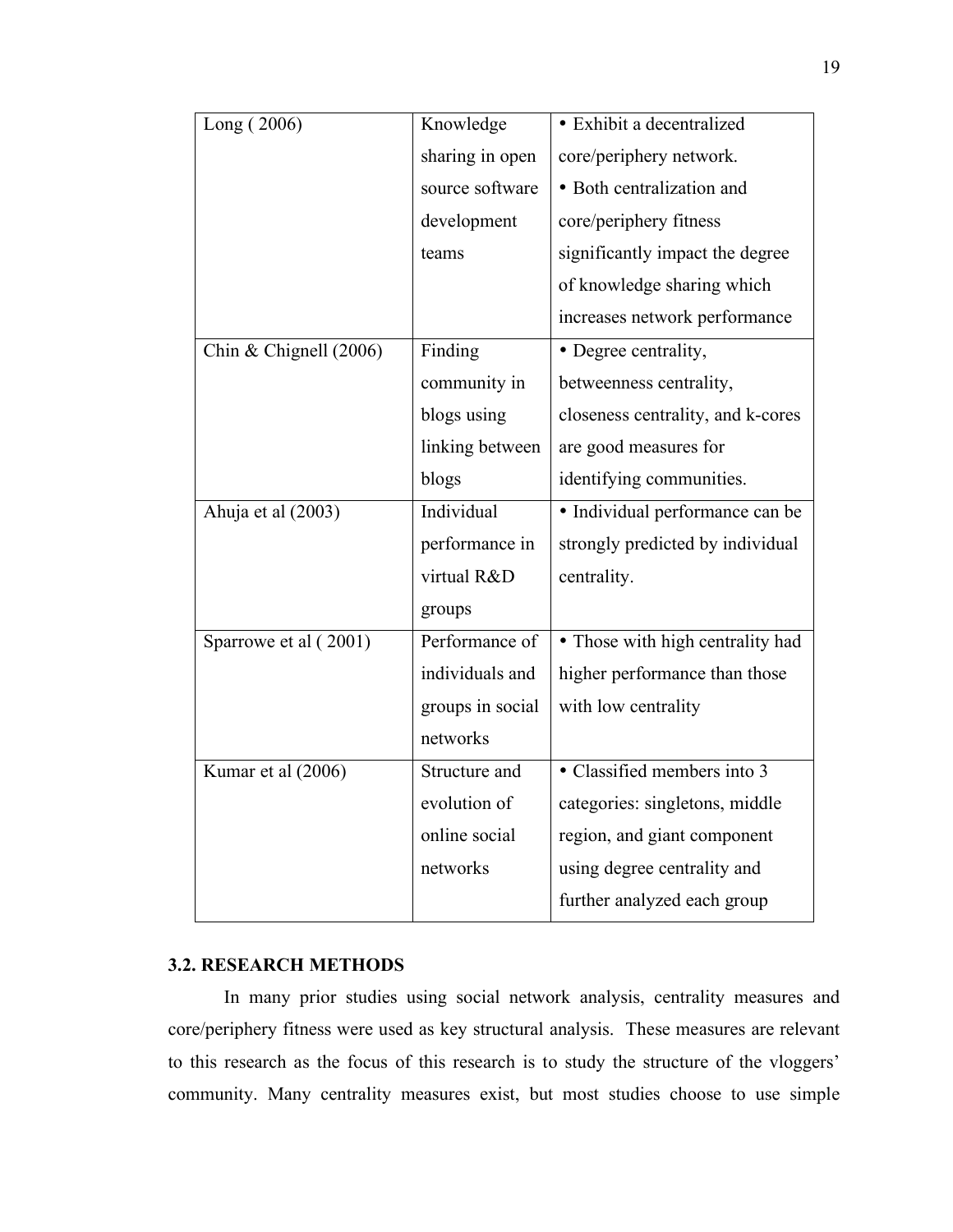measures created by Freeman (Freeman, 1977). These measures are degree centrality, closeness, and betweenness.

Following is a more detailed explanation of these measures.

**3.2.1. Degree Centrality.** Degree centrality measures who is the most active in a network (Wasserman & Faust, 1994). This is done by measuring the number of ties to other actors within the network (Wasserman & Faust, 1994). An individual's centrality is the extent to which an individual is linked to others in the group (Ahuja, Galletta,  $\&$ Carley, 2003). Ahuja noted that a node is central if it has a higher degree than others in the network. Therefore, individual centrality can serve as a measurement of how closely an individual belongs to a group.



**Figure 3.4 - Example Social Network**

In Figure 3.4, node C has the highest degree centrality and is thus the most central because it is connected to three other nodes. Node D is peripheral and has a low degree because it is adjacent to only one other node.

According to social network theory, a large amount of interaction by an individual will not only change that individual's relative position in the network, but will also affect others positions as well. Most importantly, individuals with high centrality have higher influence and cognition in the network. Being linked to a large number of people in a network enables an individual to be more likely connected to other powerful individuals in the network. Another way of looking at degree centrality is the degree to which an individual can communicate with others directly or quickly (Borgatti, 2005). This is important in this research as degree centrality identifies those with a high number of connections with others that are likely leaders or hubs.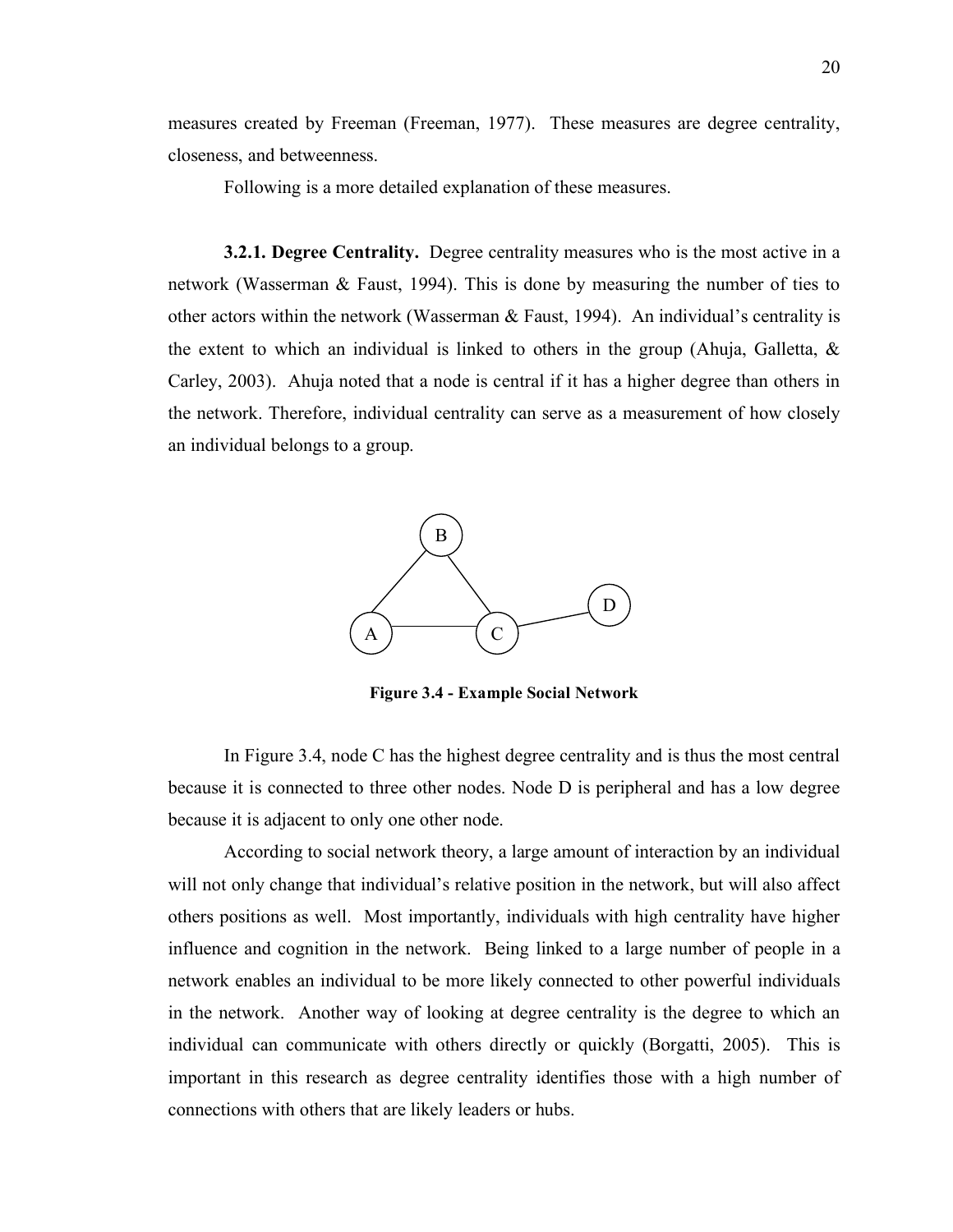The major limitation of this degree centrality is that it should only be used to compare centrality scores within a single network. However, this limitation was overcome by using scores standardized for network size in my study.

**3.2.2. Closeness.** The next centrality measure is closeness. It is based upon distance between one actor to all other actors in a network. This measures how easy it is for one actor to be able to communicate with others in the network (Wasserman & Faust, 1994). The fewer actors an actor has to go through to get to any another, the lower the actors closeness score – low scores indicate a greater degree of closeness (Wasserman  $\&$ Faust, 1994).

Borgatti (2005) noted that nodes with low closeness scores have short distances from others, and so tend to receive information sooner, assuming that what flows originates from all other nodes with equal probability, and also assuming that whatever is flowing manages to travel along shortest paths. In the case of information traveling through a network, normally nodes with low closeness scores are well-positioned to obtain novel information early, when it has the most value (Borgatti, 2005).

Closeness is important to this study because it allows us to measure the efficiency of communication in the network and identify actors that can receive information from others quickly.

**3.2.3. Betweenness.** The last measure of centrality is betweenness. It measures how important an actor is at bridging the gap between other actors in the network (Wasserman & Faust, 1994). If a network is set up in such a way that there are no other paths that these other actors can take to communicate with each other, this actor in the middle has high importance (Wasserman  $& Faust, 1994$ ). Removing a node with high betweenness can disrupt the flow of information through the network and introduce fragmentation (Borgatti & Everett, 2006).

Therefore, betweenness measures the amount of network flow that a given node "controls" in the sense of being able to shut it down if necessary (Borgatti, 2005) and can show whether an individual plays the role of a broker or gatekeeper (Wang & Chen,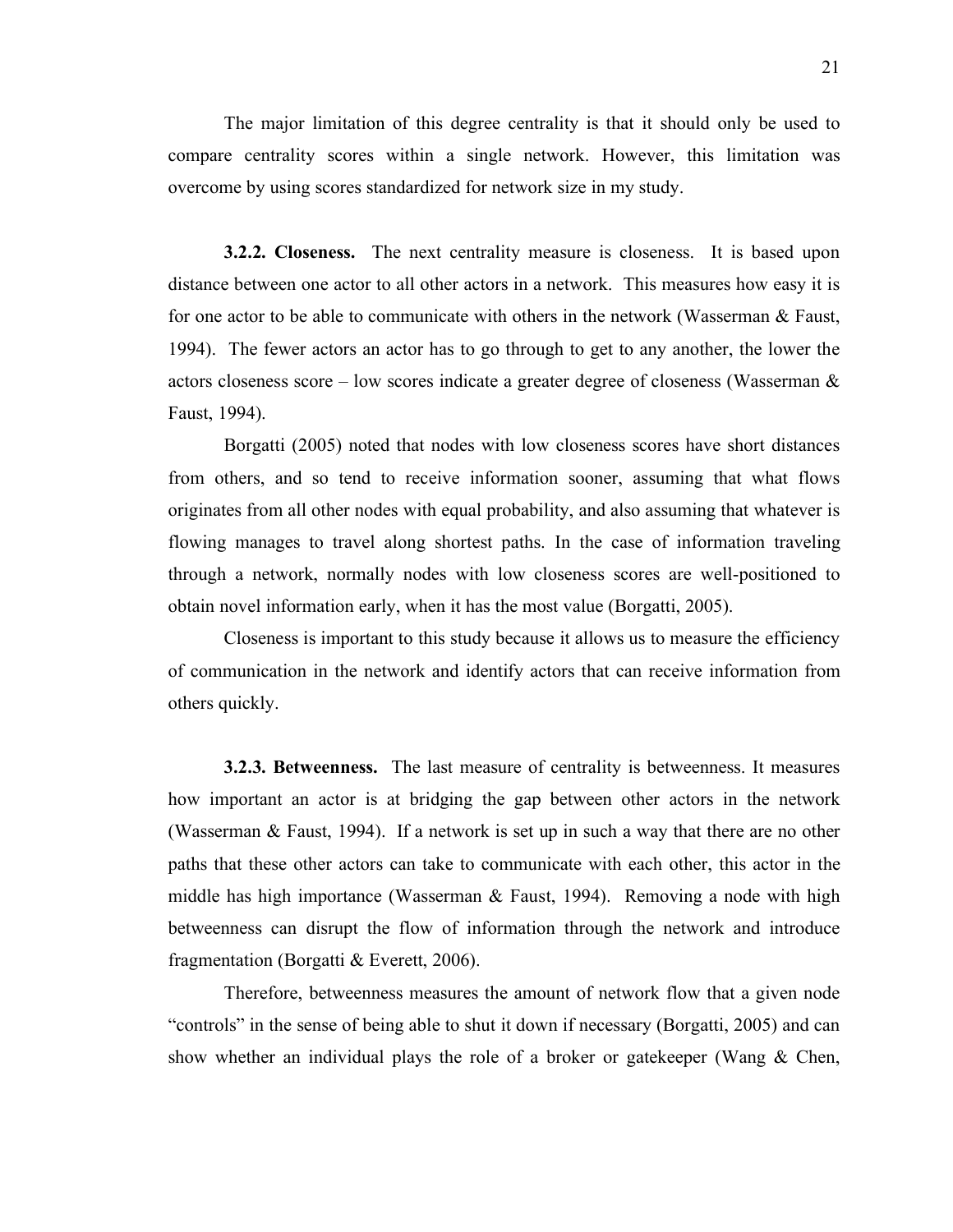2004). A broker exchanges information between two other nodes and a gatekeeper withholds information from passing between nodes.



**Figure 3.5 - Example of Betweenness: A Node Bridging Two Clusters of Nodes.**

Notice in Figure 3.5, the "G" node has high betweenness centrality and is connecting the ABCDEF and HIJKL networks together into one big network.

**3.2.4. Network Centralization.** Network Centralization looks at the centrality measures at a network wide level and determines the extent to which the network exhibits a star structure. For each of Freeman's centrality measures, a network centralization score can be calculated which indicates how centralized the network is. Network centralization is important to this research because it shows overall how centralized or decentralized the network of vloggers may be.

**3.2.5. Core/Periphery.** Core/Periphery is a hybrid structure that exhibits some form of centralization as a core, but also has a less centralized periphery. This structure has been found to have important implications to the communication effectiveness of networks such as online hate groups or open source software development. Thus, it is useful to include this measure in this research as vloggers may follow a similar structure. The presence of core/periphery structure is determined by fitting a social network to a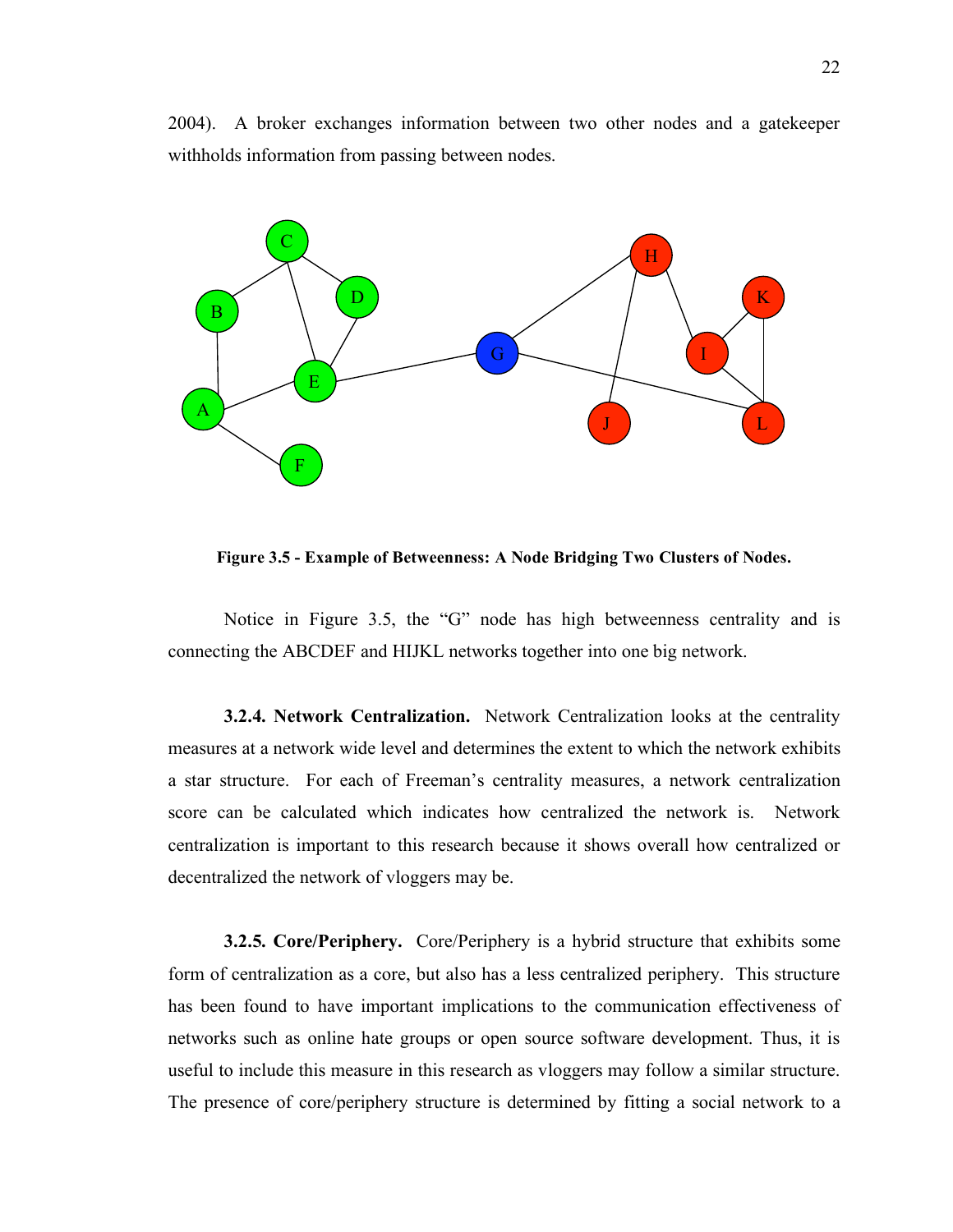mathematical model representing a protypical core/periphery network. A fit of .5 (50%) or greater is considered a good fit (Long & Siau, 2006).

#### **3.3. DATA COLLECTION**

**3.3.1. Sample Selection.** The focus of this study is to understand the network structure of vloggers' community. This study used a sample of vloggers who identified themselves as personal vloggers from VlogDIR. VlogDIR was chosen for this study due to the fact that it is a popular and reputable directory of thousands of vloggers. Vloggers voluntarily add themselves to the directory and can specify what category they fit into.

A list of personal bloggers who have registered at VlogDir was used in this study for social network analysis. The reasons for choosing personal bloggers for this study are two fold. First, using a list avoids the snowball approach in which data collection begins at one blog. Starting at one point results in an ego-centric network where the starting point is in the middle of the network and the rest of the nodes as done in some other studies (Chin & Chignell, 2006; Efimova & Hendrick, 2005). Second, similar studies have used lists of blogs as a basis sampling (Chau & Xu, 2007; Kumar, Novak, Raghaven, & Tomkins, 2004).



**Figure 3.6 - Data Collection Process**

**3.3.2. Data Collection.** The data collection for this study was done in a five-step process (as depicted in Figure 3.6).

1) Obtaining list from VlogDIR. This involved collecting all of the URLs of the personal vloggers listed on VlogDIR into a file. Data collection was done by writing a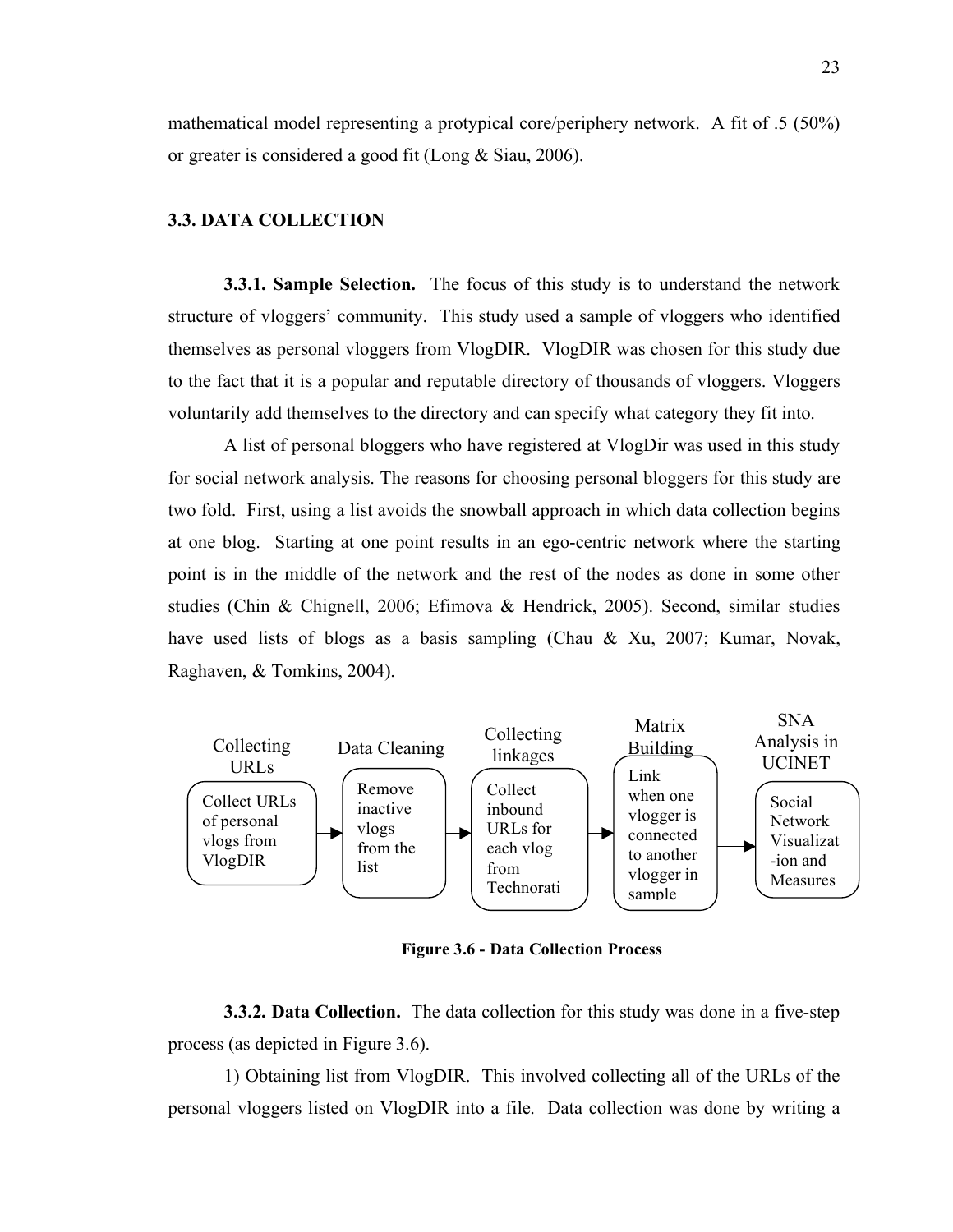computer program typically known as a spider to capture the URLs of the personal vlogger's vlogs from VlogDIR. 244 of these URLs were captured from VlogDIR's personal vlogger list.

2) These URLs were then manually cleaned to ensure they met criteria for being active vlogs. This study focuses on active personal vlogs for social network analysis, therefore, the URLs collected must meet the following criteria: 1) The URL had to be a personal vlog. This means that the vlog clearly indicates that it is about someone's life or describes its contents as personal. If these were not found, a content analysis of a video would quickly determine the subject matter of the vlog as personal or not. 2) If a URL was found to be a personal vlog, it had to have three video postings within the last three months of the time of this study. This second criteria was chosen to ensure that the personal vloggers in this study were representative of currently active vloggers that had a history of video postings.

After the data cleaning, 74 of the original 244 URLs remained in the list.

3) The cleaned URLs were used as input to Technorati, a blog tracking website, to obtain URLs of other blogs that linked to the vlogs. After the URLs from VlogDIR were cleaned with the criteria mentioned before, the URLs were entered into Technorati. Technorati collects linking interactions between bloggers. Technorati keeps track of what are known as "inbound links" or links to a blog URL. It also tracks outbound links to other blogs as one blog's inbound link is an outbound link on the other blog. For each personal vlogger's URL, all other URLs that linked to the vlogger's URL were captured. A computer program was used to automate the collection of these inbound links to each vlogger's vlog URL and store them in a database. This method of link collection proves to be much efficient than traditional methods, which rely on content analysis of each vlogger's vlog to determine the outgoing links to other pages manually. Also, Technorati only keeps track of links to other blogs, whereas a web spider would have to capture all links on a webpage whether it was a blog or not.

4) A sociomatrix was built based on the links between the vlogs that are collected. A sociomatrix is a mathematical representation of a social network that uses data placed in rows and columns to signify relationships between individuals in the network. Table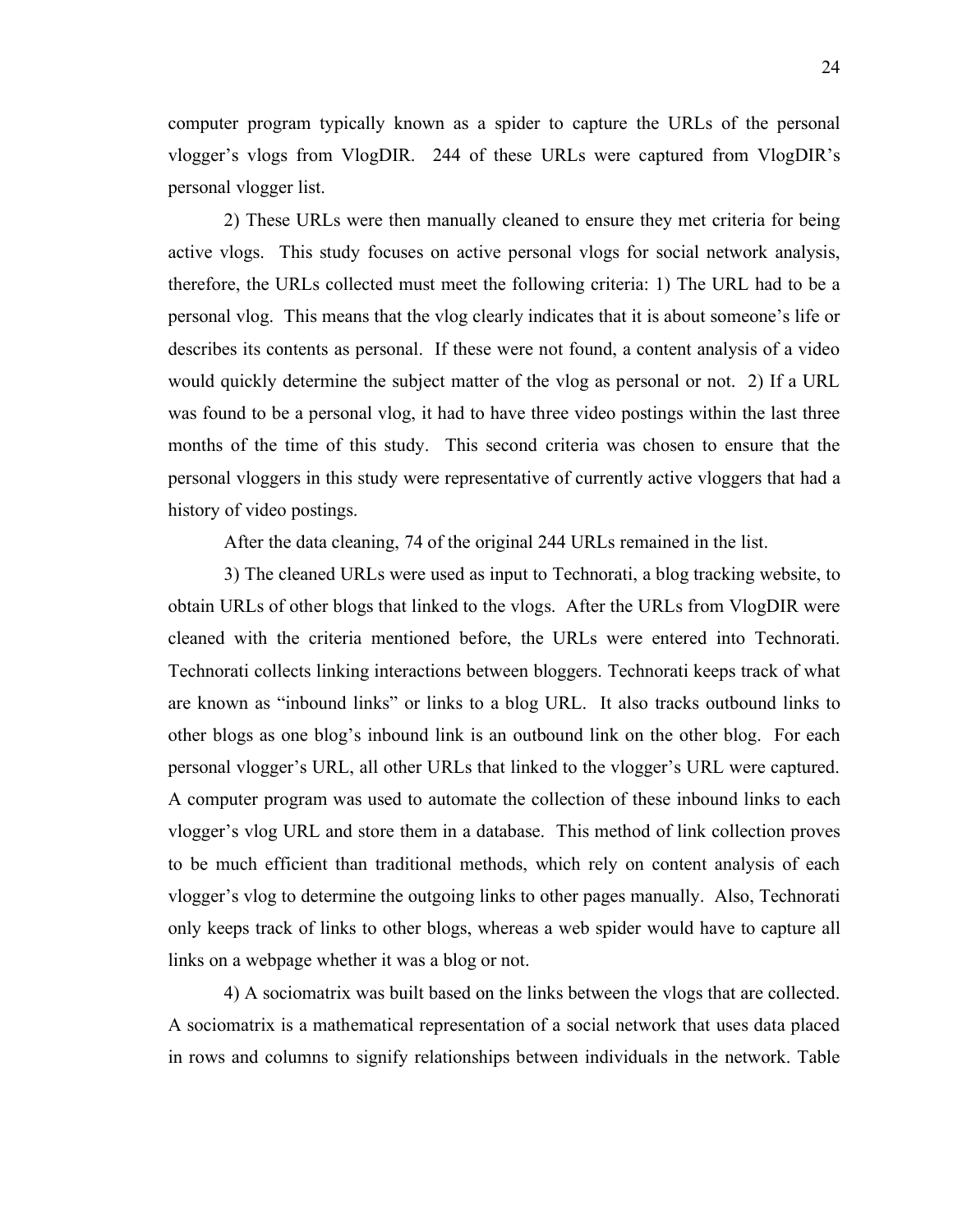3.2 is a theoretical example of a sociomatrix that represents linking relationships for 4 individuals.

| $\boldsymbol{0}$ | A                | $\mathbf{B}$     | $\mathcal{C}$    | D                |
|------------------|------------------|------------------|------------------|------------------|
| A                | $\boldsymbol{0}$ |                  |                  |                  |
| B                |                  | $\overline{0}$   | $\boldsymbol{0}$ |                  |
| $\mathbf C$      |                  | $\boldsymbol{0}$ | $\boldsymbol{0}$ | $\boldsymbol{0}$ |
| D                |                  |                  | $\overline{0}$   | $\boldsymbol{0}$ |

**Table 3.2 - A Sociomatrix**

In this example, a link exists between A&B, B&D, A&C, and D&A. Notice that self relationships, known as reflexive ties, are usually ignored and result in a blank diagonal line in the sociomatrix (Wasserman & Faust, 1994).

In this study, the relationships between nodes signify that one vlog is linked to another vlog. The links gathered from Technorati were examined to see if any personal vloggers from the sample (the cleaned URL list from VlogDir) had linked to other personal vloggers from the sample. If so, an indication of the link was placed into a sociomatrix. Another computer program was used to automate the generation of the sociomatrix. This sociomatrix was 74 rows by 74 columns. Links between vlogs were represented by placing 1s in the respective rows and columns of both vlogs. A social network formed this way is known as an undirected network since the direction of the link was not considered. Since we were only interested in the interactions of personal vloggers, this social network is appropriate for this study.

5) The sociomatrix was then used as the dataset for UCINET, a social network analysis software package. UCINET created the visualization of the network as well as calculated the social network measures of centrality and core/periphery fitness.

UCINET is commonly used for social network research. For example, it has been used by Chau & Xu (2006) to analyze online hate groups as well as by Long (2006) to analyze open source software development. UCINET was used in this study to calculate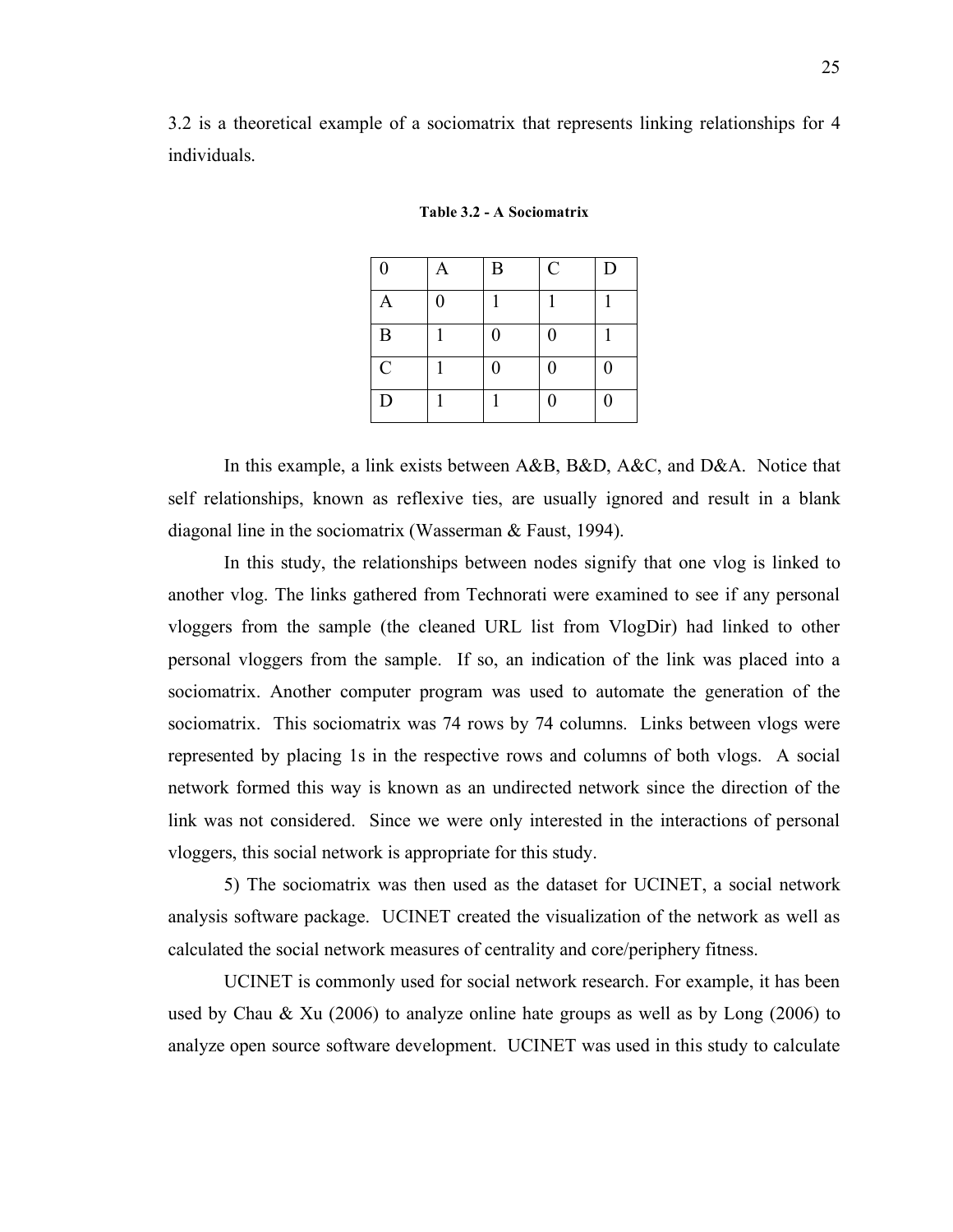the centrality and network centralization measures as well as calculate core/periphery fitness. The same calculations were performed by Chau & Xu and Long in their studies.

### **3.4. RESULTS**

**3.4.1. Social Network Graph.** Figure 3.7 shows the social network of the vloggers' community. The dots are the nodes that represent the vloggers and the lines are the links between the nodes. Nodes with no links were removed from the graph. There were thirty four active nodes in this network.



**Figure 3.7 - Vlogger Social Network**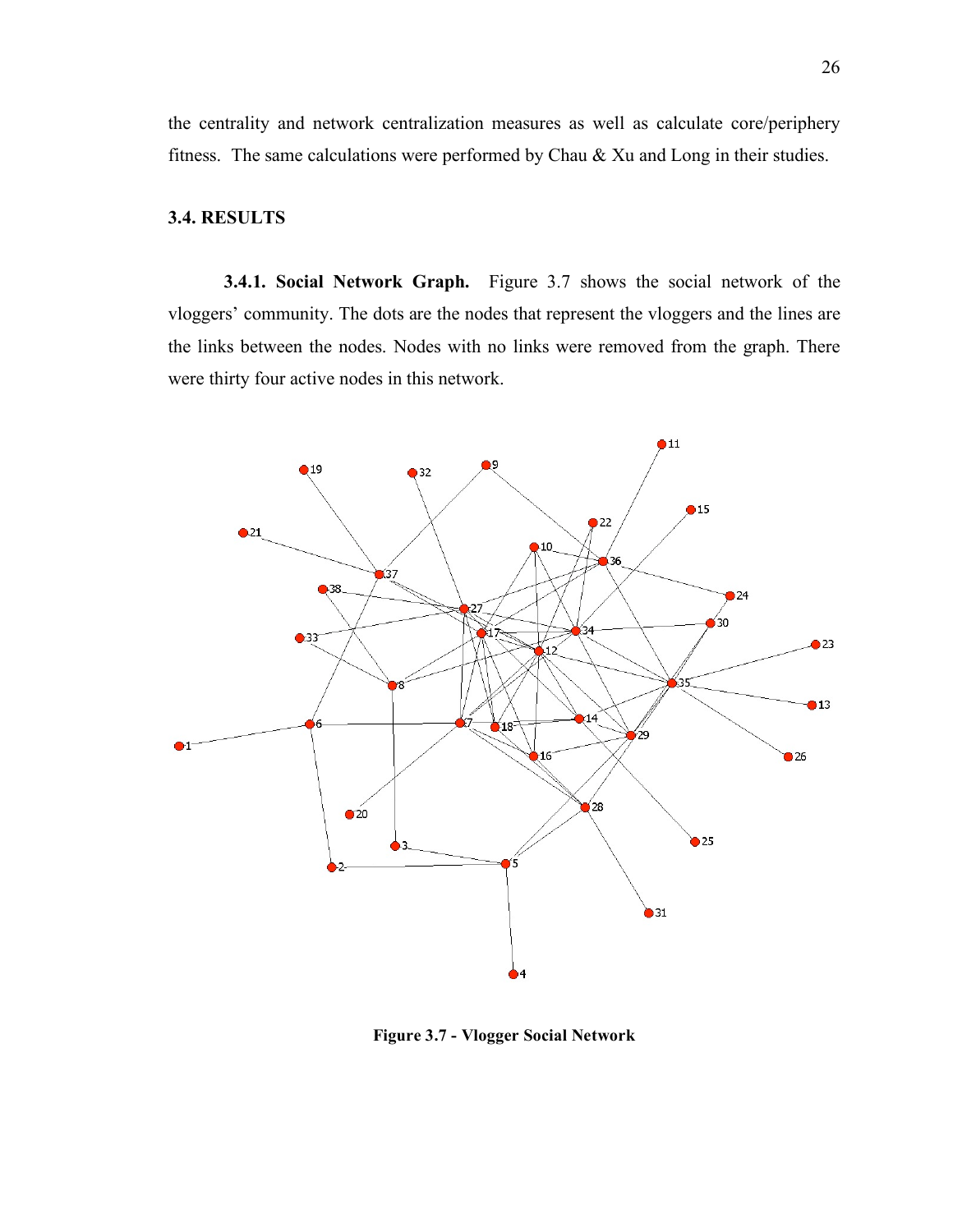**3.4.2. Individual Centrality Scores.** Results of centrality measurement are presented in Table 3.3.

| Node #           |                         | Normalized | Normalized | Normalized  |
|------------------|-------------------------|------------|------------|-------------|
|                  | Degree                  | Degree     | Closeness  | Betweenness |
| 1                | $\mathbf{1}$            | 2.703      | 28.030     | 0.0         |
| $\overline{2}$   | $\mathbf{2}$            | 5.405      | 32.456     | 1.491       |
| 3                | $\overline{2}$          | 5.405      | 33.636     | 1.294       |
| $\overline{4}$   | $\mathbf{1}$            | 2.703      | 28.244     | 0.0         |
| 5                | 5                       | 13.514     | 38.947     | 10.259      |
| 6                | $\overline{4}$          | 10.811     | 38.542     | 8.747       |
| $\boldsymbol{7}$ | 9                       | 24.324     | 49.333     | 15.883      |
| 8                | 5                       | 13.514     | 41.111     | 5.709       |
| 9                | $\overline{2}$          | 5.405      | 35.238     | 0.824       |
| 10               | $\overline{4}$          | 10.811     | 40.217     | 0.403       |
| 11               | $\mathbf{1}$            | 2.703      | 31.092     | 0.0         |
| 12               | 11                      | 29.730     | 52.857     | 15.051      |
| 13               | $\mathbf{1}$            | 2.703      | 33.036     | 0.0         |
| 14               | $\tau$                  | 18.919     | 47.436     | 7.433       |
| 15               | $\mathbf{1}$            | 2.703      | 33.945     | 0.0         |
| 16               | 5                       | 13.514     | 43.023     | 1.077       |
| 17               | 9                       | 24.324     | 48.684     | 10.077      |
| 18               | 5                       | 13.514     | 43.023     | 1.718       |
| 19               | $\mathbf{1}$            | 2.703      | 30.081     | 0.0         |
| 20               | $\mathbf{1}$            | 2.703      | 33.333     | 0.0         |
| 21               | $\mathbf{1}$            | 2.703      | 30.081     | 0.0         |
| 22               | $\overline{\mathbf{c}}$ | 5.405      | 37.374     | 0.043       |
| 23               | $\mathbf{1}$            | 2.703      | 33.036     | 0.0         |
| 24               | $\mathbf{2}$            | 5.405      | 35.922     | 0.503       |
| 25               | $\mathbf{1}$            | 2.703      | 32.456     | 0.0         |

# **Table 3.3 - Individual Centrality Measures**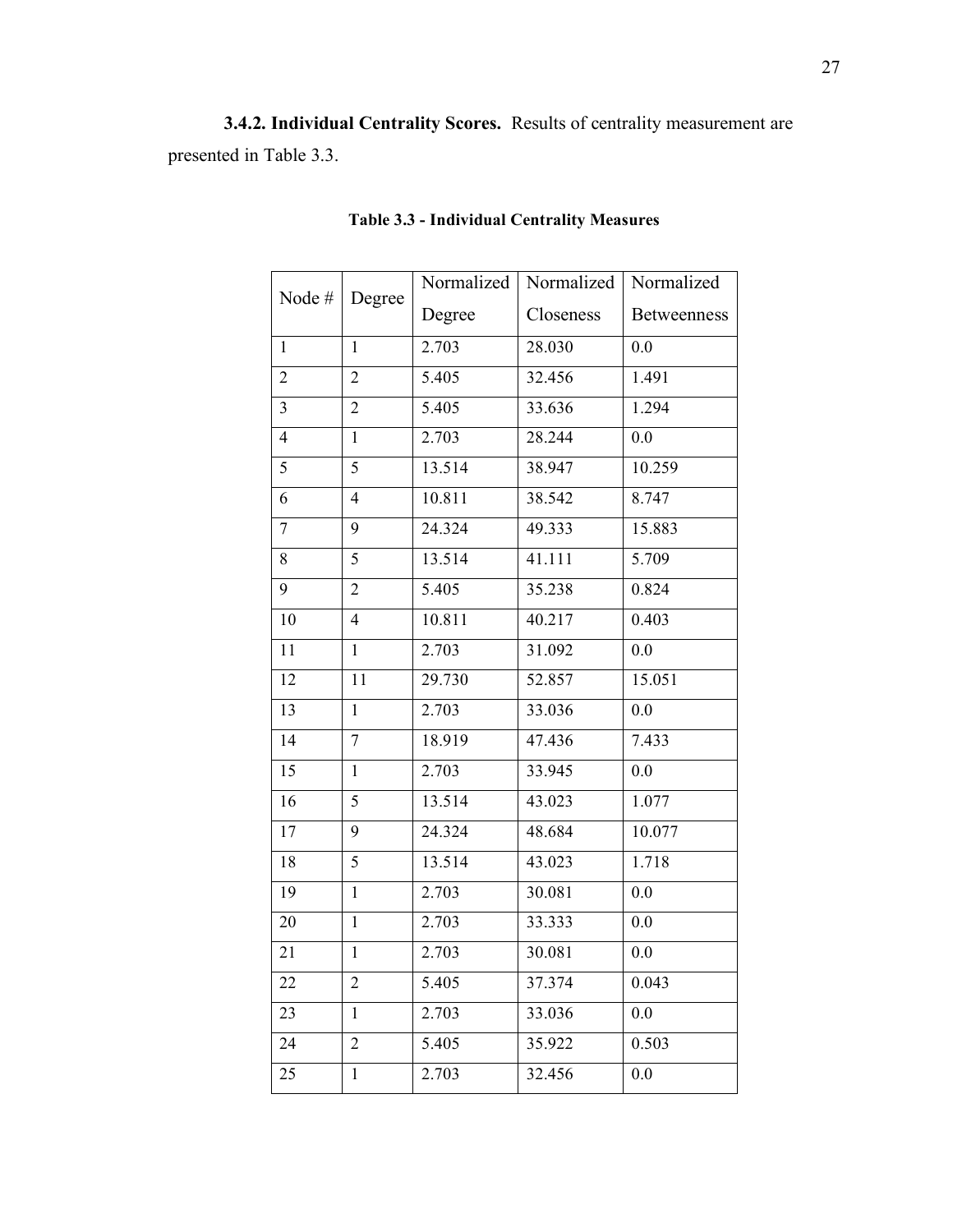| 26 | $\mathbf{1}$   | 2.703  | 33.036 | 0.0    |
|----|----------------|--------|--------|--------|
| 27 | 9              | 24.324 | 48.052 | 14.698 |
| 28 | 6              | 16.216 | 43.529 | 9.942  |
| 29 | $\tau$         | 18.919 | 46.835 | 9.798  |
| 30 | $\overline{2}$ | 5.405  | 38.144 | 0.0    |
| 31 | $\mathbf{1}$   | 2.703  | 30.579 | 0.0    |
| 32 | $\mathbf{1}$   | 2.703  | 32.743 | 0.0    |
| 33 | $\overline{2}$ | 5.405  | 34.906 | 0.234  |
| 34 | $\mathbf{1}$   | 27.027 | 50.685 | 15.099 |
| 35 | 1              | 27.027 | 48.684 | 21.681 |
| 36 | $\tau$         | 18.919 | 44.578 | 11.737 |
| 37 | 6              | 16.216 | 42.529 | 13.993 |
| 38 | $\overline{2}$ | 5.405  | 34.906 | 0.234  |

At the individual level, nodes 12, 34, 35, 27, 17, and 7 had the highest degree centrality. These nodes had a degree of 9 or higher. All of these nodes were part of the core. The core's density is rather low, resulting in a loose core. Nodes 35, 7, 34, 12, 27, and 37 had the highest betweenness centrality. These nodes had a normalized between of 13 or higher. These nodes served as bridges and connected most of the loose core together. Nodes 12, 34, 7, 17, 35, and 27 had the highest closeness centrality. These nodes had a normalize closeness of 48 or higher. These nodes were also in the core. It makes sense that degree and closeness centrality would be so high for those in the core. This same result was observed by Kumar (Kumar, Novak, Raghaven, & Tomkins, 2004) and Chin (Chin & Chignell, 2006). While I thought that those with high betweenness would connect those in the periphery to the core, they actually served to connect the core together.

**3.4.3. Network Centrality Scores.** The network centrality is presented in Table 3.4.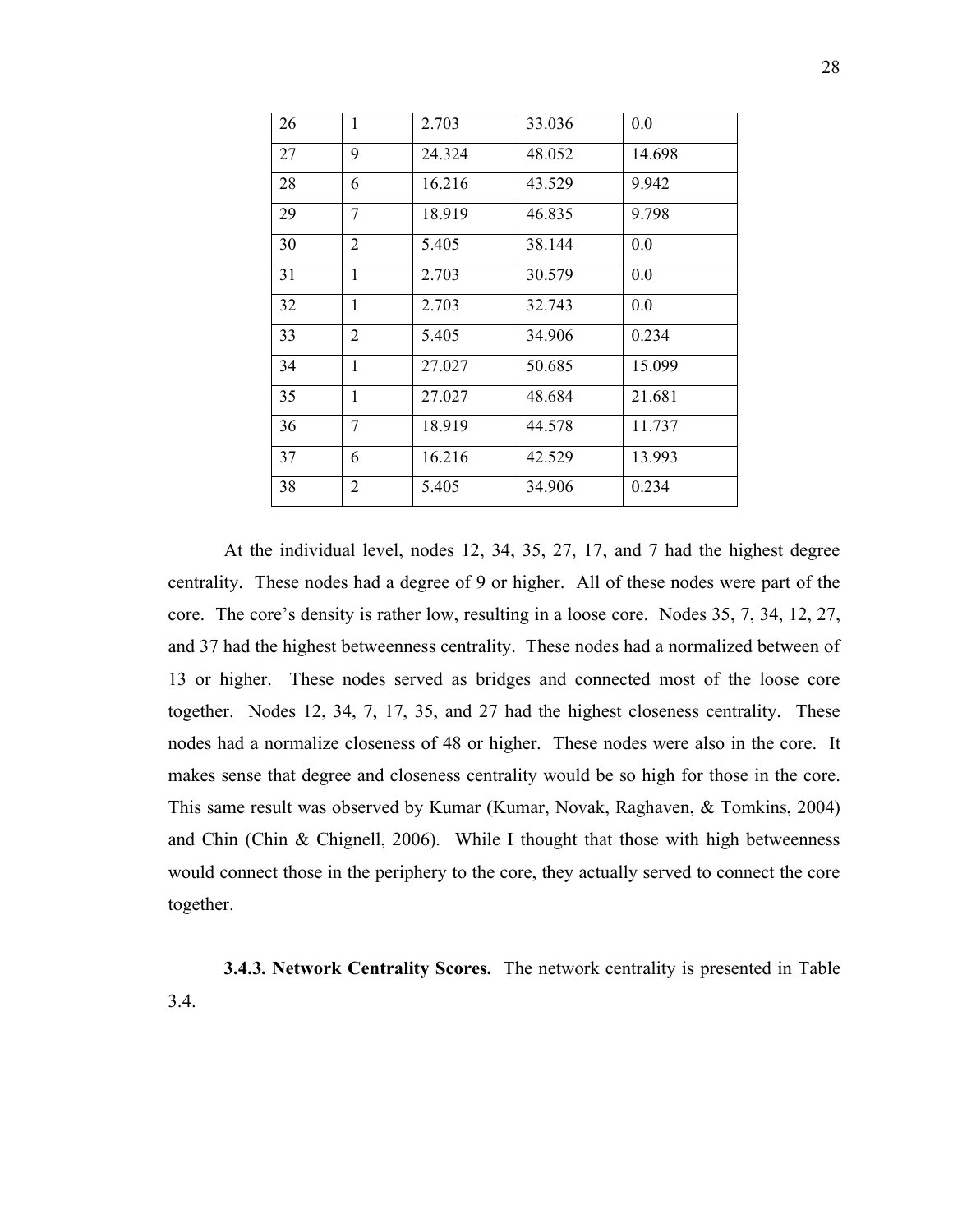| <b>Table 3.4 - Network Centrality Measures</b> |  |  |
|------------------------------------------------|--|--|
|                                                |  |  |

| Network Degree | Normalized<br>Network Degree | <b>Network Betweenness</b> | Network Closeness |
|----------------|------------------------------|----------------------------|-------------------|
| 20.27%         | 1.80%                        | 17.46%                     | 30.05%            |

According to Long and Siau (2006), the centrality measures are relatively low. All of the centrality measures were less than 50% which is the midpoint between a centralized and decentralized network (Long & Siau, 2006). The highest level of centralization was exhibited when calculated using closeness. This means that overall nodes had a higher level of closeness than degree or betweenness.

**3.4.4. Core/Periphery Analysis.** Results of core/periphery analysis are shown in Table 3.5.

| Nodes in Core                      | Nodes in Periphery                         |
|------------------------------------|--------------------------------------------|
| 7 12 14 16 17 18 27 28 29 34 35 36 | 1 2 3 4 5 6 8 9 10 11 13 15 19 20 21 22 23 |
|                                    | 24 25 26 30 31 32 33 37 38                 |

|  |  | Table 3.5 - Core/Periphery Analysis Results |  |  |
|--|--|---------------------------------------------|--|--|
|--|--|---------------------------------------------|--|--|

*Final Core/Periphery Fitness: 0.544*

Nodes 7,12,14,16,17,18,27,28,29,34,35, and 36 were in the core. The rest of the nodes were in the periphery. These determinations were derived by shifting the nodes between the core and periphery until the maximum Pearson's correlation between the observed data and an ideal core/periphery network was achieved. Overall, this network exhibits a core/periphery structure since a fitness score over .50 indicates a good fit of the core/periphery model.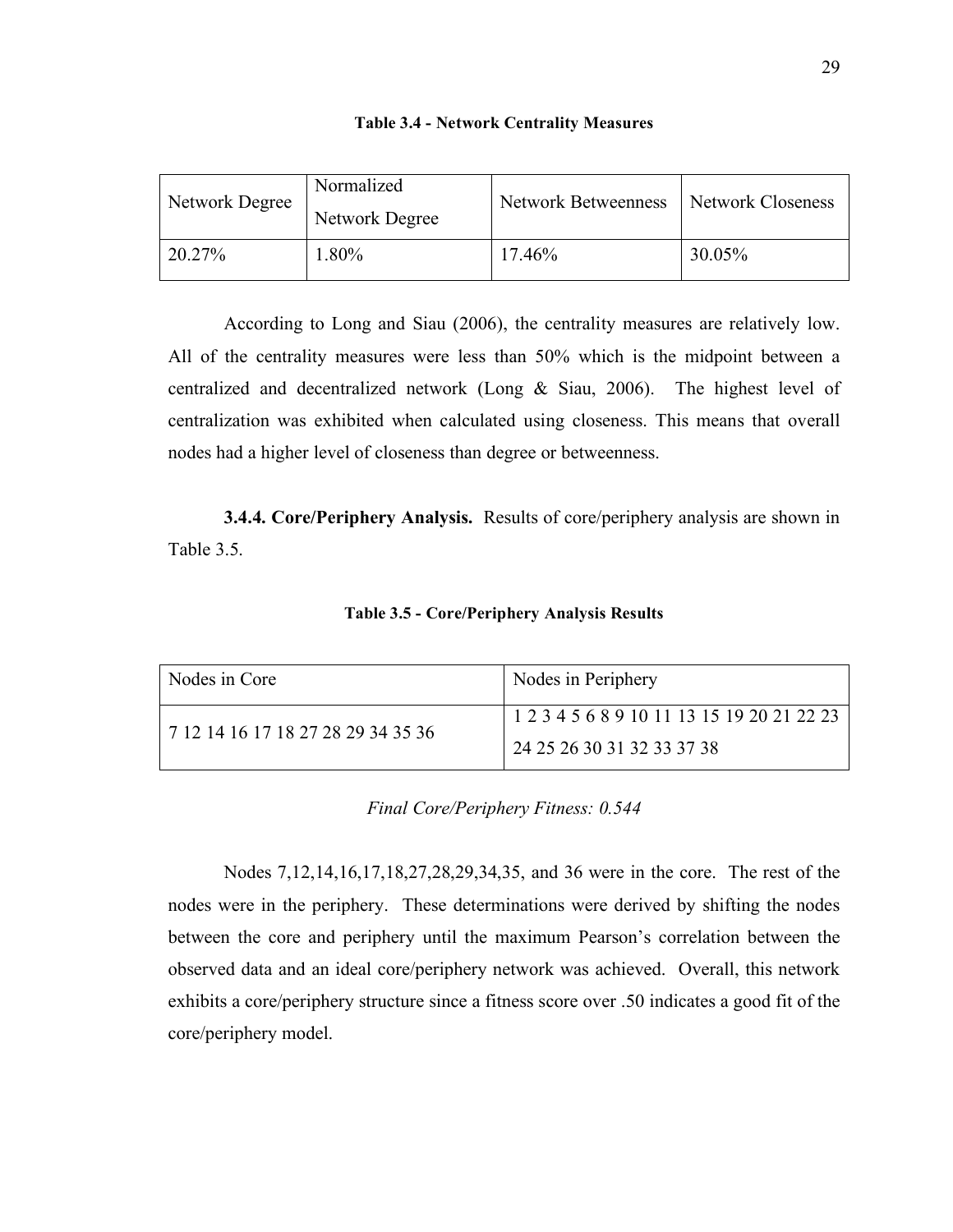### **3.5. DISCUSSION OF STUDY ONE**

The results of social network analysis on personal bloggers in VlogDIR suggest that vloggers' community exhibits a core/periphery structure. It has over a 50% fit to core/periphery structure. This network structure is similar to those found by Long, Chin, and Efimova & Hendricks (Chin & Chignell, 2006; Efimova & Hendrick, 2005; Kumar, Novak, Raghaven, & Tomkins, 2004; Long, 2006). The core/periphery structure indicates that no individual or small group of individuals has a communication advantage over everyone else. Also the network is highly decentralized with a highest network centrality score of 30.5%.

However, the results of this study should be generalized with caution. The social network is based upon vlogger linking data, which is not the only way vloggers communicate and interact with each other. Vloggers not only list themselves in directories such as VlogDIR, but also meet each other in real life at events such as VloggerCon (vloggercon.com). Thus, traditional power inferred due to a central network position does not have much of an influence in the vlogger network.

This quantitative study answers the first research question of this thesis, that is, what is the structure of the vlogger community. Although the results of social network analysis indicate the network structure to be core/periphery, it didn't address why the vloggers' community exhibited this structure. A qualitative study on vloggers will provide more in-depth information on motivations of vloggers and the underlying reasons for the core/periphery structure in their community. The qualitative study will also aid us in understanding why and how some vloggers were in the core of the social network.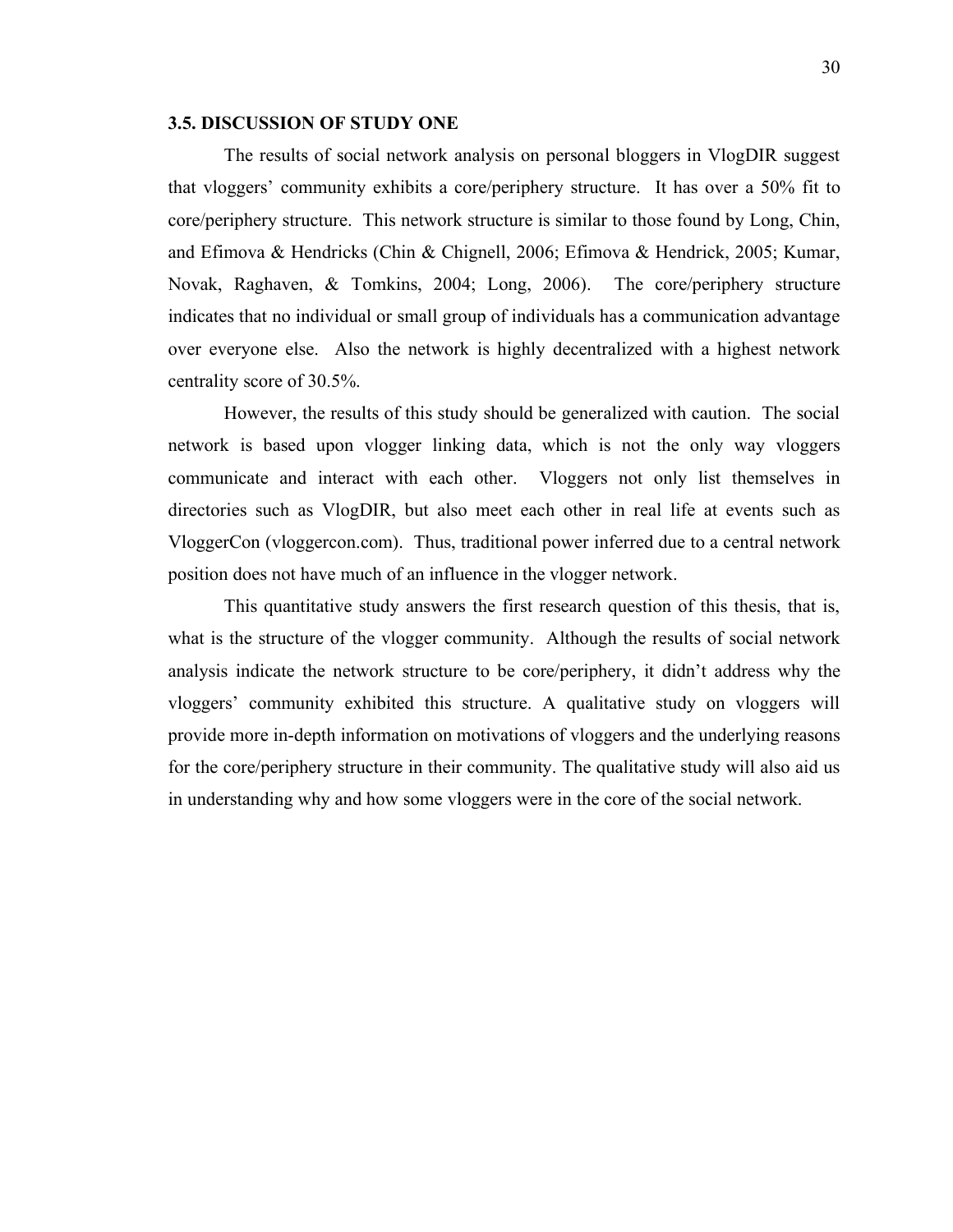### **4. STUDY 2: QUALITATIVE STUDY OF VLOGGERS**

### **4.1. RESEARCH METHOD**

**4.1.1. Participants.** Thirteen participants were selected for open-ended phone interviews following the purposive sampling technique (Cooper & Emory, 1995). Vloggers who have the highest degree centrality scores in the network were selected for interviews as these vloggers are most active in the network.

**4.1.2. Interview questions.** In addition to general demographic information such as age, gender, and occupation, I asked each vlogger interviewed the following questions.

- When did you start vlogging?
- How much time do you spend watching vlogs?
- How often do you post vlogs?
- How do you see your role in the Vlogger community?
- What types of vlogs do you like to watch?
- Why do you vlog?
- Do you think it's important for the vlogger community for people to watch and comment on other people's vlogs? Explain.
- Is it important to you that others watch and comment on your vlog? Explain.

**4.1.3. Data Collection and Measurement.** Interviews were recorded and subsequently transcribed. The data was then coded into themes following guidelines on open coding suggested by (Strauss & Corbin, 1998). Open coding is "the analytic process through which concepts are identified and their properties and dimensions are discovered in the data" (Strauss & Corbin, 1998). It is performed by first breaking the data into concepts about the phenomenon being studied. During this process, data is dimensionalized if possible to show the varying possibilities of a property. Then, categories are formed by logically grouping the concepts together.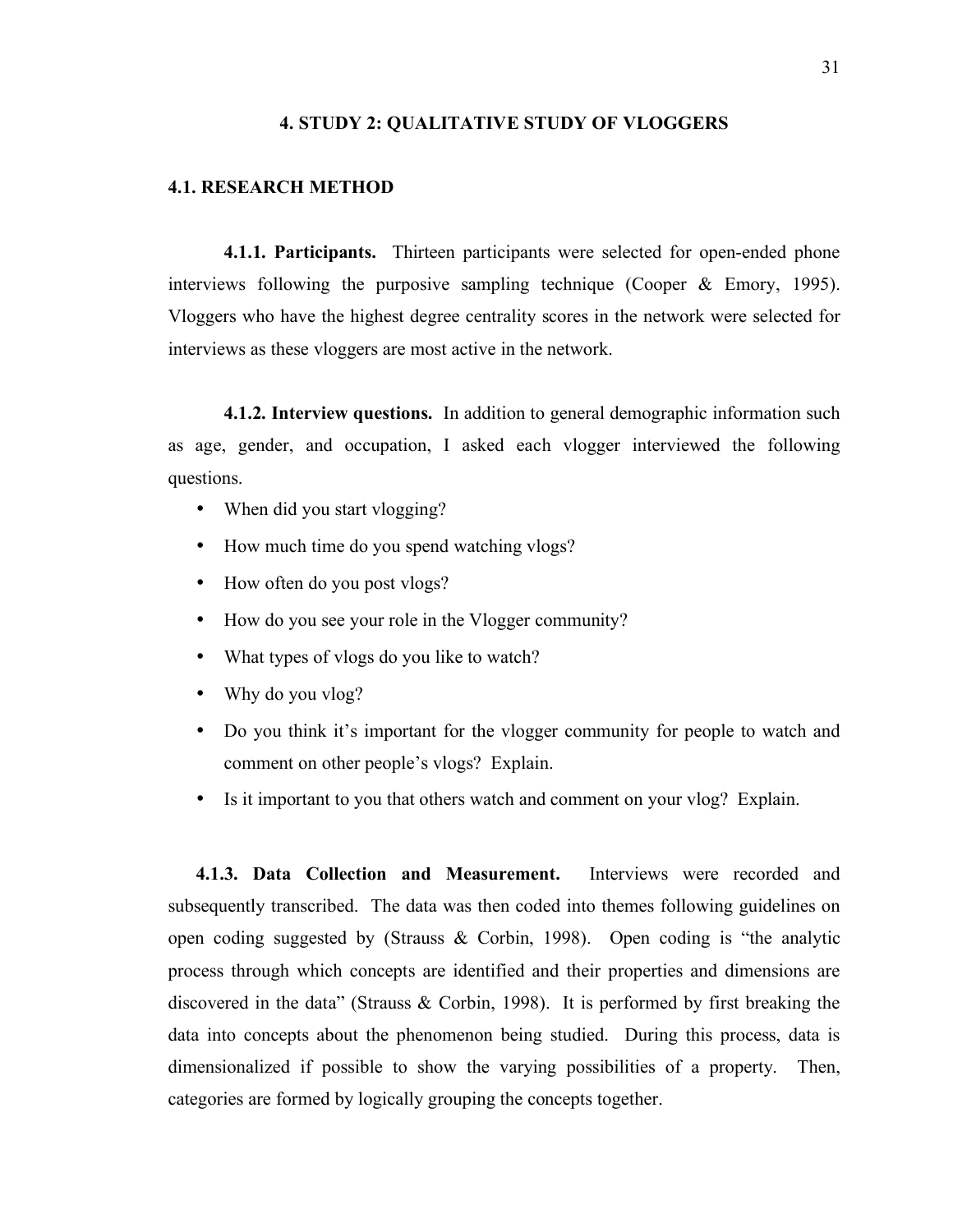### **4.2. QUALITATIVE RESULTS**

The results of open coding were a list of concepts, which were then categorized into four themes. Each theme was created by logically grouping the specific concepts together into a broader category. The themes identified from this study include: motivations for vlogging, reasons to choose video as a medium for blogging, characteristics of vloggers, and interactions in the community. Table 4.1 provides a summary of categories, concepts, and supporting quotations from the interviews.

| <b>Categories</b>     | <b>Concepts</b>     | Data                                                                                                                                                                                                 |
|-----------------------|---------------------|------------------------------------------------------------------------------------------------------------------------------------------------------------------------------------------------------|
| <b>Motivation for</b> | Vlogging as a hobby | "It's just fun to do and interesting"<br>٠                                                                                                                                                           |
| <b>Vlogging</b>       |                     | hobby for me"                                                                                                                                                                                        |
|                       |                     | "Vlogging is a very time"<br>consuming hobby"                                                                                                                                                        |
|                       | Understanding other | "I'm really most interested in<br>٠                                                                                                                                                                  |
|                       | people's lives      | <i>people's stories about their</i>                                                                                                                                                                  |
|                       |                     | <i>personal lives</i> "                                                                                                                                                                              |
|                       |                     | "Mostly I like to watch things"<br>where I can learn something about<br>somebody's life rather than<br>something that's experimental like<br>people that are doing special<br>effects or something." |

| <b>Table 4.1 - Interview Results</b> |  |  |
|--------------------------------------|--|--|
|--------------------------------------|--|--|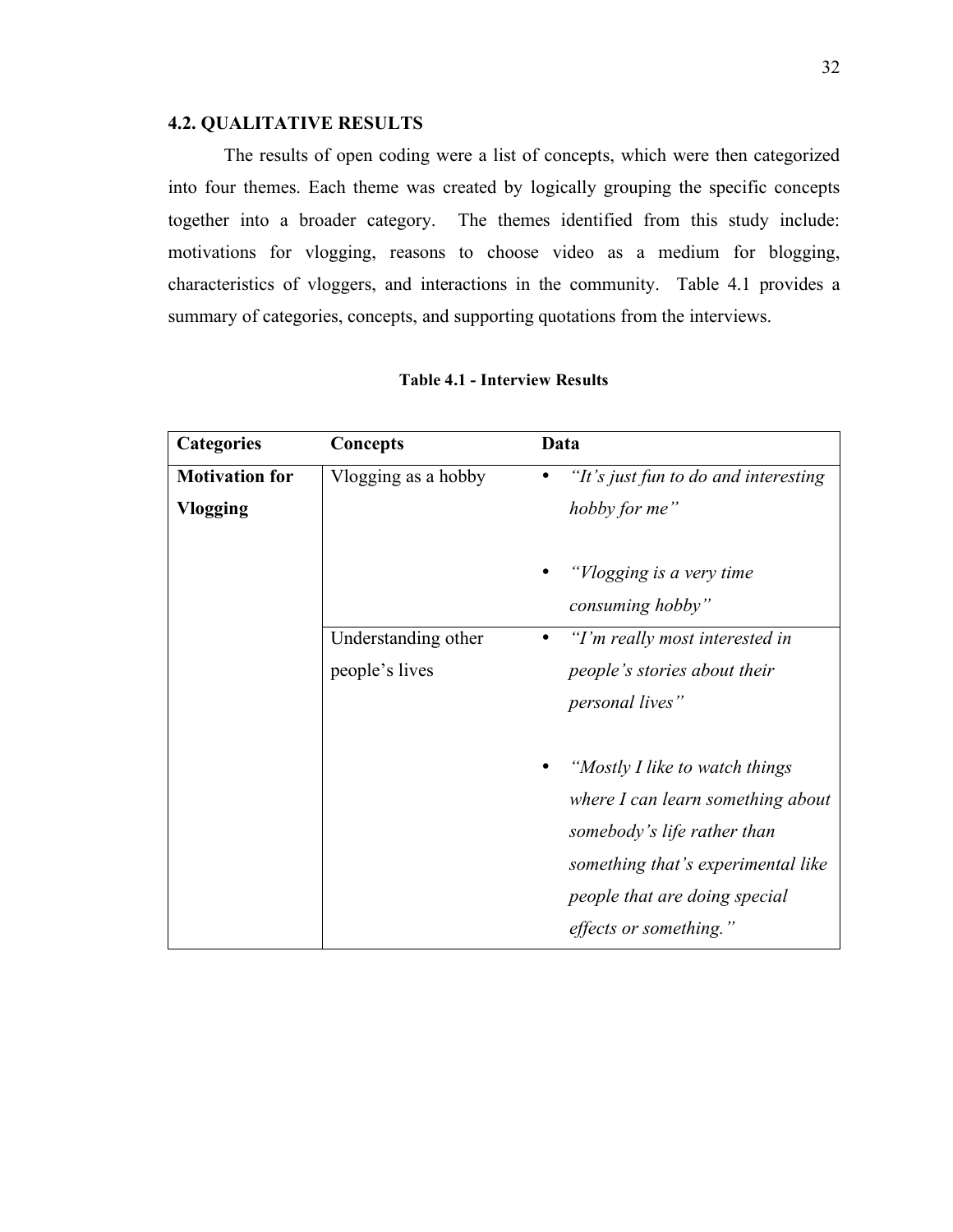| Documenting personal       | "My vlog is my life story about my   |
|----------------------------|--------------------------------------|
| life                       | career change and going to           |
|                            | nursing school at 42. I do an        |
|                            | autobiographical and                 |
|                            | informational vlog specifically      |
|                            | about nursing"                       |
| Sharing personal life with | "I had a friend in Germany and at    |
| others                     | the end of 2004 started making       |
|                            | videos for him and showing him       |
|                            | how my life was here in the states   |
|                            | in Michigan"                         |
|                            |                                      |
|                            | "I started it because I had videos   |
|                            | that I took on a trip to Australia   |
|                            | and wanted to share them with a      |
|                            | friend and I was looking for some    |
|                            | place to put it where she could      |
|                            | watch it"                            |
| Seeking attention from     | "I love to be on camera and like     |
| others                     | for other people to watch"           |
|                            |                                      |
|                            | "Ever since I was a little kid I     |
|                            | liked attention. I get attention and |
|                            | I like being in the center. I like   |
|                            | being kind of the center of the      |
|                            | attention."                          |
|                            |                                      |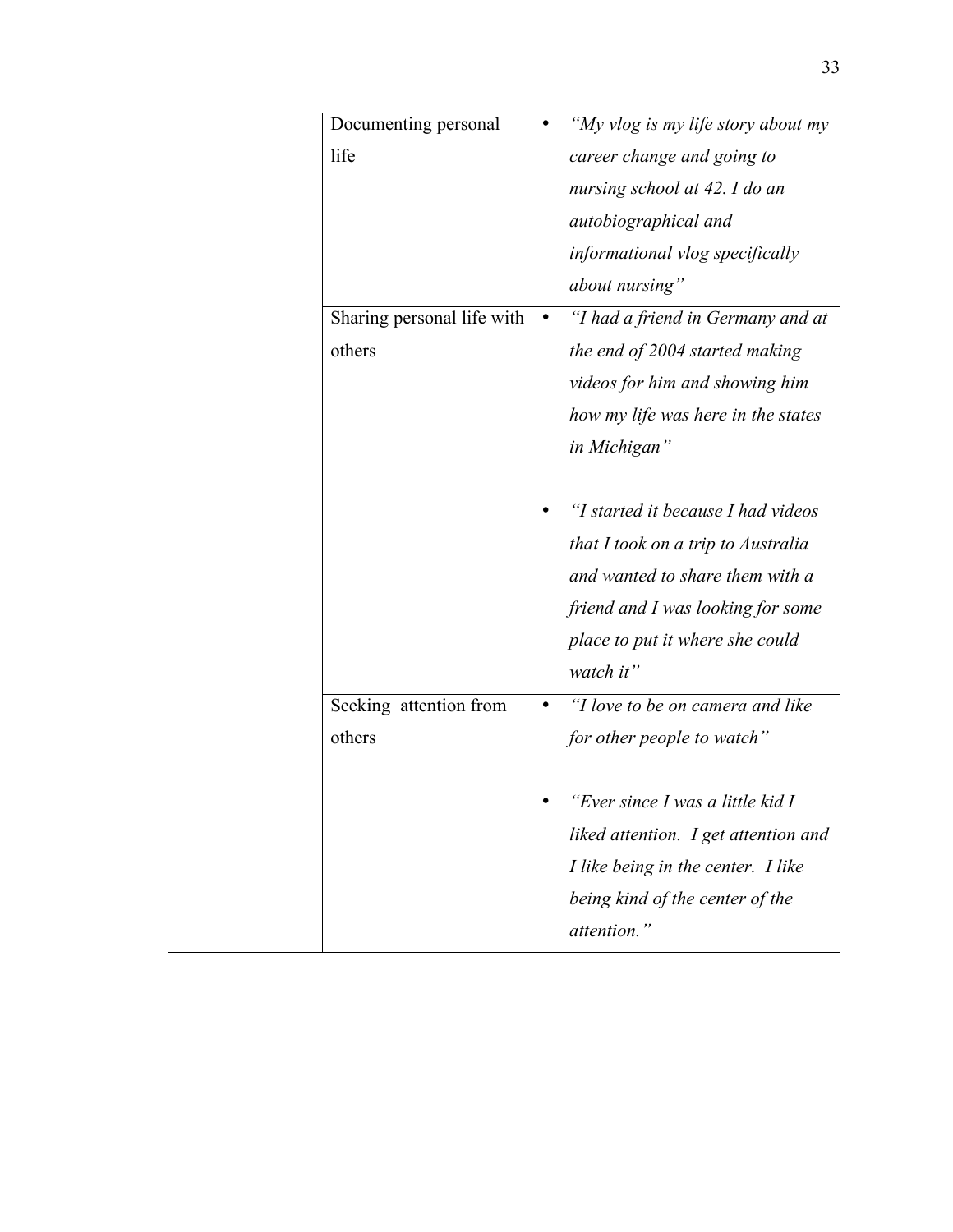| Artistic and creative |           | "I want to do something                  |
|-----------------------|-----------|------------------------------------------|
| expression            |           | creative/artistic"                       |
|                       |           |                                          |
|                       |           | "I feel like there's this certain        |
|                       |           | amount of art to video blogging.         |
|                       |           | It's sort of my artistic outlet.         |
| Telling a story       |           | "I do it sometimes to tell a story to    |
|                       |           | communicate with people"                 |
| Sharing environments  | $\bullet$ | "I try my best to share                  |
| /Cultures with others |           | Japanese/Asian culture, food,            |
|                       |           | moments, language, and what it is        |
|                       |           | like to be an American outside of        |
|                       |           | America"                                 |
|                       |           |                                          |
|                       |           | "I do the show because it feels go       |
|                       |           | to me and I love sharing the             |
|                       |           | beautiful spirit of Hawaii and           |
|                       |           | offering people an alternative to        |
|                       |           | <i>their stressful day. It's just my</i> |
|                       |           | gift, my offering to others"             |
|                       |           |                                          |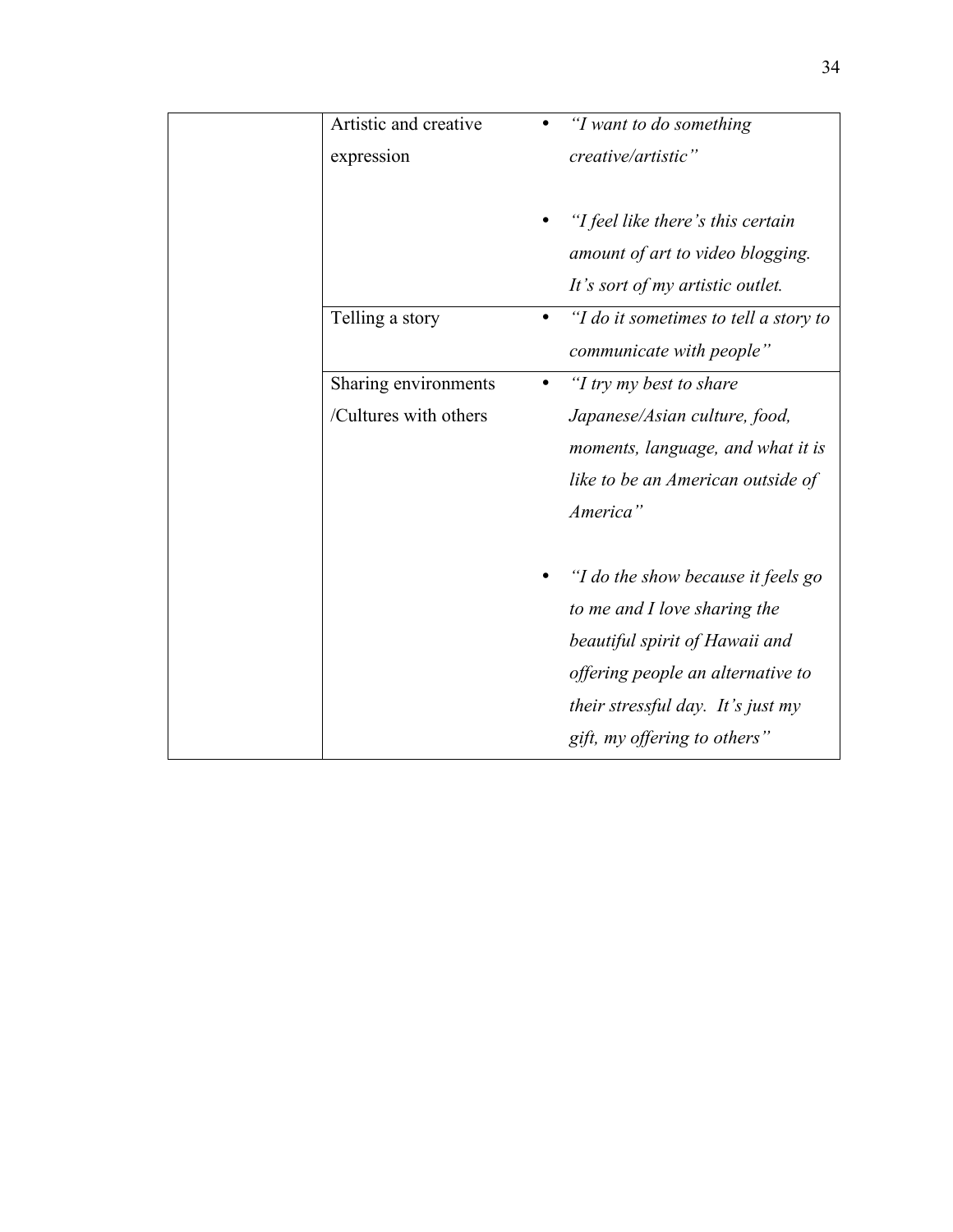| Making friends        | "I have made friends all across    |
|-----------------------|------------------------------------|
|                       | the world, especially folks that   |
|                       | have a genuine interest in Japan   |
|                       | often keep coming back to my site, |
|                       | as do other videobloggers"         |
|                       |                                    |
|                       | "I would say that I have far more  |
|                       | friends now online than offline. A |
|                       | lot of people that do not          |
|                       | understand the internet are like   |
|                       | you're always at your computer,    |
|                       | your cutting yourself off from the |
|                       | rest of the world and your just    |
|                       | becoming isolated. I have found    |
|                       | <i>the opposite to be true.</i> "  |
| Expressing personal   | "And sometimes $I$ do it just to   |
| opinions              | express an opinion"                |
|                       |                                    |
|                       | "I do it for personal expression   |
|                       | sometimes"                         |
| Connecting with other | "Mostly it's just to connect with  |
| vloggers              | people"                            |
|                       |                                    |
|                       | "That's one amazing experience     |
|                       | and it's just in the social        |
|                       | connection between people"         |
|                       |                                    |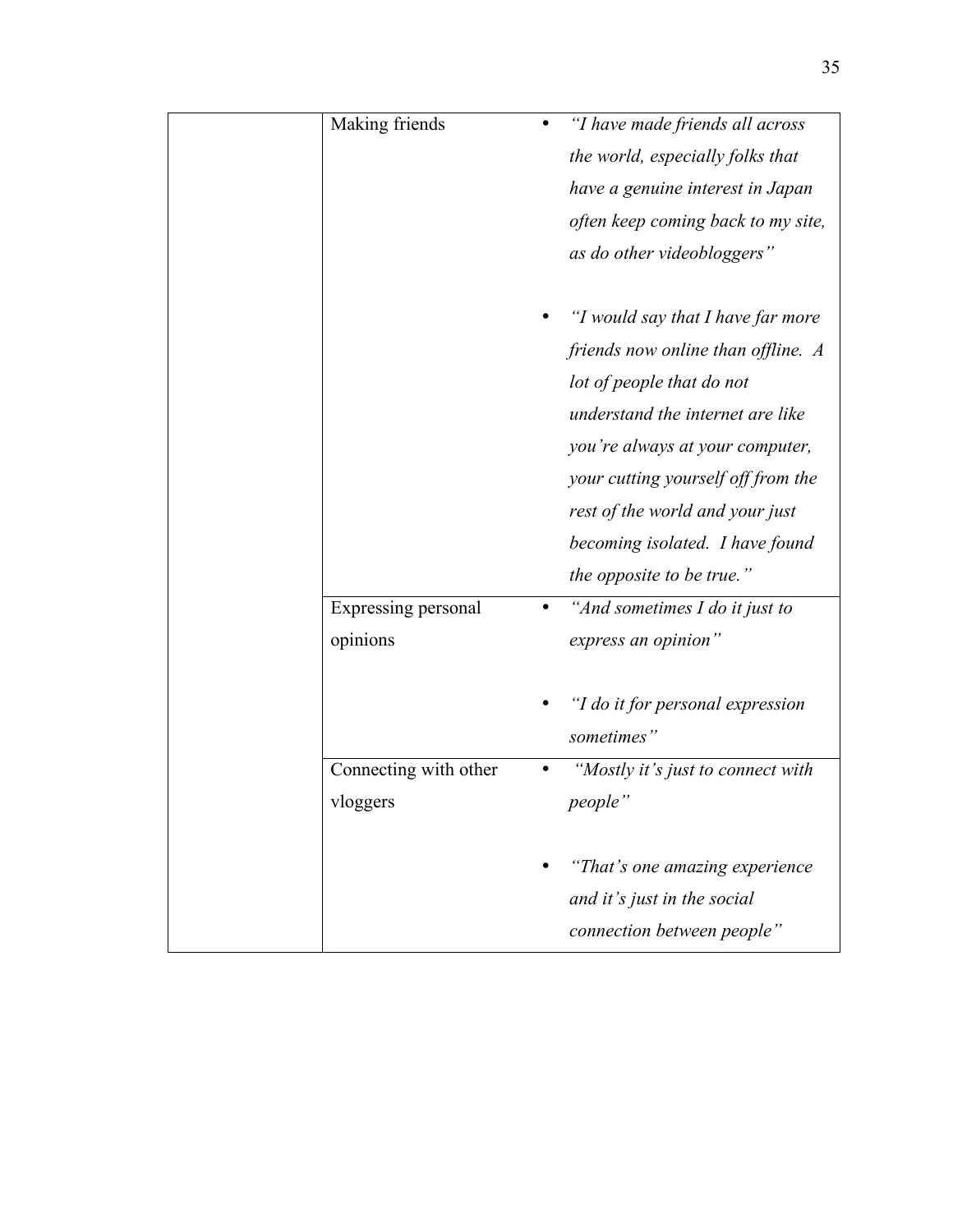| <b>Reasons to</b> | <b>Highly Interactive</b> | "Video blogging is like this great          |
|-------------------|---------------------------|---------------------------------------------|
| choose video as a | Medium                    | medium for communication                    |
| medium for        |                           | between people."                            |
| blogging          |                           |                                             |
|                   |                           | "Being able to give feedback on             |
|                   |                           | the feedback is sort of the neat            |
|                   |                           | natural communicative thing                 |
|                   |                           | about vlogging in general"                  |
|                   |                           |                                             |
|                   |                           | "One of the things about this               |
|                   |                           | community is that it is interactive         |
|                   |                           | and different from the regular TV.          |
|                   |                           | So, I'm watching people's stuff             |
|                   |                           | and they are watching mine"                 |
|                   | Allowing for real         | "Online, you're able to as you<br>$\bullet$ |
|                   | conversation              | know have a real dialogue with              |
|                   |                           | people all over the world and that          |
|                   |                           | was something that was really               |
|                   |                           | interesting to me"                          |
|                   |                           |                                             |
|                   |                           | "All of us have something to                |
|                   |                           | contribute to the conversation and          |
|                   |                           | being able to allow that part of the        |
|                   |                           | conversation.                               |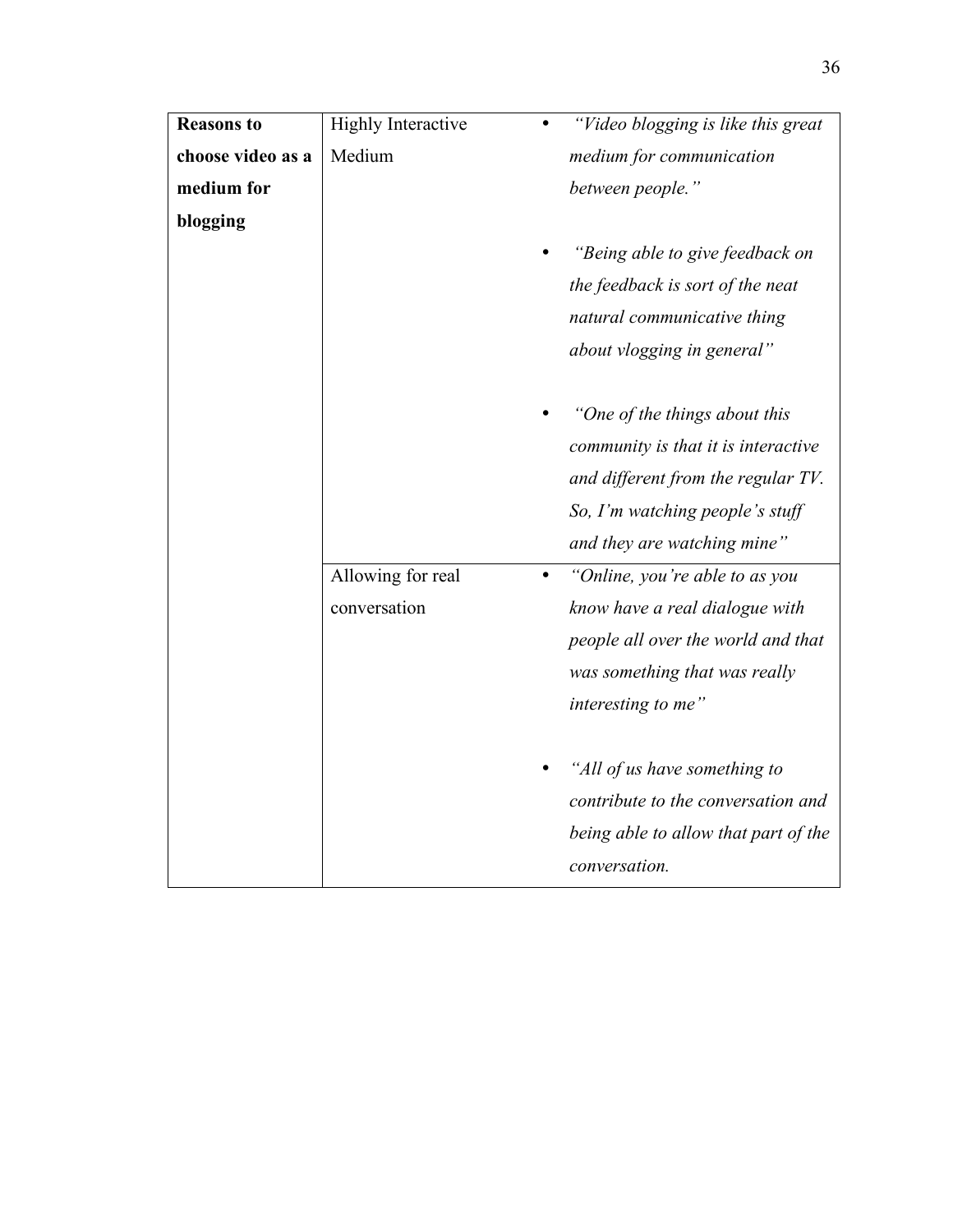| Consumer created media  |           | I just like the fact that people have |
|-------------------------|-----------|---------------------------------------|
|                         |           | to do something intelligent and       |
|                         |           | communicate and have a voice          |
|                         |           | and not have to go through like       |
|                         |           | studios or TV stations"               |
|                         |           |                                       |
|                         |           | "It's so awesome to make media        |
|                         |           | and that your media consumption       |
|                         |           | is made by people you know"           |
| More features available |           | "I'm able to do more with videos"     |
|                         |           | than I can with writing"              |
| Easier to use           | $\bullet$ | "[Referring to public access] I       |
|                         |           | was always frustrated that I          |
|                         |           | couldn't get anything on the air      |
|                         |           | unless I did a half hour episode.     |
|                         |           | Like I had 3 of them in a week and    |
|                         |           | I had a whole calendar of             |
|                         |           | production schedules."                |
|                         |           |                                       |
|                         |           | "I love being able to just turn on    |
|                         |           | the camera and make something"        |
|                         |           |                                       |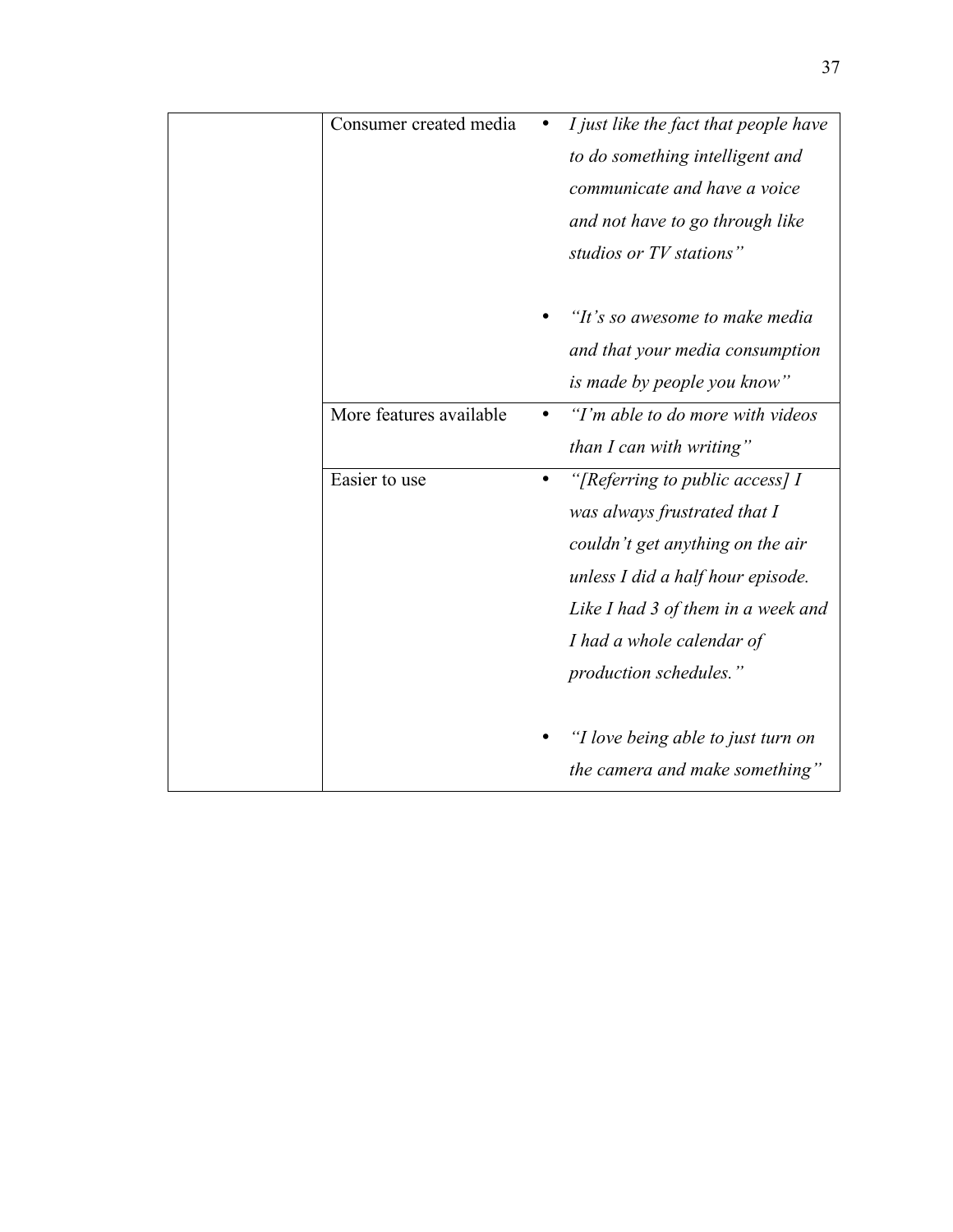|                        | More Personal  | "When you meet them it's like you    |
|------------------------|----------------|--------------------------------------|
|                        |                | know them because you have seen      |
|                        |                | their facial expression and you've   |
|                        |                | heard their tone of voice"           |
|                        |                |                                      |
|                        |                | "You get to see people's spaces.     |
|                        |                | You see their environment and        |
|                        |                | even if you don't get to see that    |
|                        |                | person, you get to see something     |
|                        |                | visual that they created. I think    |
|                        |                | you get a lot more kind of rich      |
|                        |                | personal information than you        |
|                        |                | would get from a text blog and so    |
|                        |                | you create a situation where you     |
|                        |                | tend to know the person, you feel    |
|                        |                | closer to them than you would        |
|                        |                | with just written or even audio      |
|                        |                | kinds of blogs"                      |
| <b>Characteristics</b> | Previous video | "I came from old media stuff. I      |
| of vloggers            | experience     | was a producer of a bunch of little  |
|                        |                | films and documentary films and I    |
|                        |                | just happened to know the            |
|                        |                | <i>technology was there and I've</i> |
|                        |                | latched on to it"                    |
|                        |                | "I was kind of playing around        |
|                        |                | making movies probably for a         |
|                        |                | couple of years before I put it      |
|                        |                | online"                              |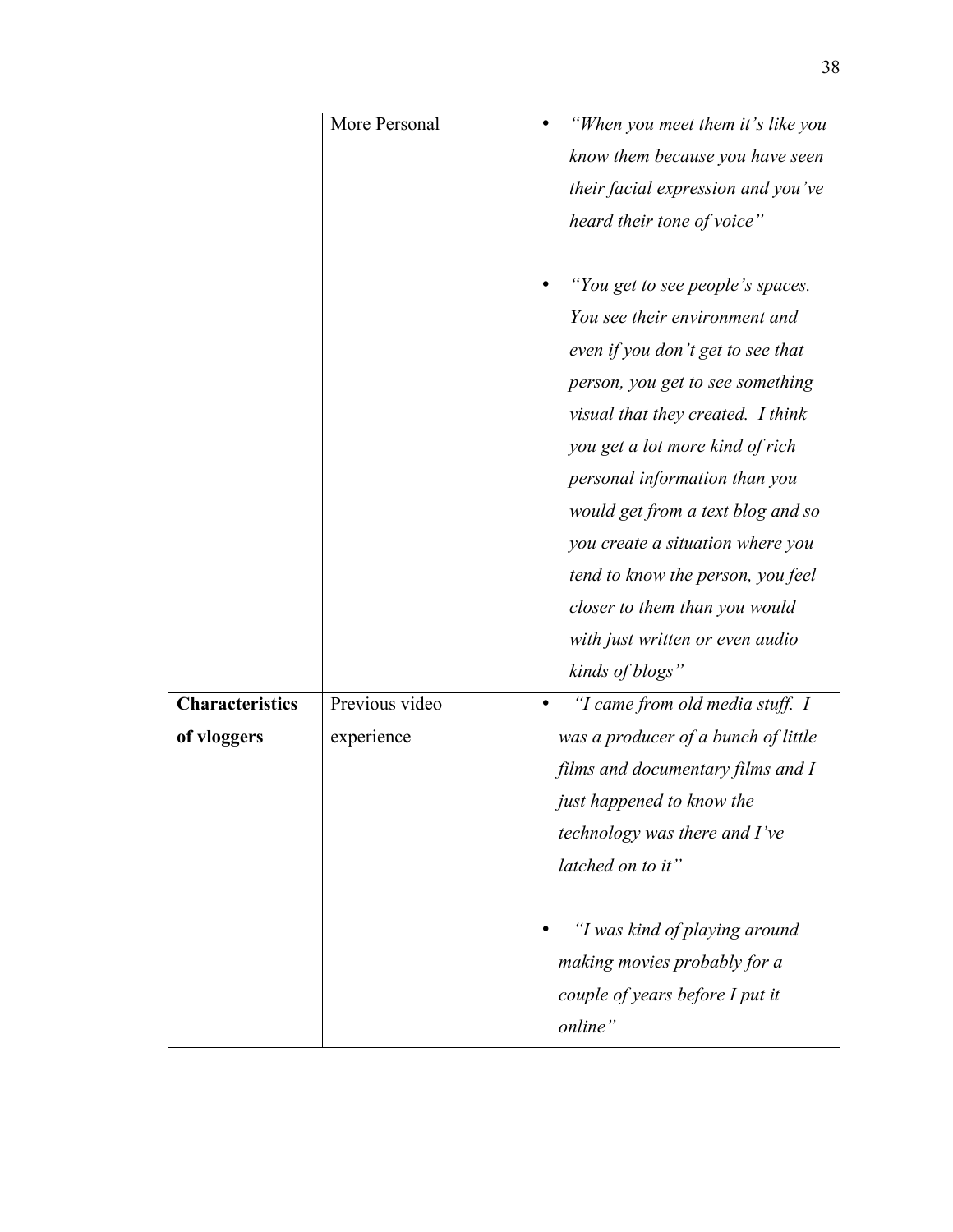| Previous blogging<br>experience | I have been blogging for awhile<br>and then yeah, I just started<br>posting videos in 2005"                                                                                                                                                                                                      |
|---------------------------------|--------------------------------------------------------------------------------------------------------------------------------------------------------------------------------------------------------------------------------------------------------------------------------------------------|
|                                 | "I have been blogging"                                                                                                                                                                                                                                                                           |
| Time commitment                 | "I used to spend a huge amount of<br>٠<br>time watching video blogs. It was<br>basically 2-3 hours a day. More<br>recently I haven't had much time<br>because I graduated from school<br>and I work."                                                                                            |
|                                 | "I recently got married and for a<br>lack of a better expression,<br>marriage stuff has been taking up<br>a lot of my time."                                                                                                                                                                     |
| <b>Production Quality</b>       | "I like people show's that have<br>٠<br>good enough production quality.<br>If the sound level is going up and<br>down really bad where I have to<br>keep adjusting my audio controls,<br>even if it's really funny or<br>everyone is talking about it, for me<br>I won't go back to those shows" |
|                                 | "They are doing something"<br>original or presenting it in an<br>original way. Not just talking<br>about the same stuff that everyone<br>else is talking about."                                                                                                                                 |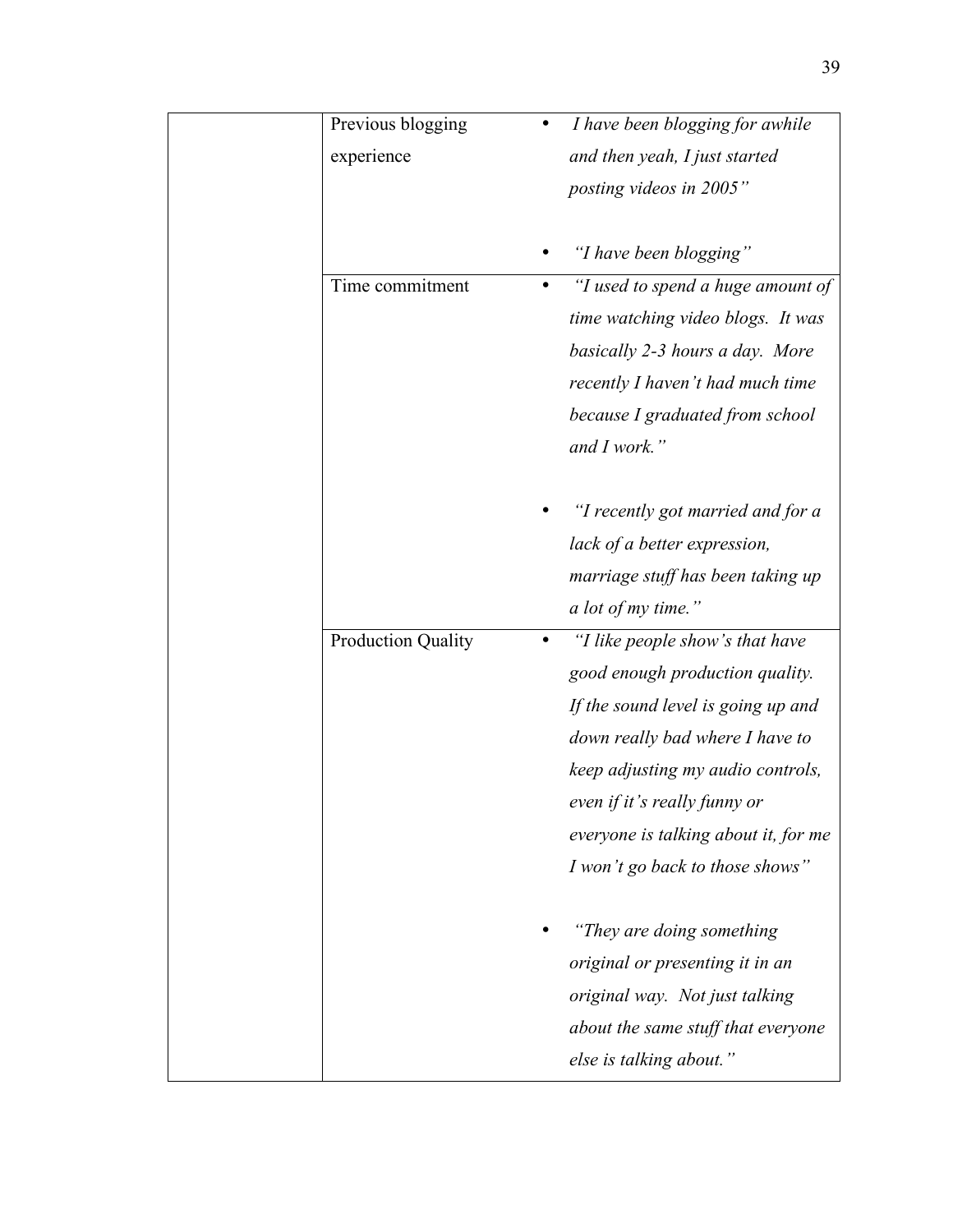| <b>Interactions in</b> | Commenting                    | "I watch people's stuff, I comment            |
|------------------------|-------------------------------|-----------------------------------------------|
| the community          |                               | on people's stuff"                            |
|                        |                               | "I comment on everyone I watch"               |
|                        | <b>Constructive Criticism</b> | "Its great because you can get                |
|                        |                               | feedback from your audience that              |
|                        |                               | then dictates your videos"                    |
|                        |                               | "I get some constructive criticism            |
|                        |                               | and things like that. It makes your           |
|                        |                               | videos better and up the quality of           |
|                        |                               | your video"                                   |
|                        | Watching other peoples'       | "I like to watch stuff of people<br>$\bullet$ |
|                        | vlogs                         | that I know"                                  |
|                        |                               | "We can be very specific and                  |
|                        |                               | subjective which allows us to                 |
|                        |                               | choose what we want to watch and              |
|                        |                               | not watch"                                    |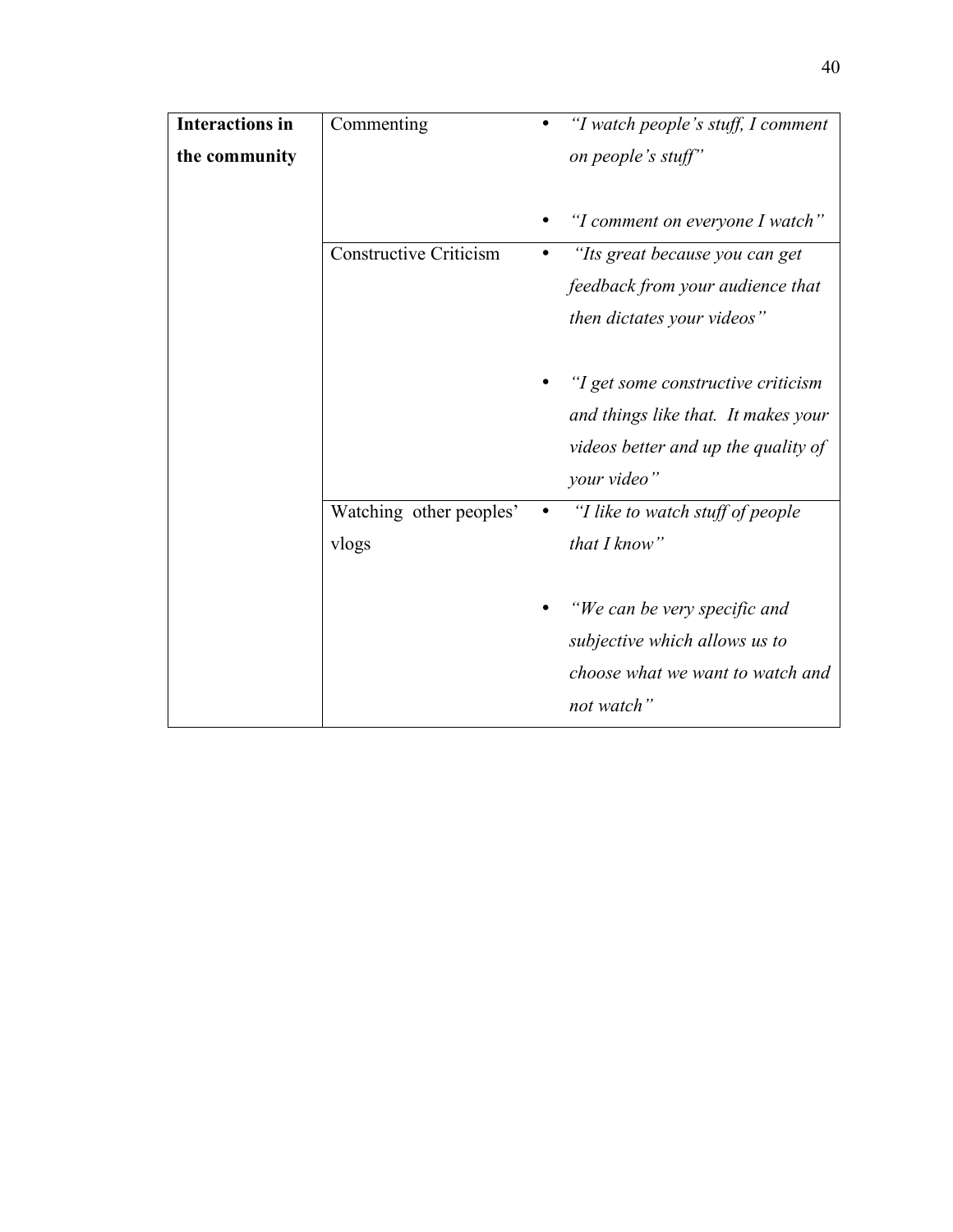| Other Online interactions | "I have people contact me though      |
|---------------------------|---------------------------------------|
|                           | either e-mail or maybe a social       |
|                           | networking site. They say hey, I      |
|                           | enjoyed this particular video or      |
|                           | whatever and send a request on        |
|                           | Facebook or Myspace or                |
|                           | something like that"                  |
|                           |                                       |
|                           | "Yeah, a lot of the times it's the e- |
|                           | mail for me. You know that's just     |
|                           | the best way to respond I think and   |
|                           | I don't do reply comments. I just     |
|                           | e-mail them back all the time"        |
|                           |                                       |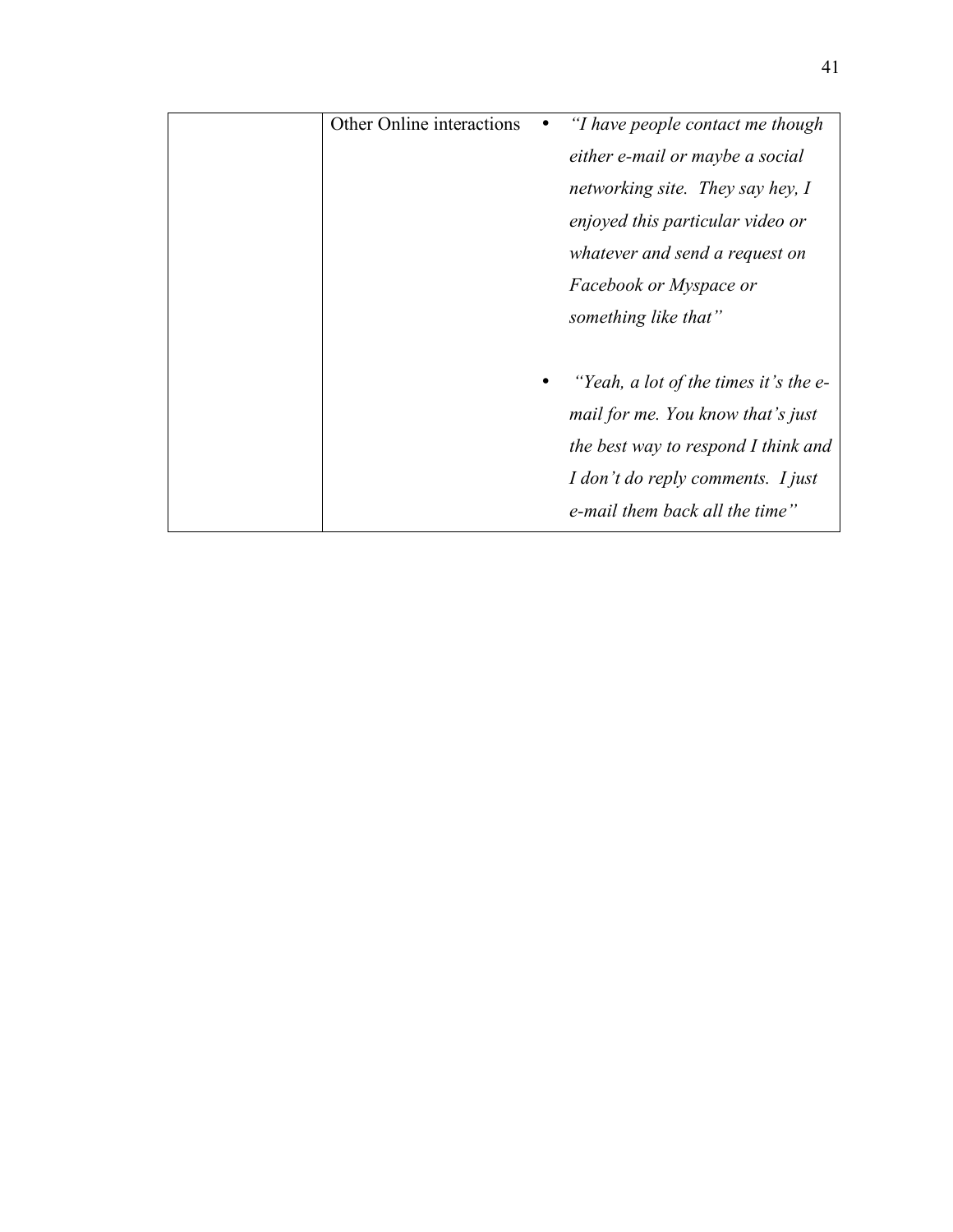| Real life interaction - in  | "Yeah, I was at VloggerCon last      |
|-----------------------------|--------------------------------------|
| groups                      | year in San Francisco. It was        |
|                             | strange, I never imaged that I       |
|                             | would be doing something like        |
|                             | that. I got to meet Richard and      |
|                             | lots of the people that I watched    |
|                             | everyday."                           |
|                             |                                      |
|                             | "I've done to a few events here in   |
|                             | the city, they have some get-        |
|                             | togethers. Its really great and I go |
|                             | because it's really wonderful to     |
|                             | connect to other video bloggers      |
|                             | and share with them what they are    |
|                             | doing and then you meet              |
|                             | somebody who has done                |
|                             | something that you really like and   |
|                             | it's really exciting to see their    |
|                             | faces."                              |
| Real life interaction – one | "After getting more comfortable      |
| on one                      | we might go to lunch or              |
|                             | something"                           |
|                             |                                      |
|                             | "It's nice to be able to continue"   |
|                             | that [communications] by meeting     |
|                             | up in person                         |
|                             |                                      |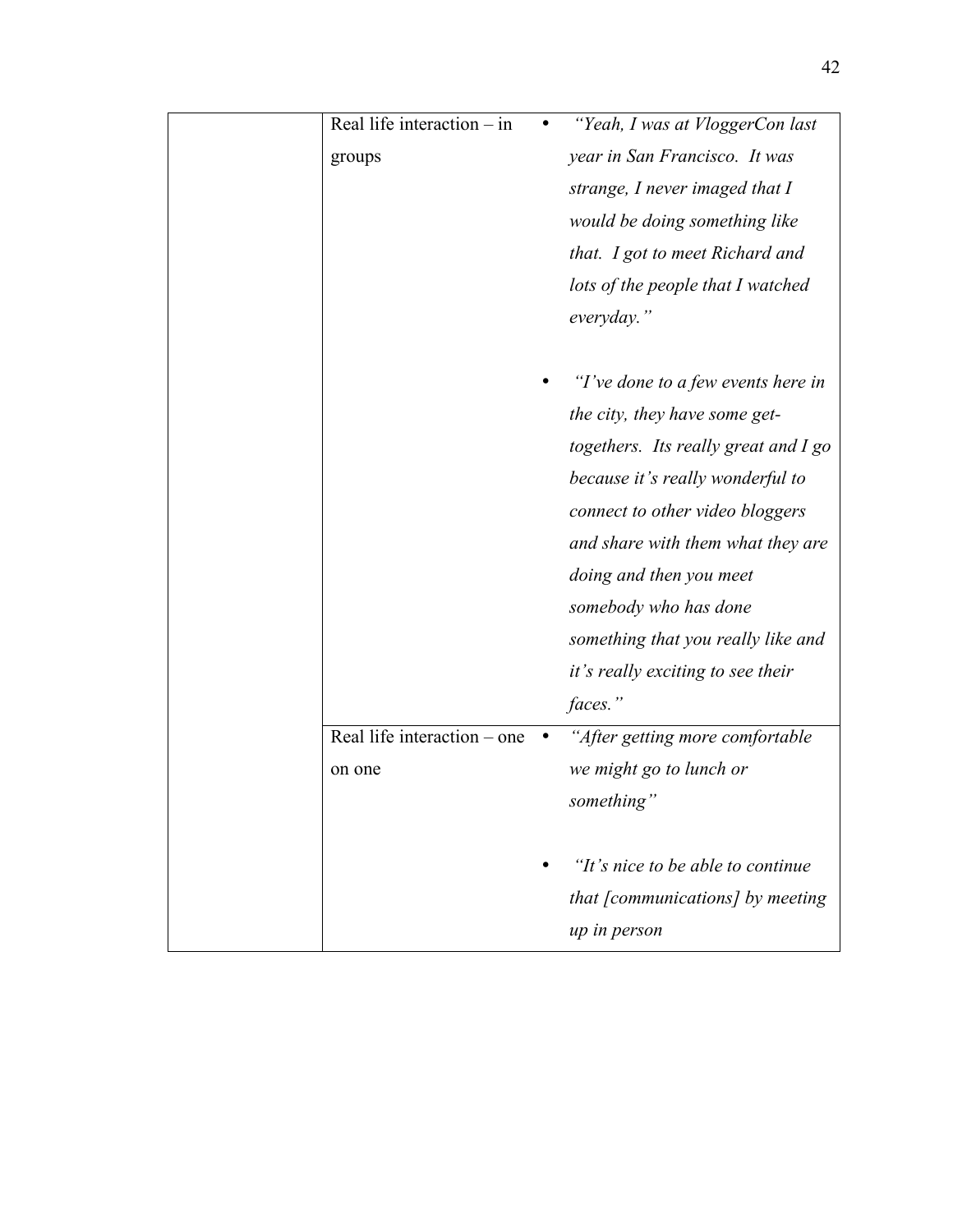| Satisfaction for vloggers | "The comments kind of spur me on<br>and get me excited and keeps me<br>going"<br>"When someone comments on my<br>vlog it can be like "wow,                                                                                                                                                                                                                                                                        |
|---------------------------|-------------------------------------------------------------------------------------------------------------------------------------------------------------------------------------------------------------------------------------------------------------------------------------------------------------------------------------------------------------------------------------------------------------------|
|                           | somebody watched me and<br>acknowledged my existence in the<br>universe"                                                                                                                                                                                                                                                                                                                                          |
| Supportive                | "Or have a question about<br>something and people will answer<br>those questions or problems"                                                                                                                                                                                                                                                                                                                     |
|                           | "Video blogging can be a very<br>supportive community. A lot of<br>people have trouble finding their<br>voice. So many people say that I<br>don't have anything to say and<br>who would want to listen to me.<br>We all have something to say. We<br>have fellow souls who help us<br>troubleshoot the website, or<br>answer technical questions, or tell<br>us to keep at it. It's really very<br>very positive" |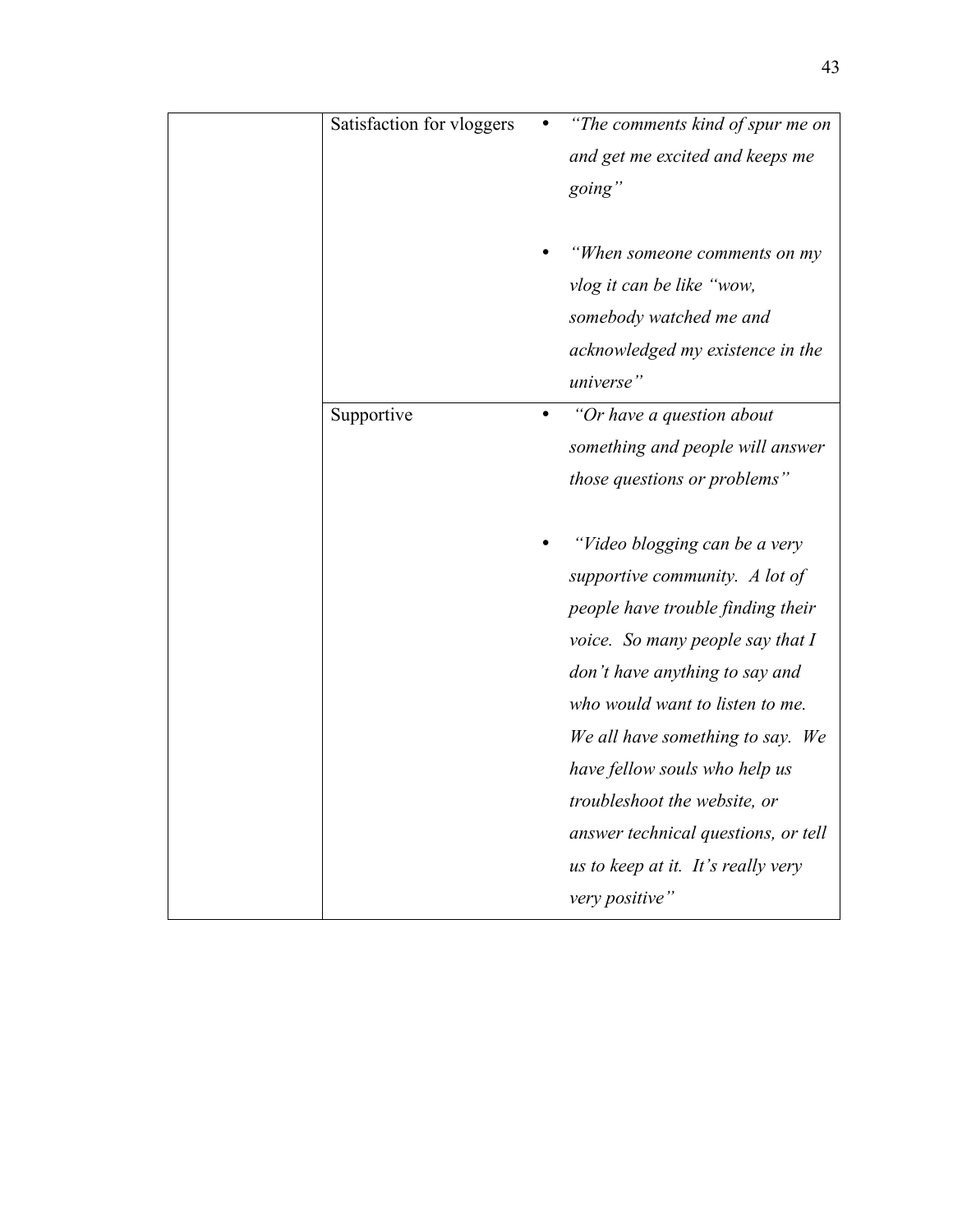| Decentralized        | "Other than reading vlog posts"   |
|----------------------|-----------------------------------|
|                      | and watching each others videos,  |
|                      | no one was directly telephoning   |
|                      | anyone, directing anyone, there   |
|                      | has been no one single            |
|                      | mastermind behind the             |
|                      | movement"                         |
| Community based upon | "I think commenting really brings |
| interactions         | a community to this whole thing.  |
|                      | We're all creating online for     |
|                      | certain people, not this whole    |
|                      | mass of individual people."       |
|                      |                                   |
|                      | "If you're actually going for     |
|                      | community where there's a back    |
|                      | and forth dialog and              |
|                      | communications, you really have   |
|                      | to [have comments]"               |
|                      |                                   |

**4.2.1. Motivations for Vlogging.** Vloggers had many reasons for vlogging, but most prominent were being able to post and watch vlogs about peoples' personal lives. Vloggers are interested in stories about the personal lives of other vloggers. They enjoy when they are able to get to know the person that created the vlog. One vlogger sums it up with *"I'm really most interested in peoples' stories about their personal lives". Another says that they "like a lot of personal video blogs where you get to know people and they create out of their own lives" and "tend to go more towards a personal- like real life video blog."*

This involved sharing personal stories, expressions, opinions, environments, and creativity with their family, friends, or other vloggers. Sometimes vloggers just put their videos online instead of having to mail them out to those far away from them. A few supporting statements are *"I want to do something creative/artistic"* and *"I do it*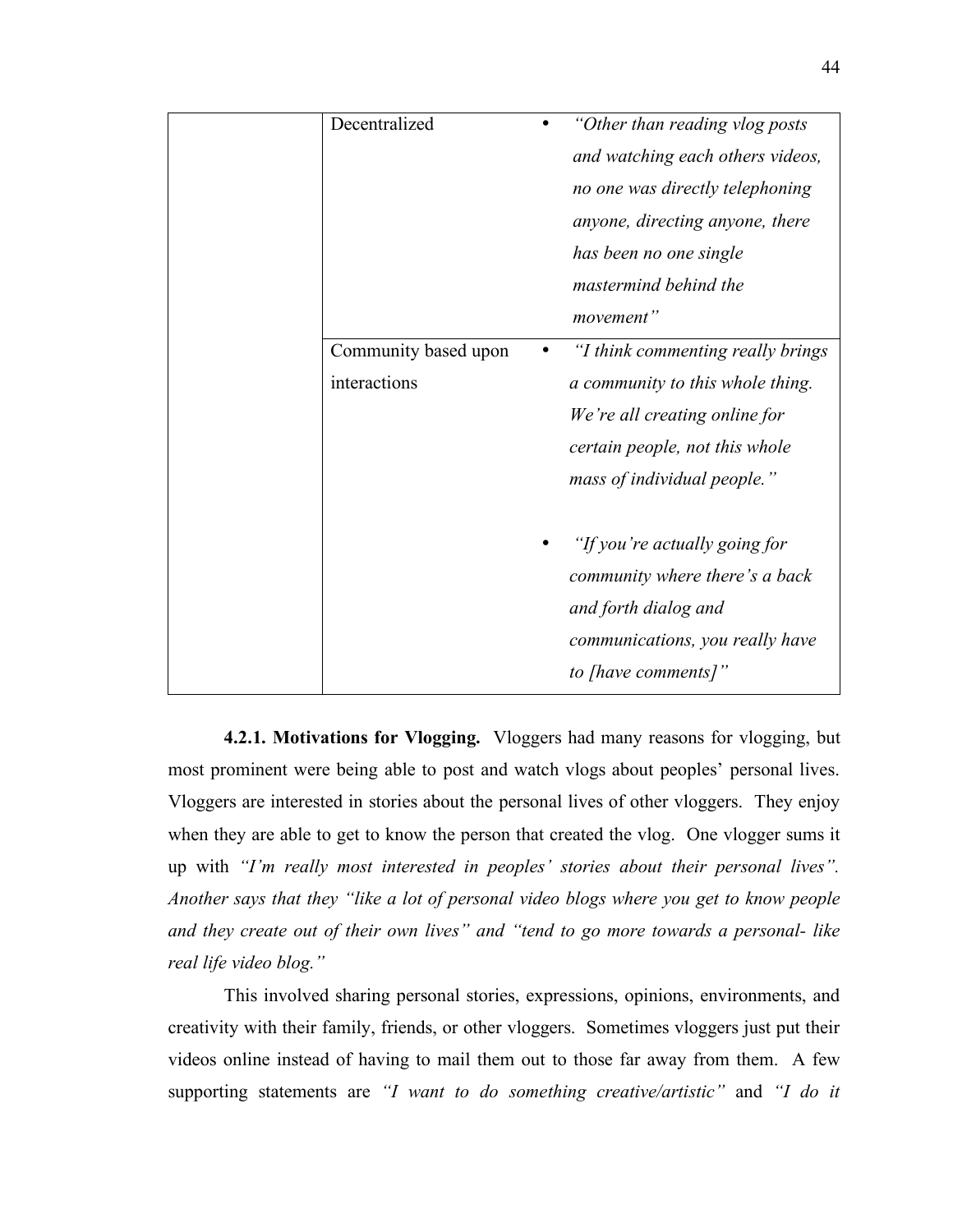*sometimes to tell a story to communicate with people." and "I put them [videos] online and have them available for my family to see and those who live close by."*

Part of the reasons for sharing with other vloggers beyond family and friends is to gain attention from others. Sometimes this want of attention starts at a very early age. Often time vloggers see their videos as a way to entertain others. One vlogger reported *"Ever since I was a little kid I liked attention. I get attention and I like being in the center. I like being kind of the center of the attention."* Another says *"I love to be on camera and like for other people to watch" and even considers it entertainment to others when they say "It's partly to entertain people".*

Some vloggers found that vlogging is fun to do and even considered it a personal hobby. They vlogged for themselves more than anyone that was watching. One stated *"I'm just doing it for fun really and I do it more for myself than for anybody who's watching really",* and *"It's just fun to do and is an interesting hobby for me."* Overall though, vloggers generally watched the kinds of vlogs that they make. All of the vloggers in this sample were personal vloggers and every one of them reported that they enjoy watching personal vlogs the most.

Vloggers have found the internet to be a great way to make friends with people around the world. Vloggers found that they have made more friends online than offline. Most are based upon similar interests. One vlogger that states "*I have made friends all across the world, especially folks that have a genuine interest in Japan often keep coming back to my site, as do other videobloggers."* Another vlogger says *"I would say that I have far more friends now online than offline. A lot of people that do not understand the internet are like you're always at your computer, you're cutting yourself off from the rest of the world and you're just becoming isolated. I have found the opposite to be true."*

**4.2.2. Reasons to Choose Video as a Medium for Blogging.** Vloggers chose video mainly for its advantages over other media, such as text and audio. First and foremost, video is a rich medium consisting of a combination of audio and moving images. Vloggers find that video creates a more personal experience than text or photos as they can see facial expressions and hear tones of voice. For example, one vlogger stated that *"When you meet them [other vloggers] it's like you know them because you*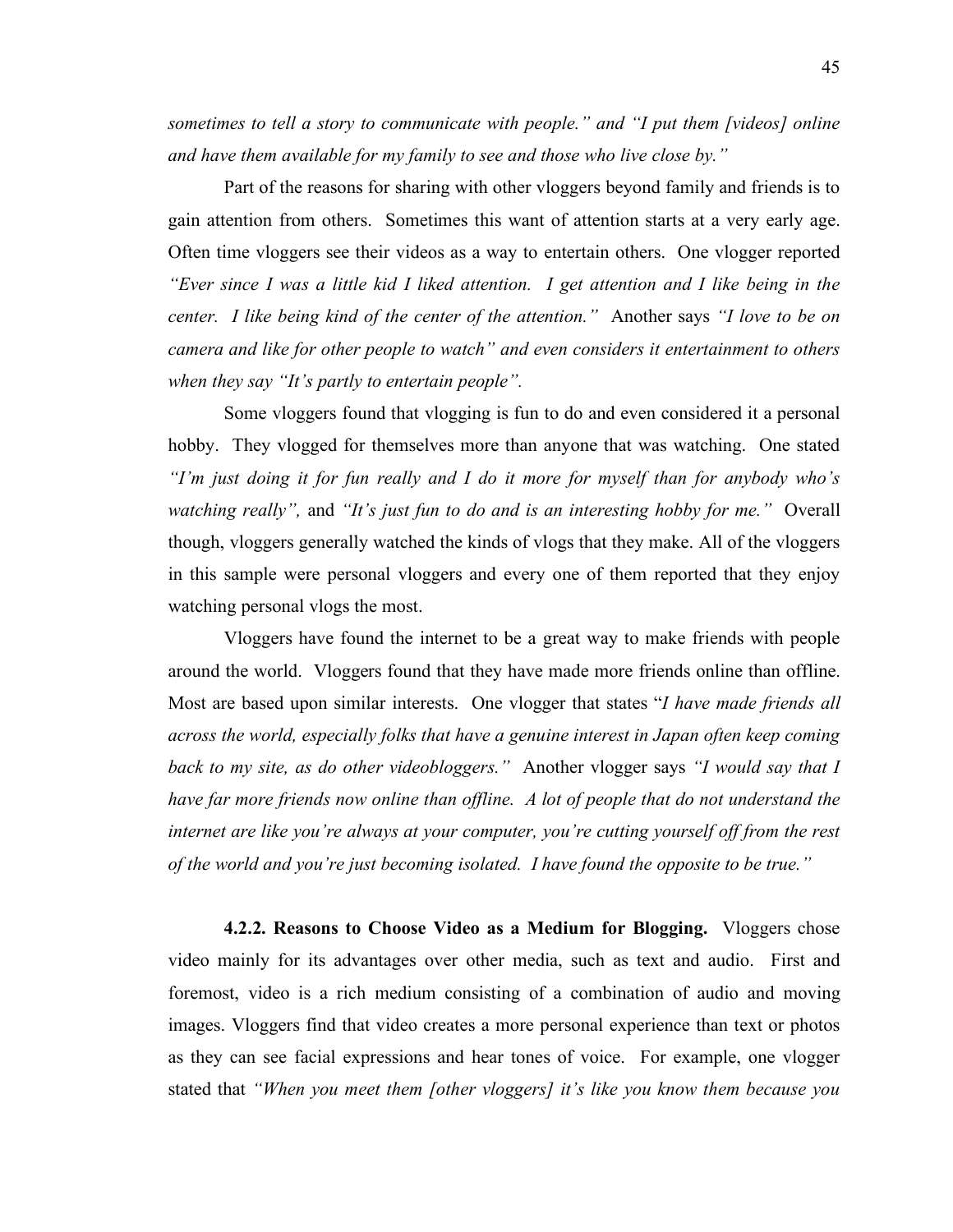*have seen their facial expression and you've heard their tone of voice."* Another vlogger explained that the visual aspect of it gives more personal information when he states *"You get to see people's spaces. You see their environment and even if you don't get to see that person, you get to see something visual that they created. I think you get a lot more kind of rich personal information than you would get from a text blog and so you create a situation where you tend to know the person, you feel closer to them than you would with just written or even audio kinds of blogs. So when you meet them in person it feels like you know them, which is very odd. So, it tends to create this really kind of close community more so than most virtual communities."*

Vloggers also state that they have greater flexibility with video than with text or photo blogs and it is much easier than public access TV. With a video camera it is as easy as recording a show and uploading it online. For example a vlogger cited that he *"loves being able to just turn on the camera and make something"* with vlogs.

Vloggers are also able to express themselves more with video than with other forms of media such as writing. Another vlogger states *"I'm able to do more with videos than I can with writing."*

Vlogging is a highly interactive medium, which allows for conversations and connections with other vloggers. Unlike television, vlogs allow for conversation between the vlog author and the viewers. Viewers can comment on vlogs and vloggers can comment on each others' vlogs which leads to conversations. Vloggers even go as far as integrating other vloggers into their videos. One vlogger explains the medium as *"So, there is a whole conversation and it's [vlogging] more of an interactive medium than just television. You watch something you like and you comment on it and maybe if you can, make a video about it or mesh it up or do something like that. I love when people take other [vlogger's] videos and then put them together to make something interesting."*

Part of the reasons for vlogging is to connect with other vloggers and stay updated on each other. One vlogger mentioned that they vlog partly to *"keep in touch with them [other vloggers].*" Vloggers quickly find that there are others vloggers like themselves online and desire to socialize with them. They vlog about things in their real lives and once they upload their videos online they find other vloggers that have similar interests as them. Vloggers find it comforting to know that other people just like them are uploading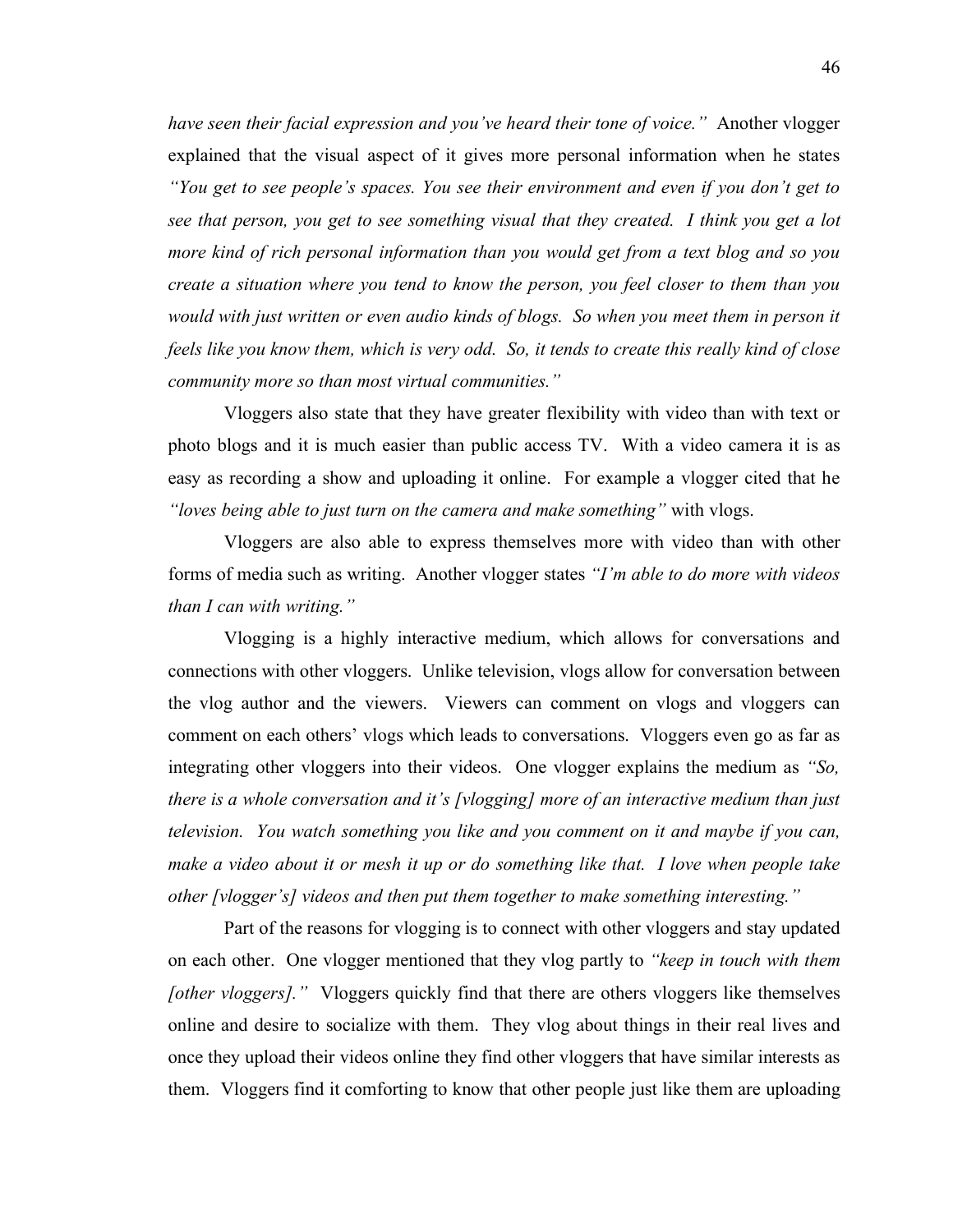their videos and watching other people's videos of their lives. A vlogger explains that he started off by *"kind of making videos and kind of showing my life and I found other people were doing it. So, I just started doing it on a regular basis and having a different audience."* Another vlogger stated that he wants *"to know what the shape of things are in the vlogosphere. And it gives me peace of mind knowing other people in the world are sitting in their living rooms making videos and posting them on the internet, kind of like a confirmation that I am not crazy, there are other people out there like me. So of course I comment, to let them know we have all somehow become connected."*

Vlogs are a new form of consumer created media beyond text blogs or public access television. Vloggers make videos and post them on the internet for anyone to watch which allows them to have a voice and engage in intelligent conversations. Statements such as *"I just like the fact that people have to do something intelligent and communicate and have a voice and not have to go through like studios or TV stations"* and *"It's so awesome to make media and that your media consumption is made by people you know"* give some indication as to why vlogs are becoming such a popular form of consumer created media.

**4.2.3. Characteristics of Vloggers.** Vloggers reported that they primarily vlogged during their free time. Jobs and family responsibilities often took precedence over vlogging. Some vloggers spend up to two to three hours a day watching vlogs and post up to every day, especially during special weeks such as videoblogging week (videobloggingweek2007.blogspot.com). A vlogger explains that she *"used to spend a huge amount of time watching video blogs. It was basically 2-3 hours a day. More recently I haven't had much time because I graduated from school and I work."* Another vlogger got married and hasn't had much time recently to post. *"I have over 250 videos on my site at the moment. There have been weeks where I posted 3 or 4 videos a week. However I recently got married and for a lack of a better expression, marriage stuff has been taking up a lot of my time."*

Another characteristic is that vloggers usually had experience with blogs and/or video production before they started vlogging. They were using video long before they started putting their videos online and some of them even knew how to edit their videos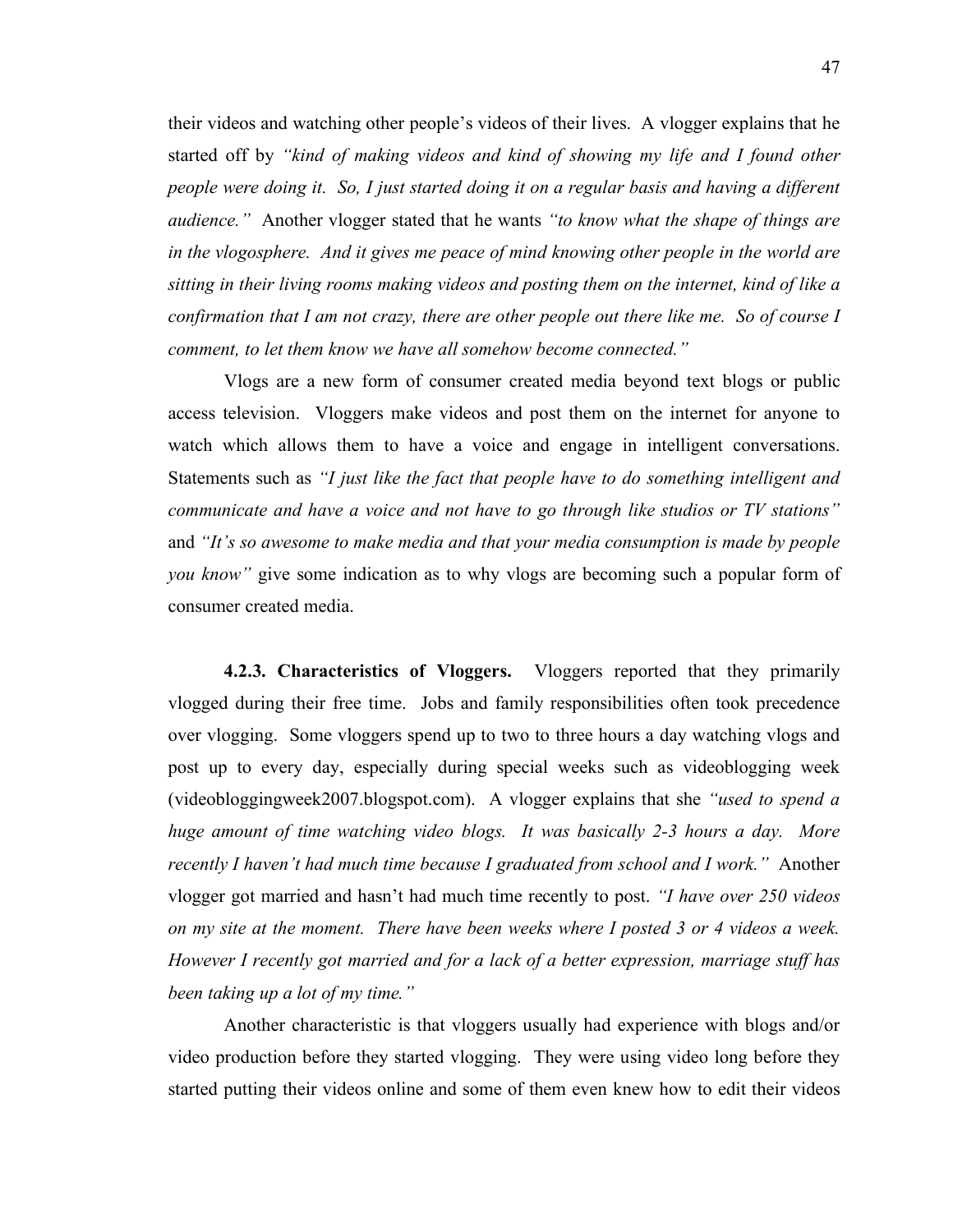and burn them to compact disc. Vloggers made statements such as *"I knew how to shoot a video", "I was kind of playing around making movies probably for a couple of years before I put it online", "I have been making like since I was a little kid but when I got a new computer, I started making videos on a regular basis pretty much for like you know for Christmas"* about prior video experience. Five vloggers reported that they had previous blogs.

Most vloggers interviewed also had standards for production quality, both in terms of the audio/video quality and original/creative content. Vloggers had expectations of audio quality in the vlogs that they watched and also expected for the content of the video to be creative/original. Supporting statements were: *"I like people shows that have good enough production quality. If the sound level is going up and down really bad where I have to keep adjusting my audio controls, even if it's really funny or everyone is talking about it, for me I won't go back to those shows" "They are doing something original or presenting it in an original way. Not just talking about the same stuff that everyone else is talking about."*

**4.2.4. Interaction in the Community.** The exchange of feedback is a social norm in the vlogger community. Vloggers often leave feedback in the form of comments on vlogs that they watch. When received, vloggers reported that the feedback gave them satisfaction and encouragement to continue creating vlogs. Leaving positive feedback on a vlog was interpreted by vloggers as someone watched their vlog and enjoyed it enough to leave a comment that acknowledged that they enjoyed it. All vloggers had statements similar to *"the comments kind of spur me on and get me excited and keeps me going", "when someone comments on my vlog it can be like "wow, somebody watched me and acknowledged my existence in the universe", and "gives us some satisfaction knowing that hey some people are watching and they enjoyed it enough."*

Comments left on vlogs almost always lead to other forms of online interactions such as instant messaging, e-mail, and other means. Some vloggers even used social networking sites such as the Facebook (facebook.com) or Myspace (myspace.com). Vloggers often did not comment on the comments left on their vlogs but instead used email as evident in statements such as *"I've instant messaged them, we e-mail"* and *"I*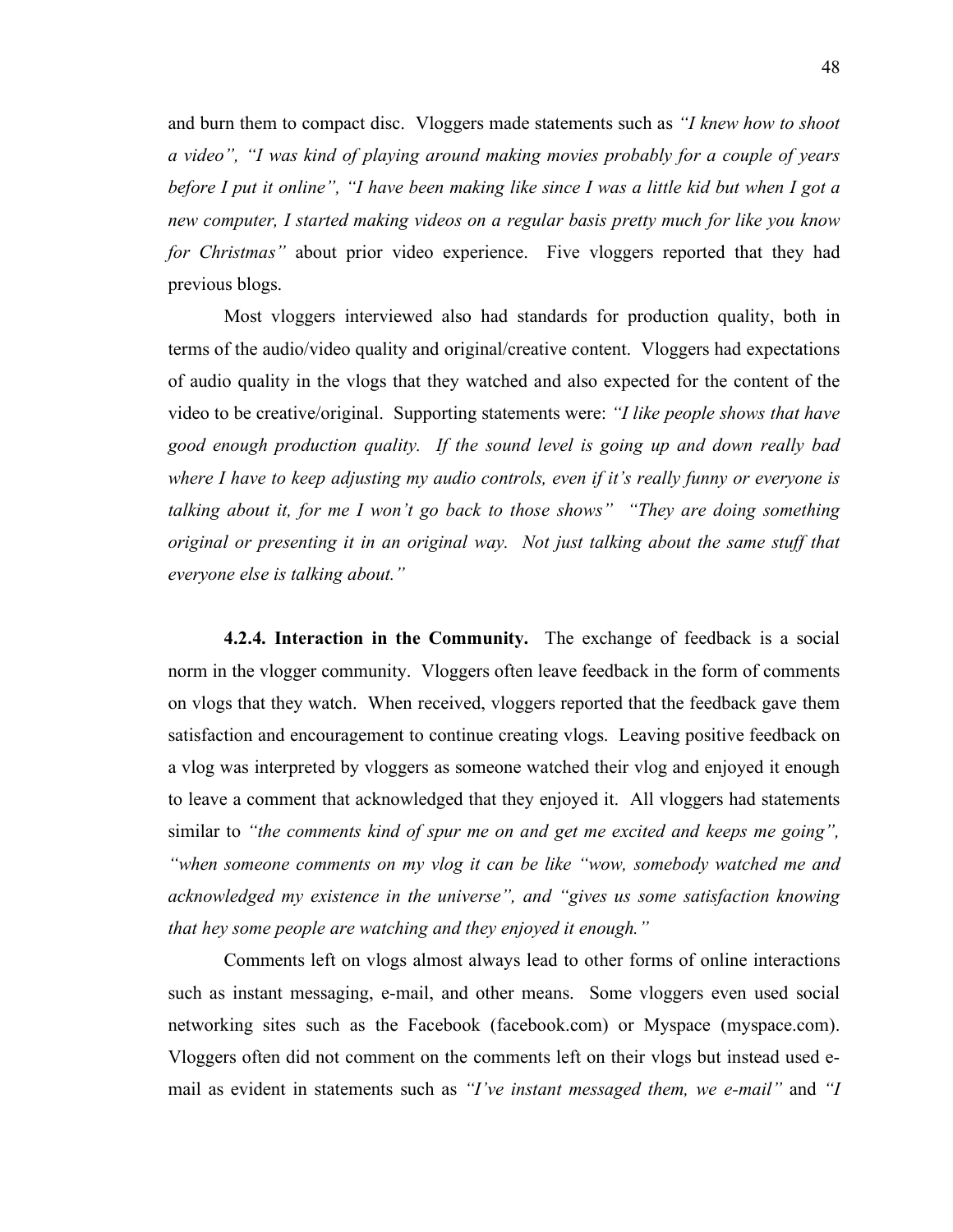*have people contact me though either e-mail or maybe a social networking site. They say hey, I enjoyed this particular video or whatever and send a request on Facebook or Myspace or something like that."*

Often times online friendships turn into real life interactions such as group events like VloggerCon (vloggercon.com) or local meet ups. Some of the larger group events were organized by a core group of people; while other events such as local meet ups were just vloggers making plans together. Many of the vloggers interviewed had attended VloggerCon, a conference created specifically for vloggers. One of the organizers of VloggerCon said that *"There's not many real-life opportunities for people to interact, which is one of the reasons why I did VloggerCon"*. Most vloggers in this study have attended VloggerCon with statements similar to *"I've been to VloggerCon last year… it was cool to meet a bunch of people I could not have met otherwise. I met a lot of people that I am a fan of. It was a really needed experience"* and *"Yeah, I was at VloggerCon last year in San Francisco. It was strange, I never imagined that I would be doing something like that. I got to meet Richard and lots of the people that I watched everyday.*" Also a vlogger mentioned that they have met their online vlogger friends in person and had lunch with them with the statement *"After getting more comfortable we might go to lunch or something."*

Overall vloggers were found to be supportive of each other and offered help or advice when they could. Questions and issues that vloggers had were often able to be resolved or appropriate support was given by members of the vlogger community. Vloggers even encourage each other to post more vlogs, especially the newer ones that are still finding their voice. One vlogger notes that when vloggers have questions about something, people will answer those questions or problems. Other forms of support would be encouraging those that have trouble finding anything to say. One vlogger had an insightful comment*: "A lot of people have trouble finding their voice. So many people say that I don't have anything to say and who would want to listen to me. That's a big myth that the entertainment industry has perpetrated on all of us is that they are the only ones who have something to say and we're supposed to listen. We all have something to say."* Sometimes this support came in the form of constructive criticism for their show. These comments served as useful ways to increase the production quality of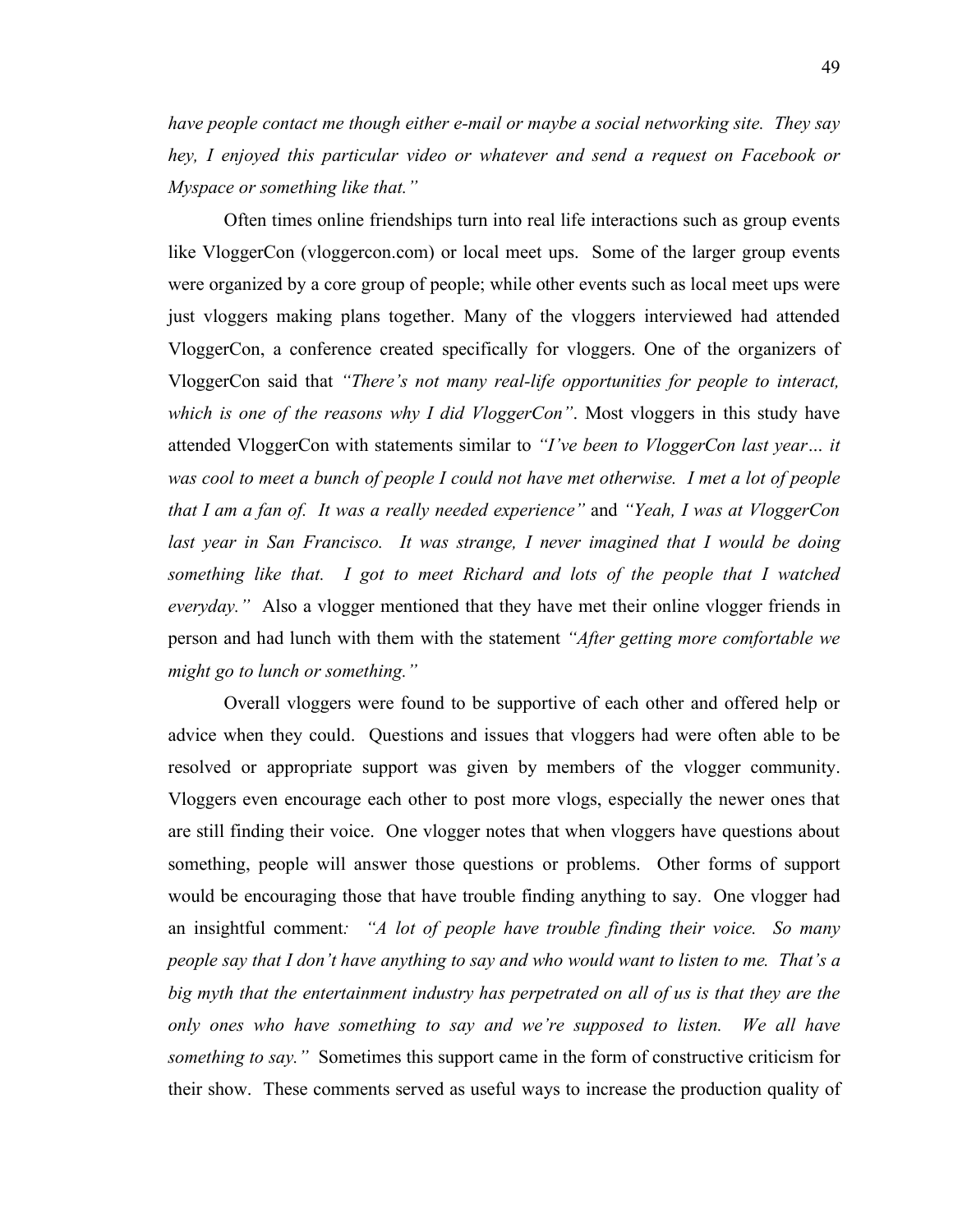vlogs they were written for. They also served as a feedback mechanism to determine which topics or vlogs styles the audience enjoys so that they may be incorporated into future vlogs. Comments such as *"I get some constructive criticism and things like that. It makes your videos better and ups the quality of your video"* and *"If I don't have comments, I'm thinking people didn't like it. So, yeah, it's a gauge that helps me know if people like that type of video and I should make something similar to that kind next time"* clearly indicate that a portion of the comments are directly related to the show.

Vloggers watched and created vlogs based upon their interests. This creates a community based upon the interactions of those with the same interests. Unlike television, bloggers can pick and choose what vlogs they would like to watch. Vloggers typically watch vlogs that they enjoy and those of their friends or people they know. A vlogger notes that *"we can be very specific and subjective which allows us to choose what we want to watch and not watch."* and another said *"I watch people that I like."* It was also found that those with similar interests will typically be the ones to comment on a vlogger's vlog. Most vloggers said statements similar to *"I'll get comments from many people who share similar interests."*

One interesting note about the vlogger community is that since it consists of vloggers watching and creating vlogs based upon interests, it is a highly decentralized community. No one is in direct control of the community. Instead, the culmination of all of the individual vlogger interactions is what creates a loosely bounded and decentralized community. A vlogger notes that *"other than reading vlog posts and watching each others videos, no one was directly telephoning anyone, directing anyone, there has been no one single mastermind behind the movement."*

### **4.3. DISCUSSION OF QUALITATIVE RESULTS**

**4.3.1. Similarities to Other Forms of Blogging.** Vlogs and other forms of blogs share many things in common, based on a review of the research on vlogging. Most of this can be attributed to the fact that some vloggers started blogging long before video blogging came into existence. Many of the motivations for vlogging were also found to be motivations for text and photo blogging. There are both personal type blogs and vlogs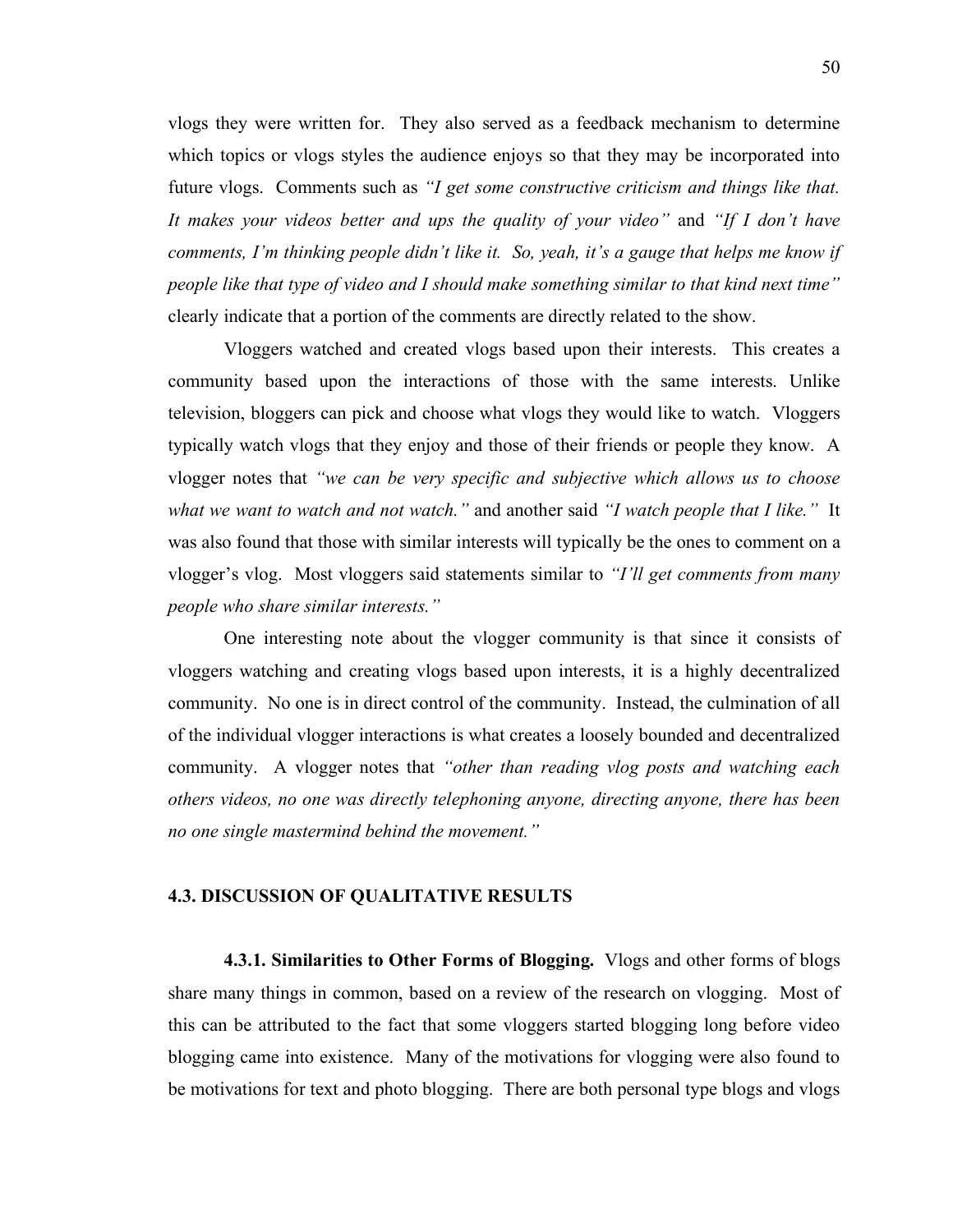and people share in both instances. Studies such as Wang's, Boyd's, Nardi's, Rosbenbloom's, Herring's, and Kwai Fun's do not specifically study motivations of vloggers except for Nardi (Boyd, 2006; Herring & Scheidt, 2004; IP Kwai Fun, 2005; Nardi, Schiano, & Gumbrecht, 2004; Rosenbloom, 2004; Wang, Deng, & Chiu, 2005). Nevertheless, all alluded to blogger motivations to some extent.

| <b>Similar Motivation</b>                | Prior Literature                    |  |
|------------------------------------------|-------------------------------------|--|
| Blog about their personal Lives          | Wang et al, 2005, Nardi et al, 2004 |  |
| Autobiographical blogs                   | Boyd, 2006; Wang et al, 2005        |  |
| Blog to share with others                | Boyd, 2006; Kwai Fun, 2005          |  |
| <b>Bloggers</b><br>share<br>culture<br>& | Wang et al, 2005                    |  |
| environment with others                  |                                     |  |
| Blog for personal expression             | Herring et al, 2004                 |  |
| Blog to express opinion                  | Nardi et al, 2004                   |  |
| Blog for their family and friends        | Wang et al, 2005                    |  |
| Blog to seek attention from              | Rosenbloom, 2004                    |  |
| others                                   |                                     |  |

**Table 4.2 - Similar Motivations**

Wang (2005) found that blogs were used by bloggers to write about their personal lives. Boyd (2006) and Wang (2005) found that lots of the blogs were autobiographical and Boyd (2006) stated that they served as a means to share things with others such as their culture and personal environments. They were also used for personal expression (Herring & Scheidt, 2004) or for expressing an opinion (Nardi, Schiano, Gumbrecht, & Swartz, 2004). Frequently blogs were published for family and friends (Wang, Deng, & Chiu, 2005) and Rosenbloom (2004) suggests that they are also used to seek attention from others.

The reasons for choosing text or photos as a medium for blogging were similar to the reasons for choosing video. These reasons came from the same studies as the similar motivations.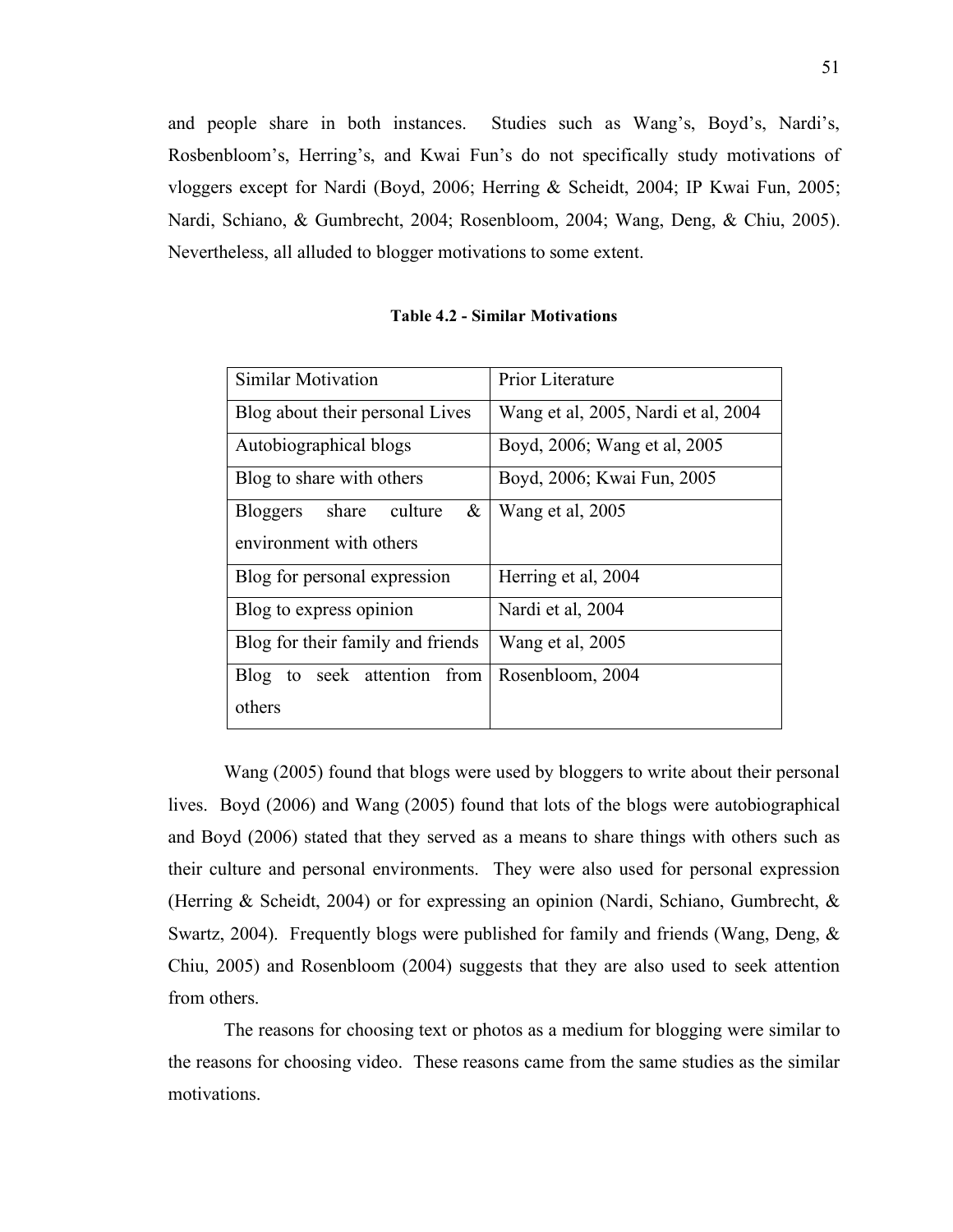| Similar reasons for use as a medium           | Prior Literature    |
|-----------------------------------------------|---------------------|
| Blogs are a highly interactive medium         | Herring et al, 2004 |
| Conversation in blogs                         | Herring et al, 2004 |
| Blogs to connect with others                  | Wang et al, 2005    |
| Bloggers had more friends online than offline | Wang et al, 2005    |

**Table 4.3 - Similar Reasons to Use Text or Photos as a Medium**

Herring et al (2004) found that blogs were also a highly interactive medium and were filled with conversations. Wang et al (2005) finds that blogs were used to connect with others and also found that like vloggers, bloggers had more friends online than offline.

Last, the interactions in vlogs were found to be similar in some ways to other forms of blogs. Again, these similarities were found in the same studies as the similar motivations and reasons to use blogs.

**Table 4.4 - Similar Community Interactions**

| <b>Similar Community Interactions</b>          | Prior Literature        |
|------------------------------------------------|-------------------------|
| Feedback is a social norm for bloggers         | Wang et al, 2005        |
| Feedback is satisfaction for bloggers          | Wang et al, 2005        |
| Bloggers are supportive of each other          | Wang et al, 2005        |
| Read and Write blogs based on interests        | Boyd, 2006              |
| from<br>community<br>create<br><b>Bloggers</b> | Boyd, 2006              |
| interactions                                   |                         |
| Bloggers engage in other forms of online       | Wang et al, 2005        |
| interactions                                   |                         |
| Bloggers engage in real life group             | Kwai Fun, 2005          |
| interactions                                   |                         |
| Bloggers engage in real life one on one        | Nardi et al, 2004; Wang |
| interactions                                   | et al, 2005             |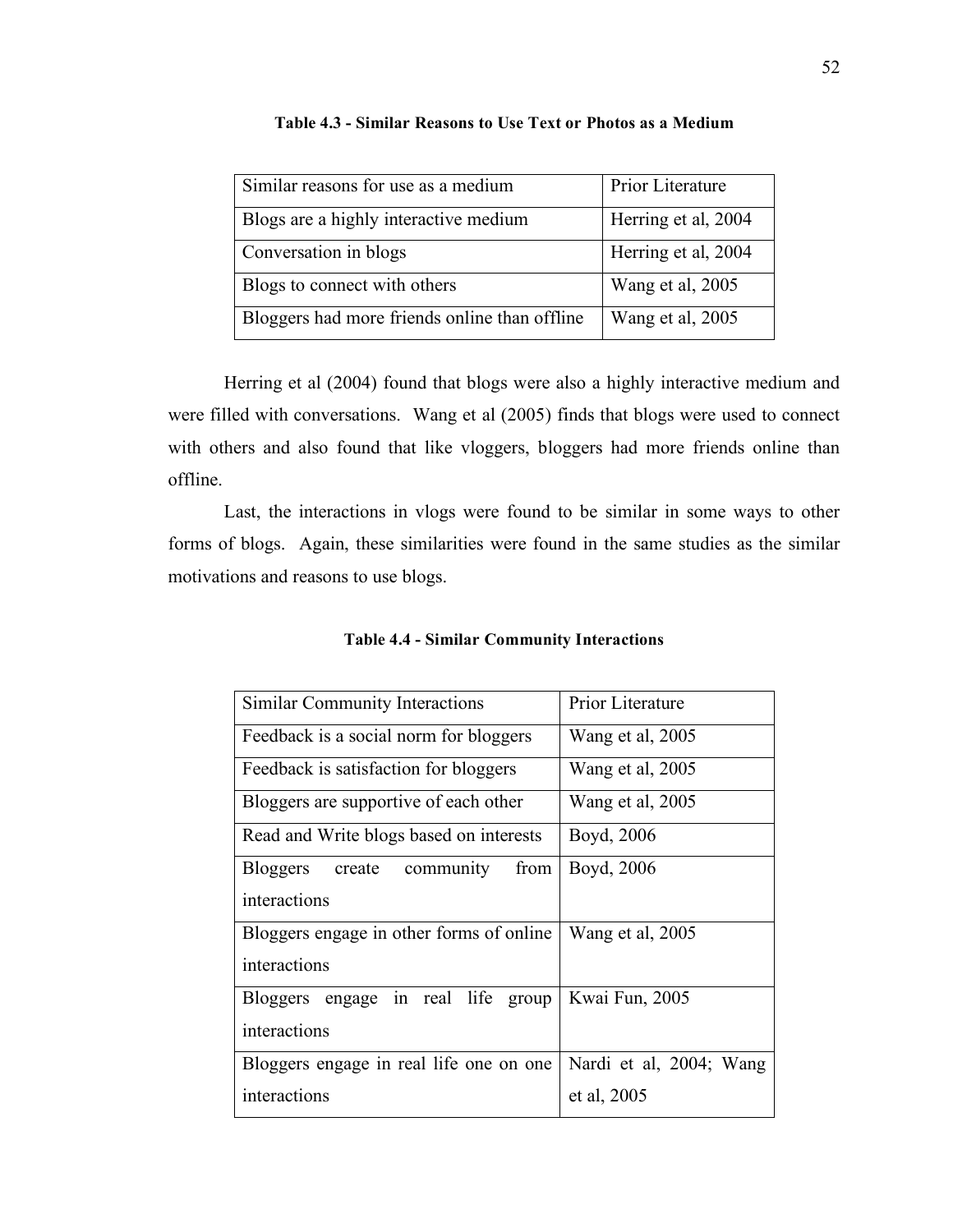Interactions in the form of feedback occurred quite frequently and were a social norm of the blogger community (Wang, Deng, & Chiu, 2005). Blogger feedback was found to be like vlogger feedback in that it was a source of satisfaction and was often supportive. Another similarity is that writing blogs and reading other blogs is based upon personal interests (Boyd, 2006). This exchange of feedback is what creates the blogger community (Boyd, 2006). Bloggers also had other forms of online communication (Wang, Deng, & Chiu, 2005). Nardi (Nardi, Schiano, Gumbrecht, & Swartz, 2004) found that bloggers move their interactions offline in the form of groups or one-on-one meetings.

**4.3.2. Differences between Blogs and Vlogs as Virtual Communities.** The differences between vlogs and other forms of blogs generally had to do with the richness of the media added by video. Based on the comments of vlogger, it appears that this enhanced medium tends to make vlogs even more personal and emotionally intimate than text blogs. As one vlogger reported when watching vlogs, he is able to sense their emotions as they are conveyed through tone of voice or facial expressions in the video. Also the use of video creates new opportunities and vloggers found that they could do more with videos than writing alone.

Vlogs are a new form of consumer created media. Traditionally, sharing video with a large audience was only possible through television stations or movie theaters. While there are programs that television studios offer to everyday individuals such as public access, they are subject to many stipulations such as a full production schedule of half hour episodes which make them inaccessible to most people. Blogging was seen as a new wave of consumer journalism when it became popular. Vlogs are now enjoying that same status as another form of consumer created media. This is most apparent in one vlogger's enthusiastic statement of "It's so awesome to make media and that your media consumption is made by people you know."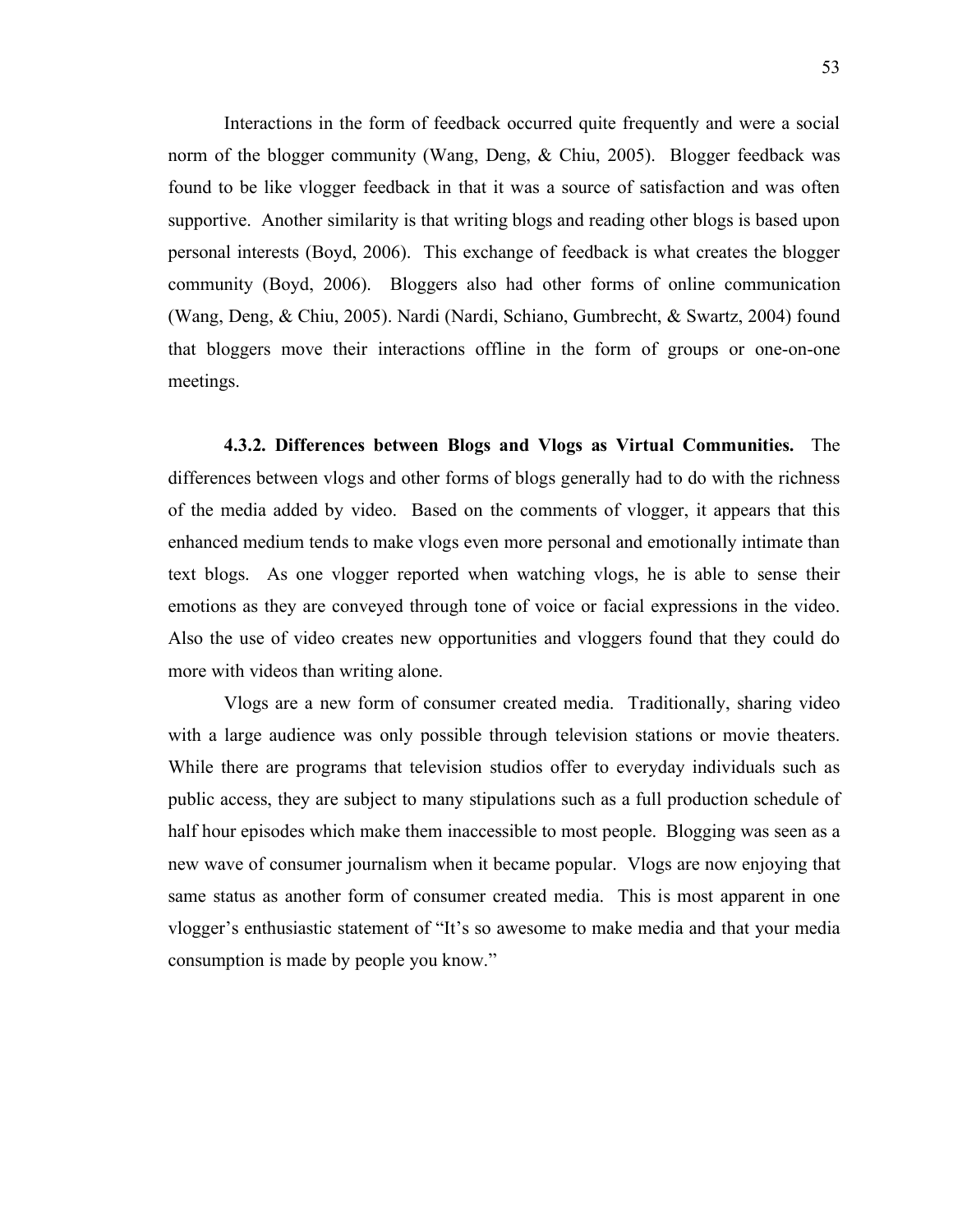#### **5. LIMITATIONS**

Due to the scope of the research, this study focuses on linkages between vloggers - in the form of hyperlinks to each other's vlogs - in studying the social network in the vloggers' community. As the results of the qualitative study suggest, vloggers communicate and connect in other ways beyond the hyperlinks formed on their vlogs. Despite this limitation, links often captured the comments left on vlogs, since vloggers generally include a link to their web site. This limitation also creates opportunities for future research. For example, a study of a more complete social network of vloggers that included other forms of online interactions such as e-mails, instant messages, and voice over IP as well as tracking offline interactions would likely provide additional support for the highly decentralized nature of the vlogging community.

Another limiation of this study in generalizing is that it was limited to personal vloggers. There are more forms of vlogs than personal that may be different than the sample of personal vloggers in this study. Again this creates opportunities for future studies that can expand upon this study and explore the differences and similarities between personal vlogs and other types of vlogs.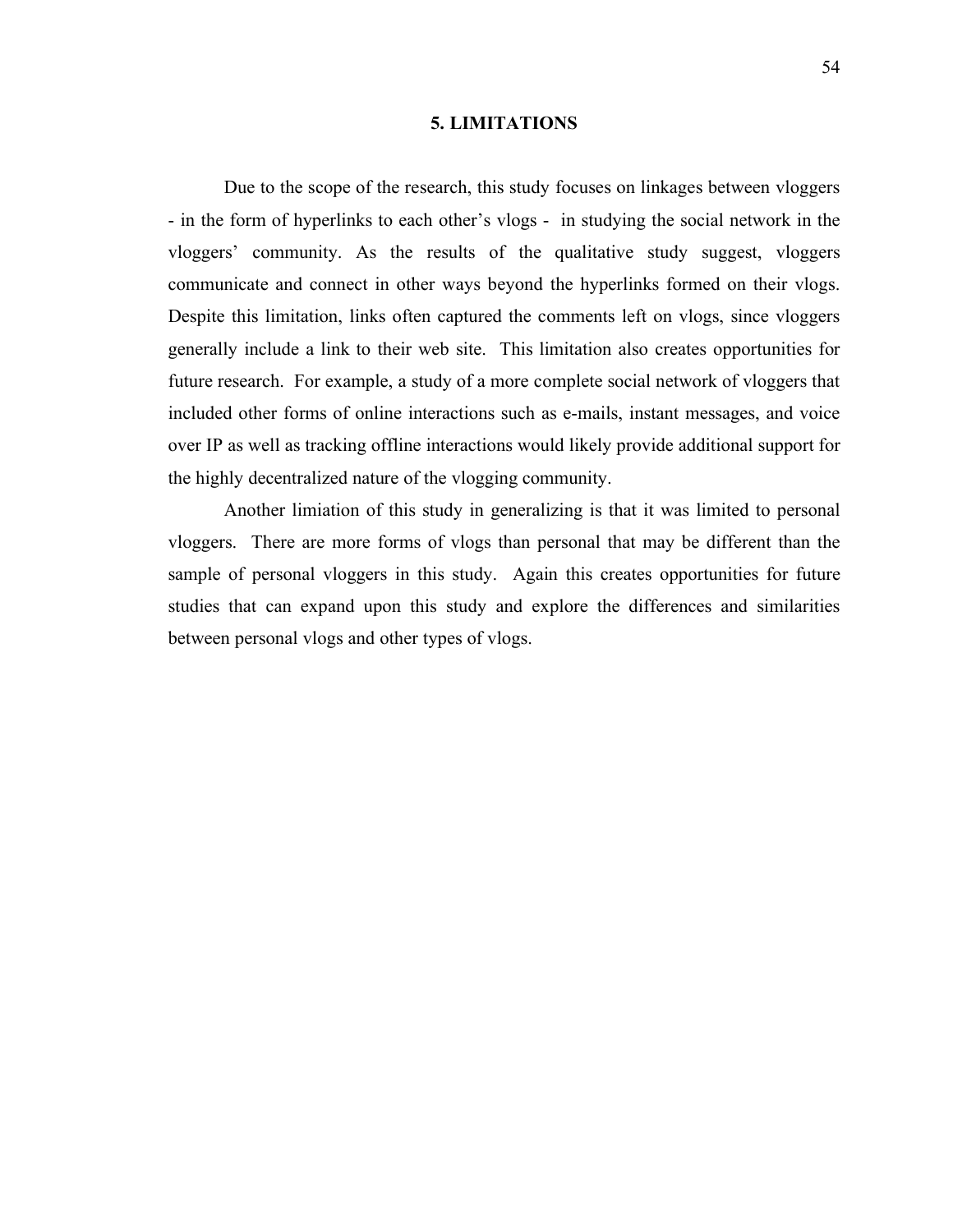#### **6. CONCLUSION**

This research was designed to explore a vloggers' community, an emerging phenomenon that has received little attention in academic research. This research was conducted using both a quantitative and qualitative methods. The major findings of the quantitative social network analysis, was that the vlogging community was largely decentralized, with no individuals who had significant sway over the community, while at the same time, the community clearly consisted of a core group of active-connected vloggers and a peripheral group which was less active and connected. The core findings of the qualitative research were that: a) vloggers were strongly motivated by the opportunity to share life stories, experiences, and cultures with others; b) video as a medium allows for more intimate and emotional interaction than other on-line communication media; c) many vloggers had previous experience with video, text blogging, or both; and d) Active interaction is at the core of the vlogging community.

This research offers some implications for vloggers. Since vlogs provide a more personal, realistic experience, individuals may be able to use vlogs to gain a crosscultural understanding and thus be more empathetic to other cultures. Vlogs also allow communication at a more personal level. Thus, vlogs can serve as a new way for people to interact. Individuals can also use vlogs to raise awareness about themselves or other issues. For example, people such as politicians can communicate to voters more directly than television advertisements and even respond to comments left on their vlogs.

Businesses could use vlogs also to communicate with consumers. They could use vlogs to better their customer service. Although many businesses already use text blogs, they can be much more personal and interactive using video to make vlogs to raise awareness of their products. Robert Scoble, for example, interviewed Microsoft employees while he worked there and posted the videos online as a vlog (Wikipedia, 2007c).

Another implication lies in the structure of the vlogger community. Since the vlogger community is a core/periphery structure, one can utilize this structure by identifying and reaching the core group of vloggers. This can generate network wide awareness much faster than reaching someone in the periphery.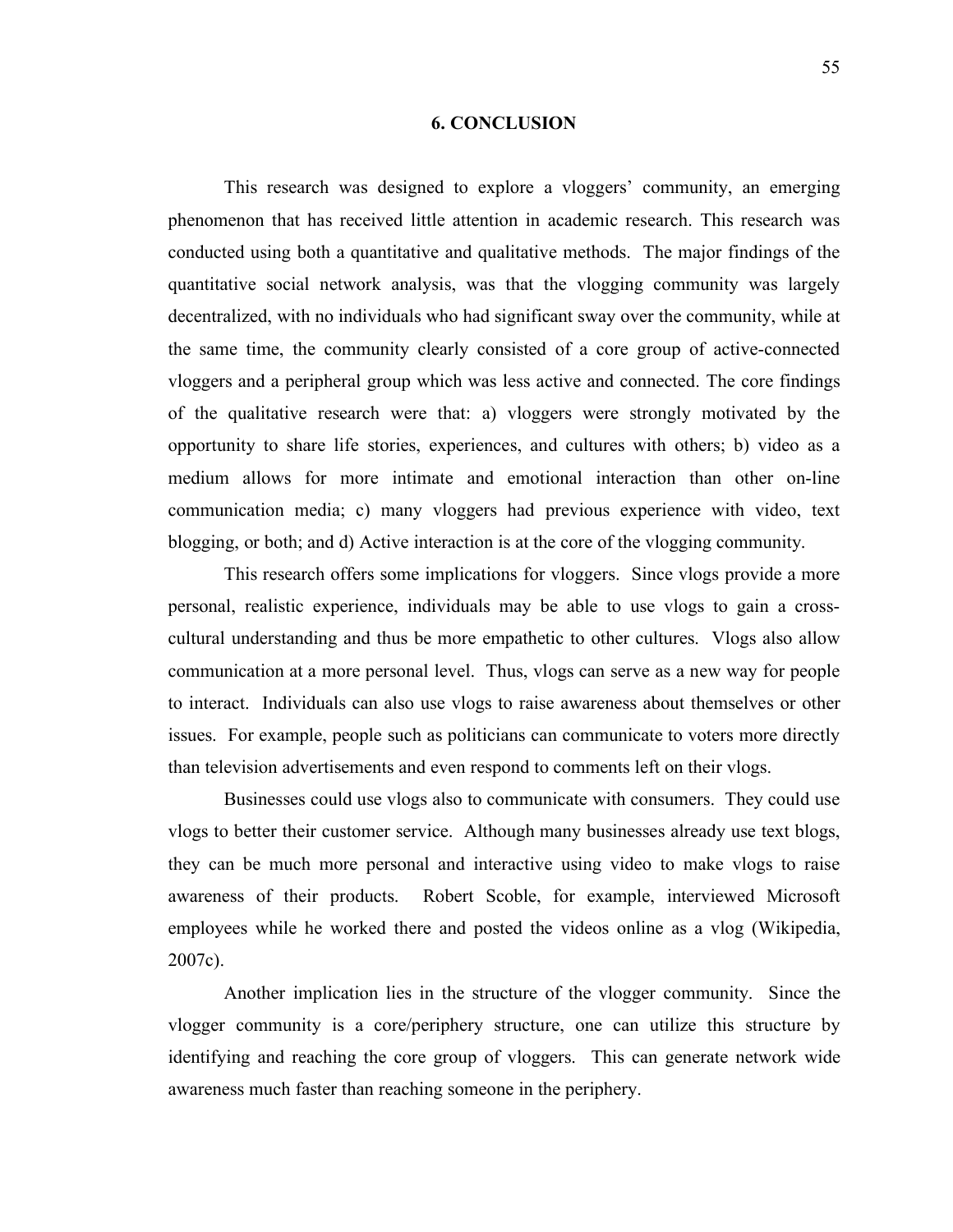This research was one of the first studies of vlogging. It provides a better understanding of vlogging and can serve as a foundation for future research. Further research can explore the similarities and differences between vlogs and other forms of virtual communities in more detail, to provide additional insight into vloggers. For example, it would be interesting to compare peoples' response to video vs. less immersive media in controlled laboratory studies, to examine difference in their emotional and empathetic effect. Perhaps further studies could use a larger sample of vloggers and include other types of vlogs besides personal. Other resources for lists of vloggers also exist, such as mefeedia.com and the yahoo group of vloggers (groups.yahoo.com/group/videoblogging). Finally, a longitudinal study could be performed when the vlogger community is more mature, to better understand how the vlogger network changes over time.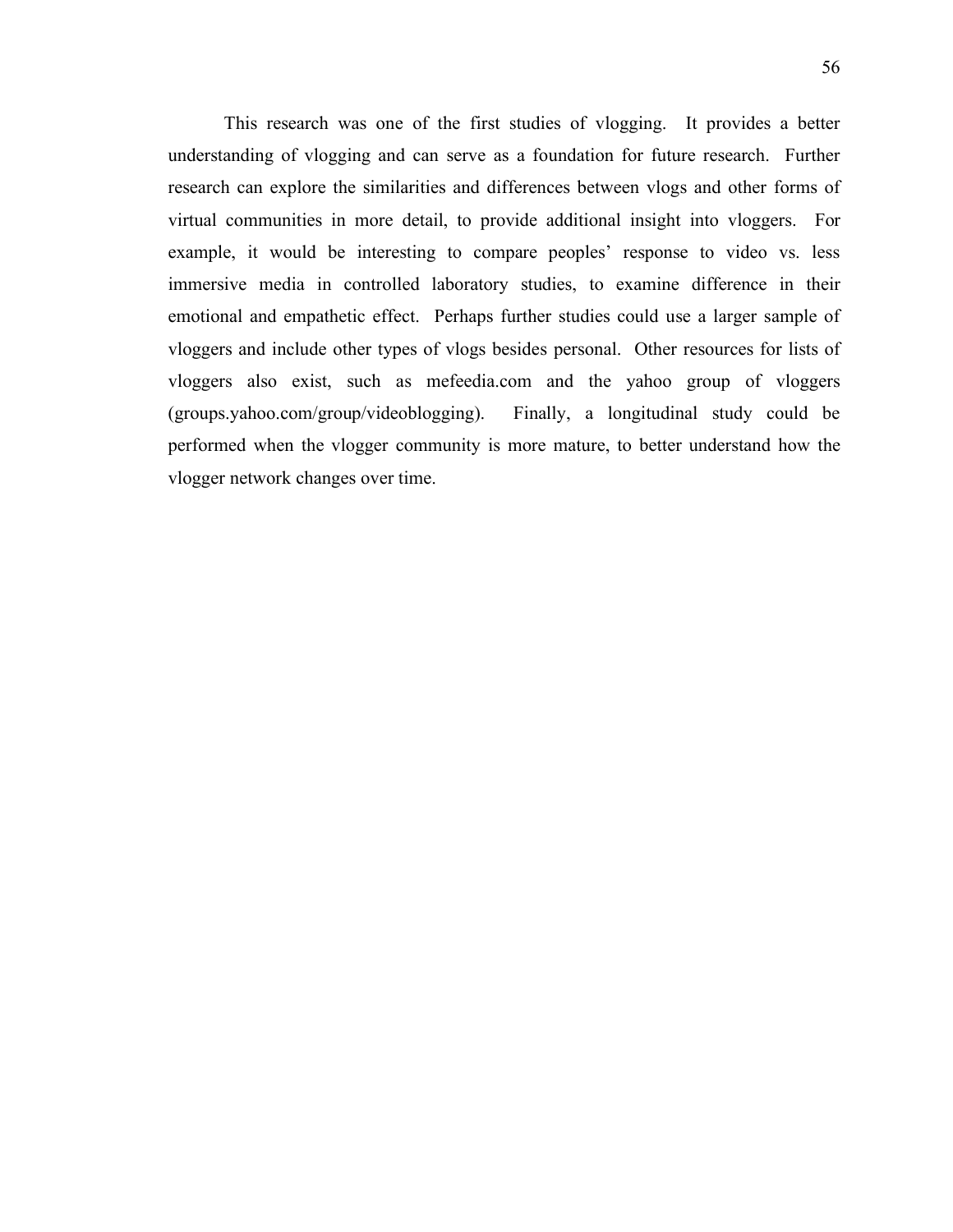### **APPENDIX A. DETAILED CODING**

### I. Motivation for vlogging

### A. Hobby

"Its just fun to do and interesting hobby for me"

"Vlogging is a very time consuming hobby"

"We started it because we wanted to play with the technology"

"I'm just doing it for fun really and I do it more for myself than for anybody who's watching really"

"I'm doing this show purely for myself. The show has to serve me. Any moment that I feel like I have to do this to make other people happy is the day I stop the show. I go to the beach to de-stress. The moment it stresses me, it ruins the point of going"

# B. Personal Lives

"I'm really most interested in people's stories about their personal lives"

"Mostly I like to watch things where I can learn something about somebody's life rather than something that's experimental like people that are doing special effects or something."

"I think it's interesting what people choose to reveal about themselves and that is always interesting to me"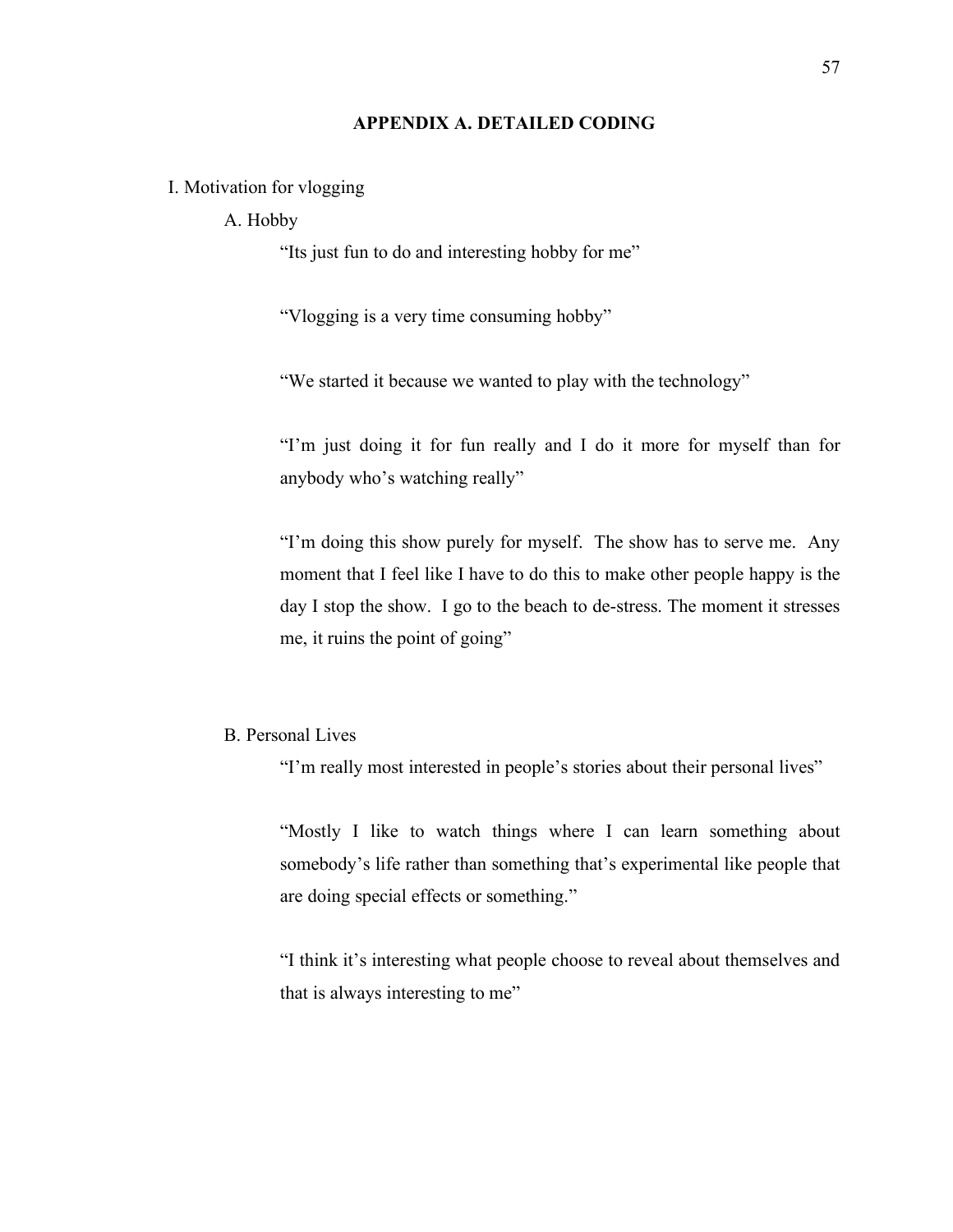"I like a lot of personal video blogs where you get to know people and they create out of their own lives. I tend to go more towards a personal like real life video blog"

"My blog is very different from like you know the entertainment oriented blogs. It's very personal"

"I post things from my everyday life. I post old videos that my kids made a long time ago."

"I really like it when a person's personality comes through"

C. Vlogs that take them new places

"I like to watch personal vlogs. I like vlogs that take me somewhere"

D. Watch what they make

"I'm a photographer. I'll likely watch a photography video blog."

"My first favorite is the personal because it's kind of like what I do."

From a comedian: "I like actually anything that is entertaining. I do watch a lot of other sketch comedy"

E. Making vlogs involves artistic and creative expression

"I want to do something creative/artistic"

"I feel like there's this certain amount of art to video blogging. It's sort of my artistic outlet. To me shooting the video and editing it is an artistic thing for me. That's the fun part"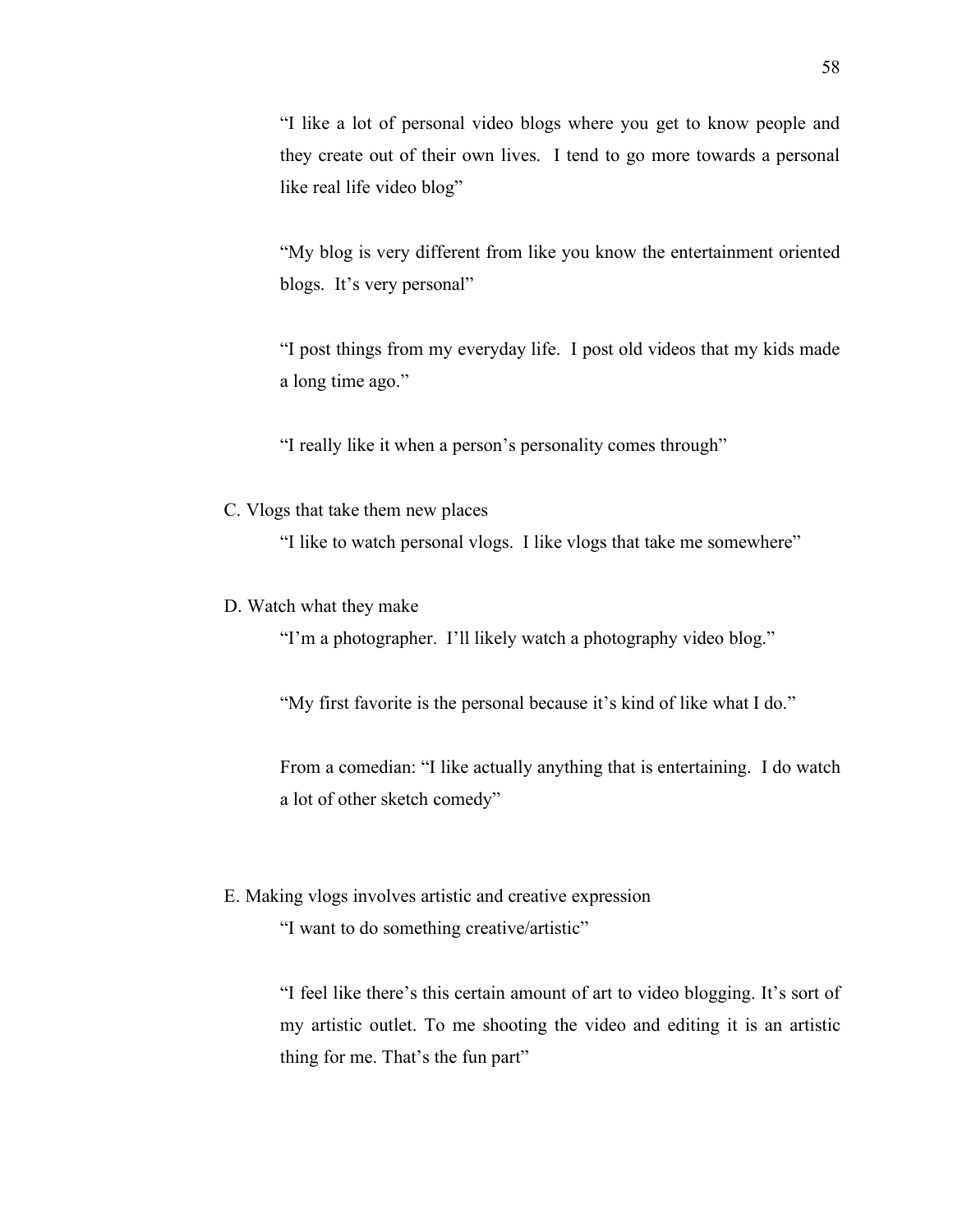"To a degree I see myself as an artist. I have used a lot of music and abstract images of normal moments, such as the simple atmosphere of the streets of Fukuoka"

"Since I was doing a comedy it was kind of a natural thing for me to get myself out there and make funny clips and stuffs"

"For me it's a creative outlet"

"To have a creative outlet"

### F. Autobiographical

"My vlog is my life story about my career change and going to nursing school at 42. I do an autobiographical and informational vlog specifically about nursing"

### G. Share something with others

i. A story

"I do it sometimes to tell a story to communicate with people"

# ii. Environment/Culture

"I try my best to share Japanese/Asian culture, food, moments, language, and what it is like to be an American outside of America"

"I do the show because it feels go to me and I love sharing the beautiful spirit of Hawaii and offering people an alternative to their stressful day. It's just my gift, my offering to others"

iii. Personal Expression

"I do it for personal expression sometimes"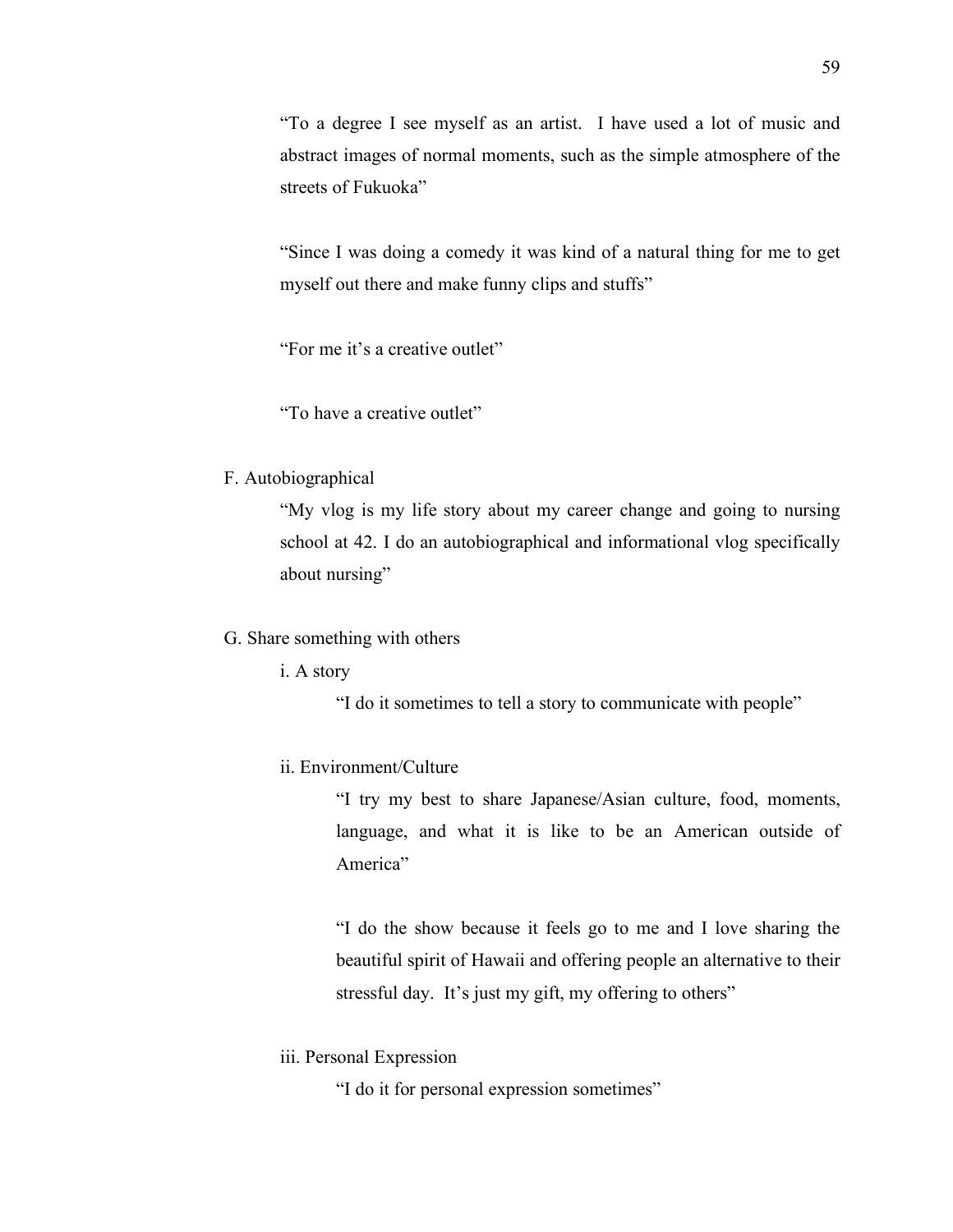### iv. Express an opinion

"And sometimes I do it just to express an opinion"

### v. Family/Kids

"Sometimes I do it for my family and my children"

"I put them [videos] online and have them available for my family to see and those who live close by"

"About my fourth year as an expat in Japan, I thought it was about time to show my folks what kind of place I live in."

# vi. Friends

"I had a friend in Germany and at the end of 2004 started making videos for him and showing him how my life was here in the states in Michigan"

"I started it because I had videos that I took on a trip to Australia and wanted to share them with a friend and I was looking for some place to put it where she could watch it. I discovered youtube, ourmedia, and blip.tv where you could take this huge file and have some place to put it where you didn't have to spend a lot of money or any money to store it"

### H. Seek attention from others

"I love to be on camera and like for other people to watch"

"Ever since I was a little kid I liked attention. I get attention and I like being in the center. I like being kind of the center of the attention. The community is what keeps me video blogging"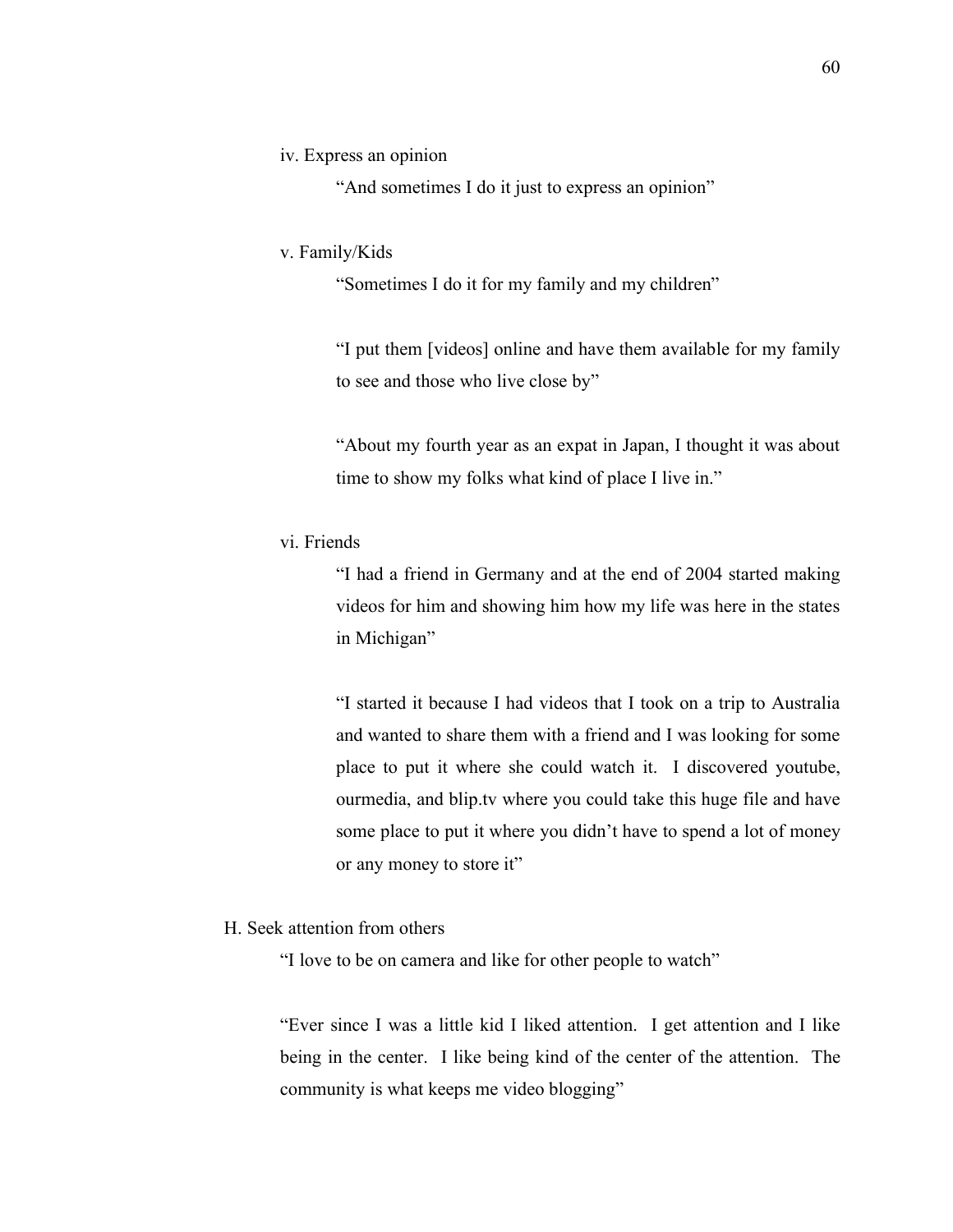"Partly to entertain people"

### II. Reasons to choose video as a medium for blogging

A. Highly Interactive Medium

"Video blogging is like this great medium for communication between people."

"Being able to give feedback on the feedback is sort of the neat natural communicative thing about vlogging in general"

"One of the things about this community is that it is interactive and different from the regular TV. So, I'm watching people's stuff and they are watching mine"

# B. Conversation

"I just commented on a post of a friend of mine that's a video blogger and he sent me a big long e-mail and I'm probably going to write him back"

"It's more like a conversation. I just feel like doing a video about a crazy argument going on and someone will respond to it."

"There's a kid who's in Long Island…we would do comments on each others videos"

"I'm a mad commenter. I don't think I watch anything without commenting on something."

"So, there is a whole conversation and its [vlogging] more of an interactive medium than just television. You watch something you like and you comment on it and maybe if you can, make a video about it or mesh it up or do something like that. I love when people take other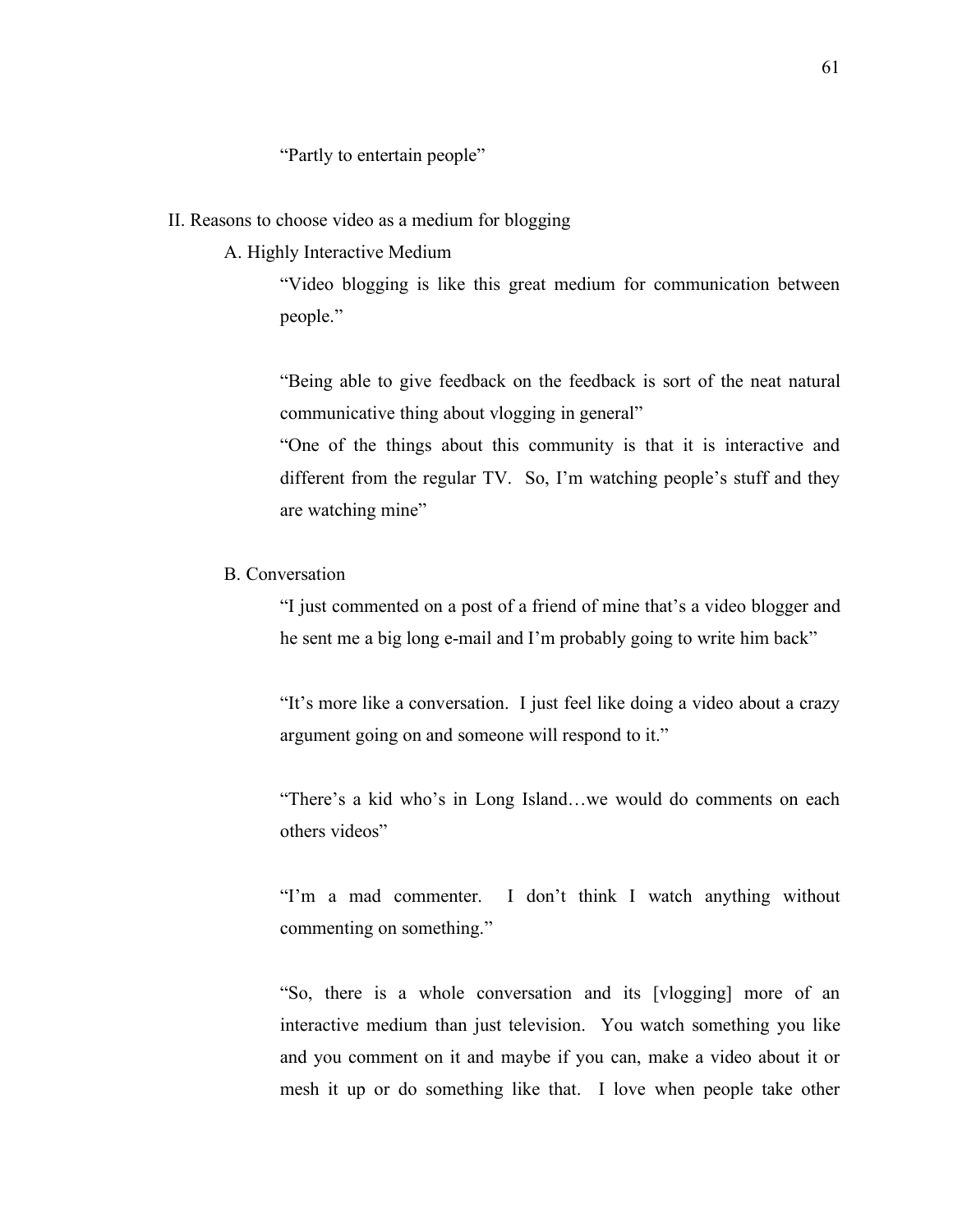[vlogger's] videos and then put them together to make something interesting."

"Online, you're able to as you know have a real dialogue with people all over the world and that was something that was really interesting to me"

"All of us have something to contribute to the conversation and being able to allow that part of the conversation.

C. Connect with other vloggers

"I like to keep in touch with them [other vloggers]; I do it partly for that reason too."

"Mostly it's just to connect with people"

"I want to know what the shape of things are in the vlogosphere. And it gives me peace of mind knowing other people in the world are sitting in their living rooms making videos and posting them on the internet, kind of like a confirmation that I am not crazy, there are other people out there like me. So of course I comment, to let them know we have all somehow become connected"

"I was kind of making videos and kind of showing my life and I found other people were doing it. So, I just started doing it on a regular basis and having a different audience"

"There are a lot of people I've gotten to know because they leave me comments and then I click on their profile page and find out what they are doing and then I kind of get to know them through that"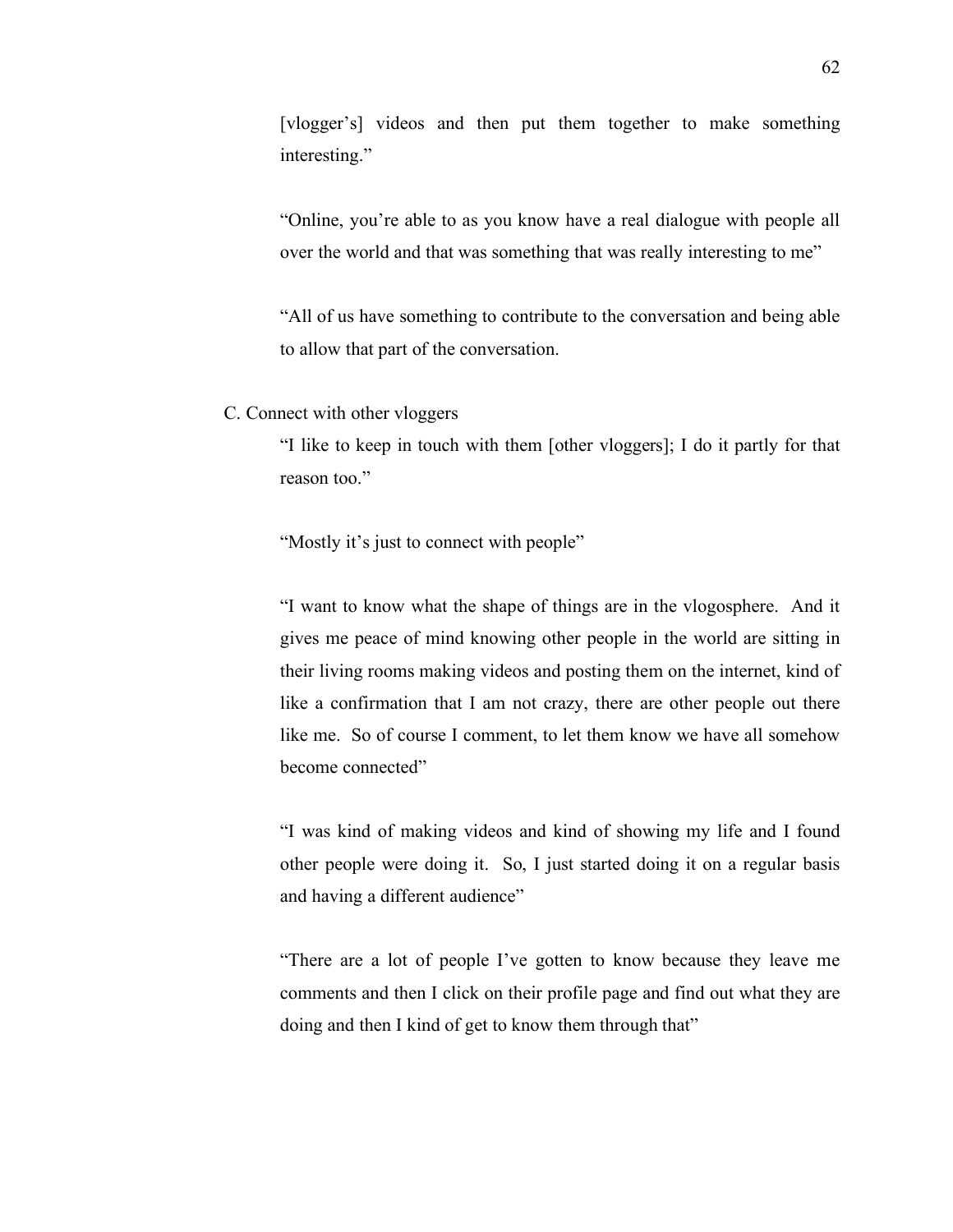"Once I get to know somebody then I especially want to watch their videos"

"That's one amazing experience and it's just in the social connection between people"

### D. Consumer created media

I just like the fact that people have to do something intelligent and communicate and have a voice and not have to go through like studios or TV stations"

"It's so awesome to make media and that your media consumption is made by people you know"

E. More friends online than offline

"I have made friends all across the world, especially folks that have a genuine interest in Japan often keep coming back to my site, as do other videobloggers"

"I would say that I have far more friends now online than offline. A lot of people that do not understand the internet are like you're always at your computer, your cutting yourself off from the rest of the world and your just becoming isolated. I have found the opposite to be true."

#### F. Vlogs versus blogs/other communities

i. Greater Opportunities

"I'm able to do more with videos than I can with writing"

### ii. Easier

"[Referring to public access] I was always frustrated that I couldn't get anything on the air unless I did a half hour episode. Like I had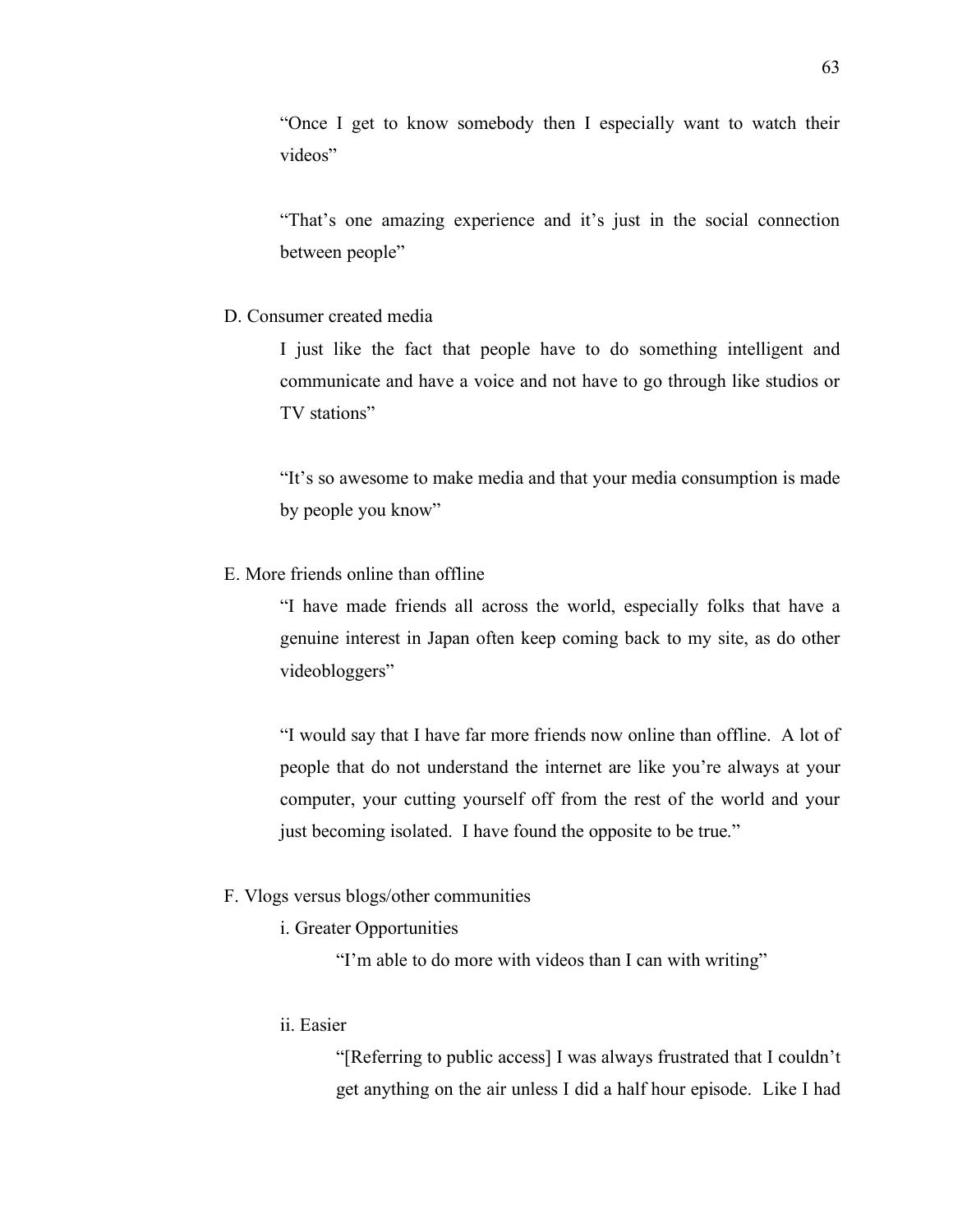3 of them in a week and I had a whole calendar of production schedules."

"I love being able to just turn on the camera and make something"

#### iii. More Personal

"When you meet them it's like you know them because you have seen their facial expression and you've heard their tone of voice"

"You get to see people's spaces. You see their environment and even if you don't get to see that person, you get to see something visual that they created. I think you get a lot more kind of rich personal information than you would get from a text blog and so you create a situation where you tend to know the person, you feel closer to them than you would with just written or even audio kinds of blogs. So when you meet them in person it feels like you know them which is very odd. So, it tends to create this really kind of close community more so than most virtual communities."

"People are creating very close bonds"

"Since there is this level of privacy that people have online that you don't have when you know people in person, it's much easier to be open in other respects. It allows people to open up their hearts and their minds when they communicate. Not always of course, but it's the possibility, and that of course enables friendships to form much more quickly"

"I feel like I get to know people via their vlog. However I am only getting a small glimpse into their life, as I know from experience, I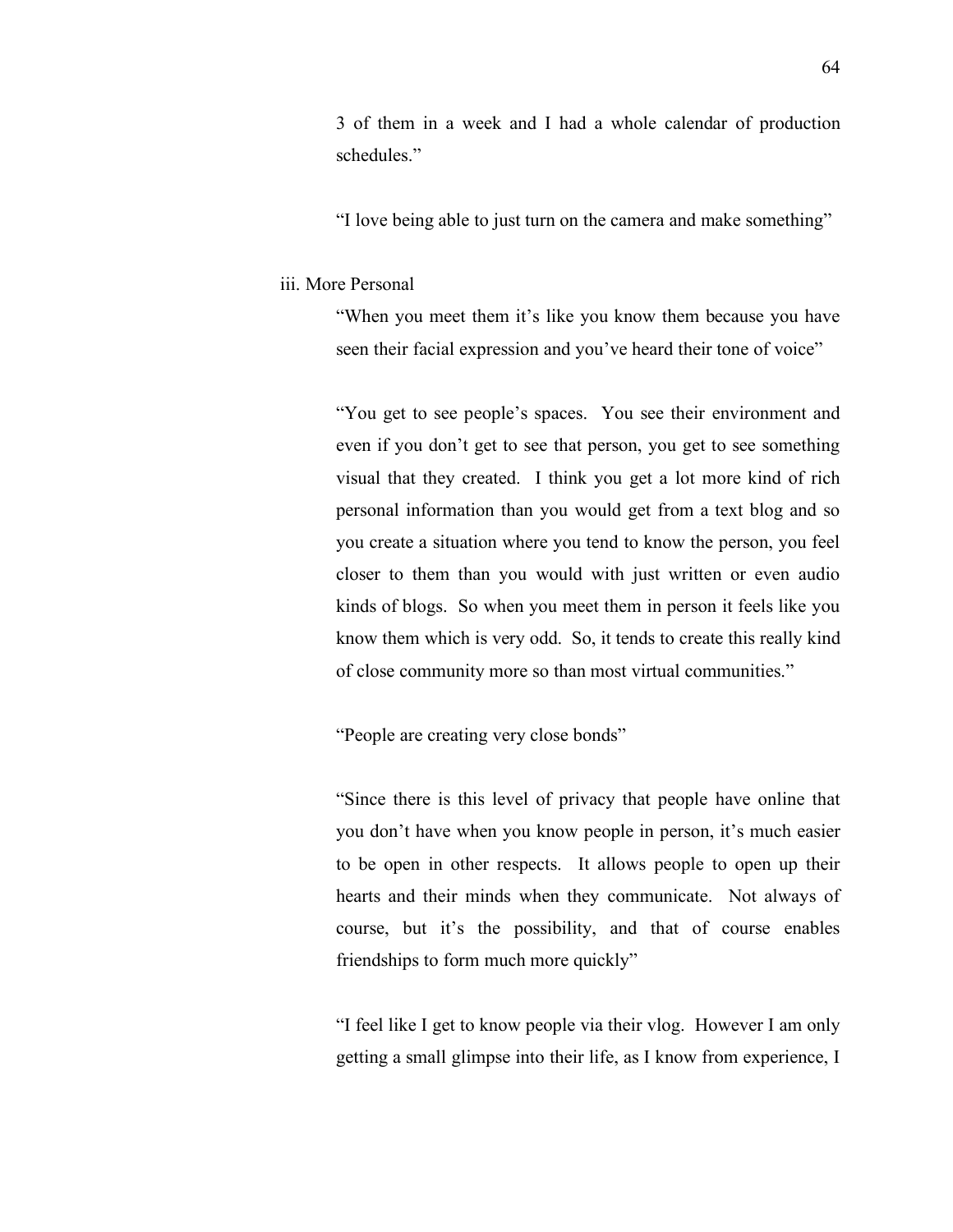edit myself whenever I post something that is private, and I imagine other people do to"

People feel close to each other because they are sort of in each other's lives"

### III. Characteristics of vloggers

A. Previous video

"I came from old media stuff. I was a producer of a bunch of little films and documentary films and I just happened to know the technology was there and I've latched on to it"

"I used to do video for our public access station"

"I have been making like since I was a little kid but when I got a new computer, I started making videos on a regular basis pretty much for like you know for Christmas."

"I knew how to shoot a video"

"I was kind of playing around making movies probably for a couple of years before I put it online"

"I guess you could say I caught the video bug about three years ago. I went to the electronic store and about a nice Panasonic 3CCD camera. Got my hands on Final Cut Pro and started making short video things. I was proud of them and would burn them to CD and send via snail mail to my folks and friends"

B. Previous blog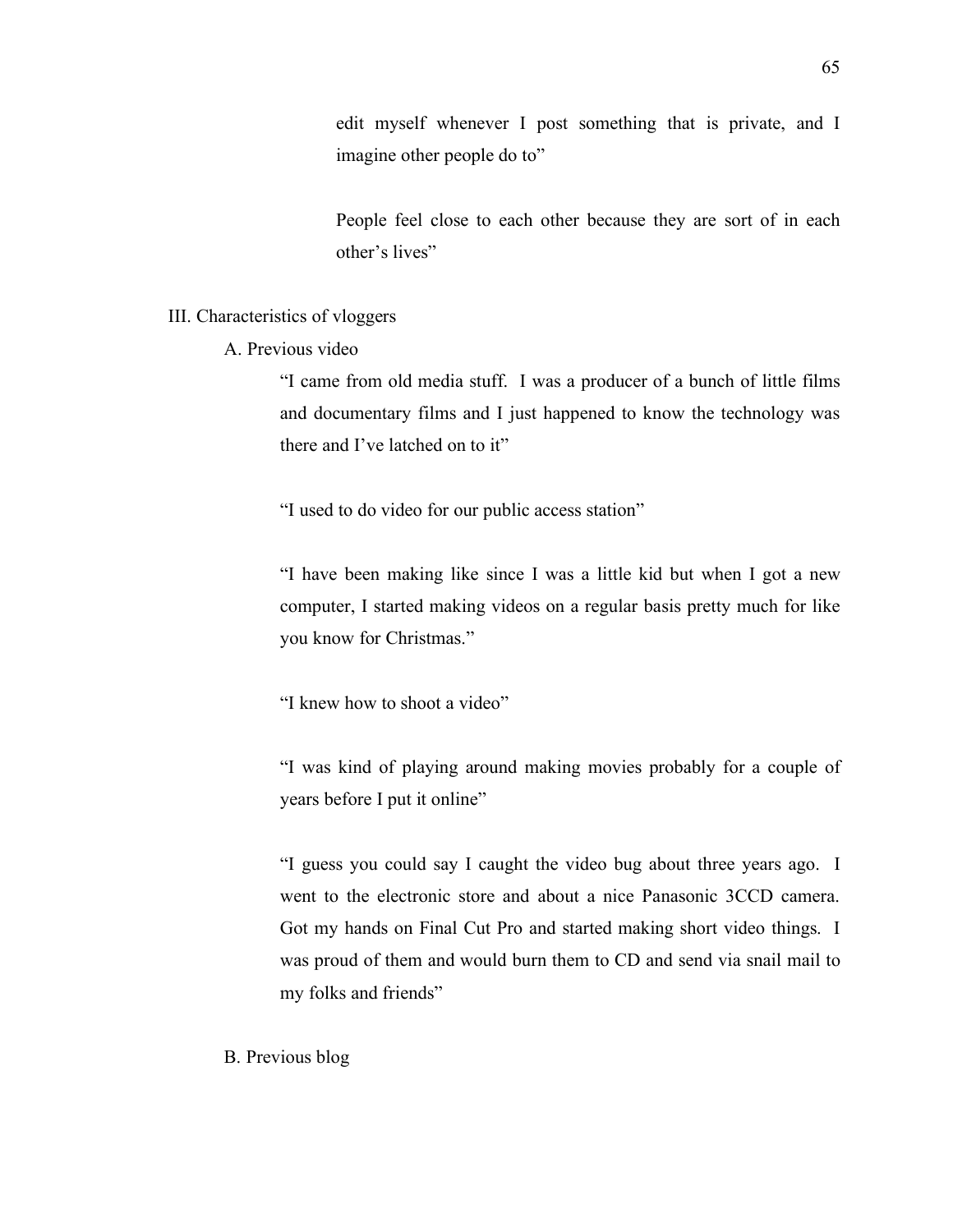I have been blogging for awhile and then yeah, I just started posting videos in 2005"

"I have been blogging and originally started text blogging because I went to Alaska and wanted to keep my family and friends up to date about what I was doing"

I had a text blog

"I already had a blog"

"I started out as a blogger and I take pictures and I still write sometimes"

## C. Done during free time

"[posts have] been more sparse recently, I'm working like 3 or 4 jobs"

"Not a lot of time [to watch vlogs], I'm working like 3 or 4 jobs"

"I used to spend a huge amount of time watching video blogs. It was basically 2-3 hours a day. More recently I haven't had much time because I graduated from school and I work."

"I used to do it 3-4 times a week [when I had more free time], but these days it's actually like once a month"

"Lately I have not had time to watch so much because I've been busy with other things"

"I have over 250 videos on my site at the moment. There have been weeks where I posted 3 or 4 videos a week. However I recently got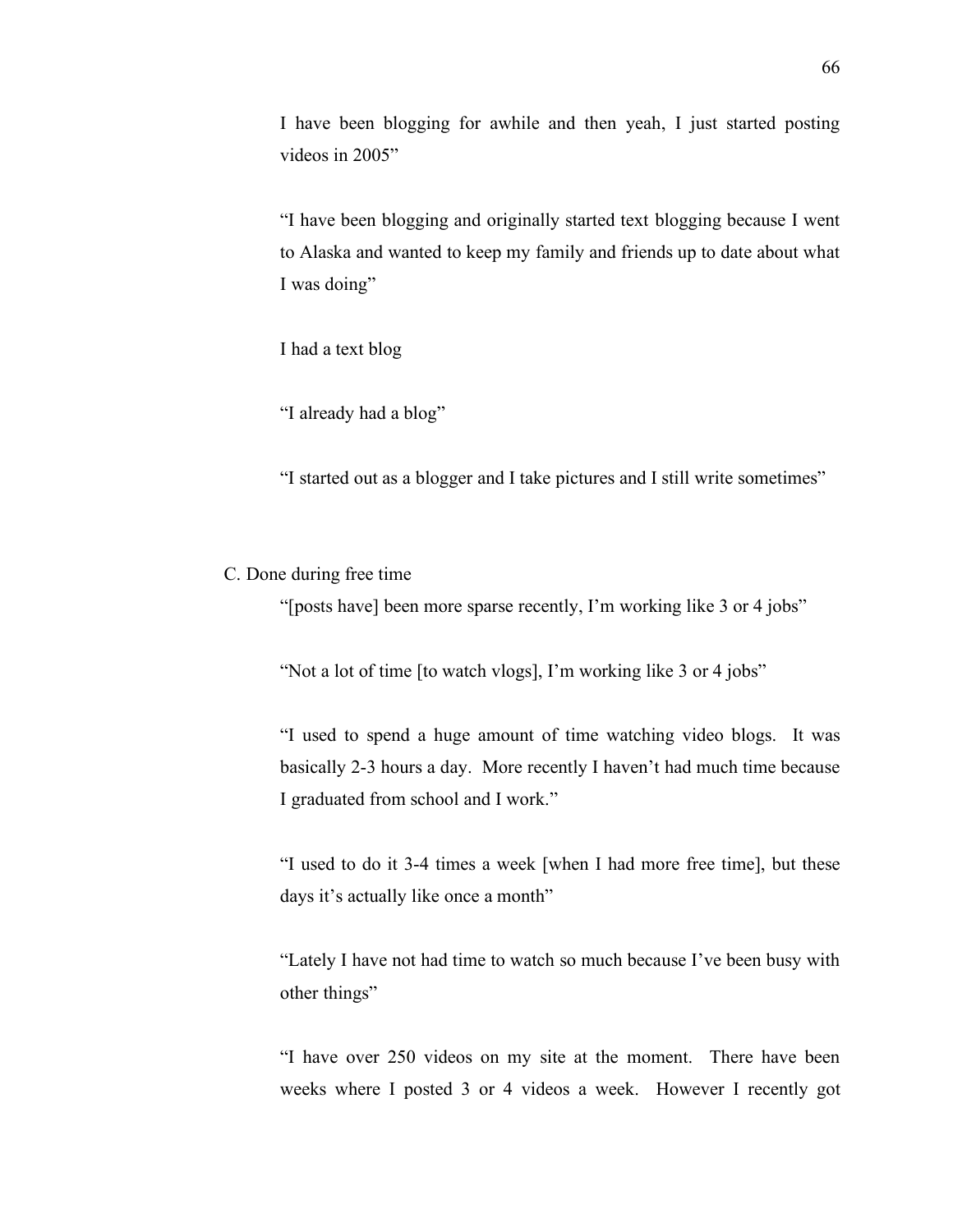married and for a lack of a better expression, marriage stuff has been taking up a lot of my time."

"I am sure that I will get back into the swing of things soon."

#### D. Production Quality

"I like people show's that have good enough production quality. If the sound level is going up and down really bad where I have to keep adjusting my audio controls, even if it's really funny or everyone is talking about it, for me I won't go back to those shows"

"They are doing something original or presenting it in an original way. Not just talking about the same stuff that everyone else is talking about. "

IV. Interaction in the community

A. Giving/receiving feedback is a social norm

### i. Giving

"I try to comments on most of the videos I watch"

"I watch people's stuff, I comment on people's stuff"

"I comment on everyone I watch"

## ii. Receiving

a. Satisfaction for vloggers

"It's not important. It's nice though! I appreciate it. Everyone likes to be loved"

"The comments kind of spur me on and get me excited and keeps me going"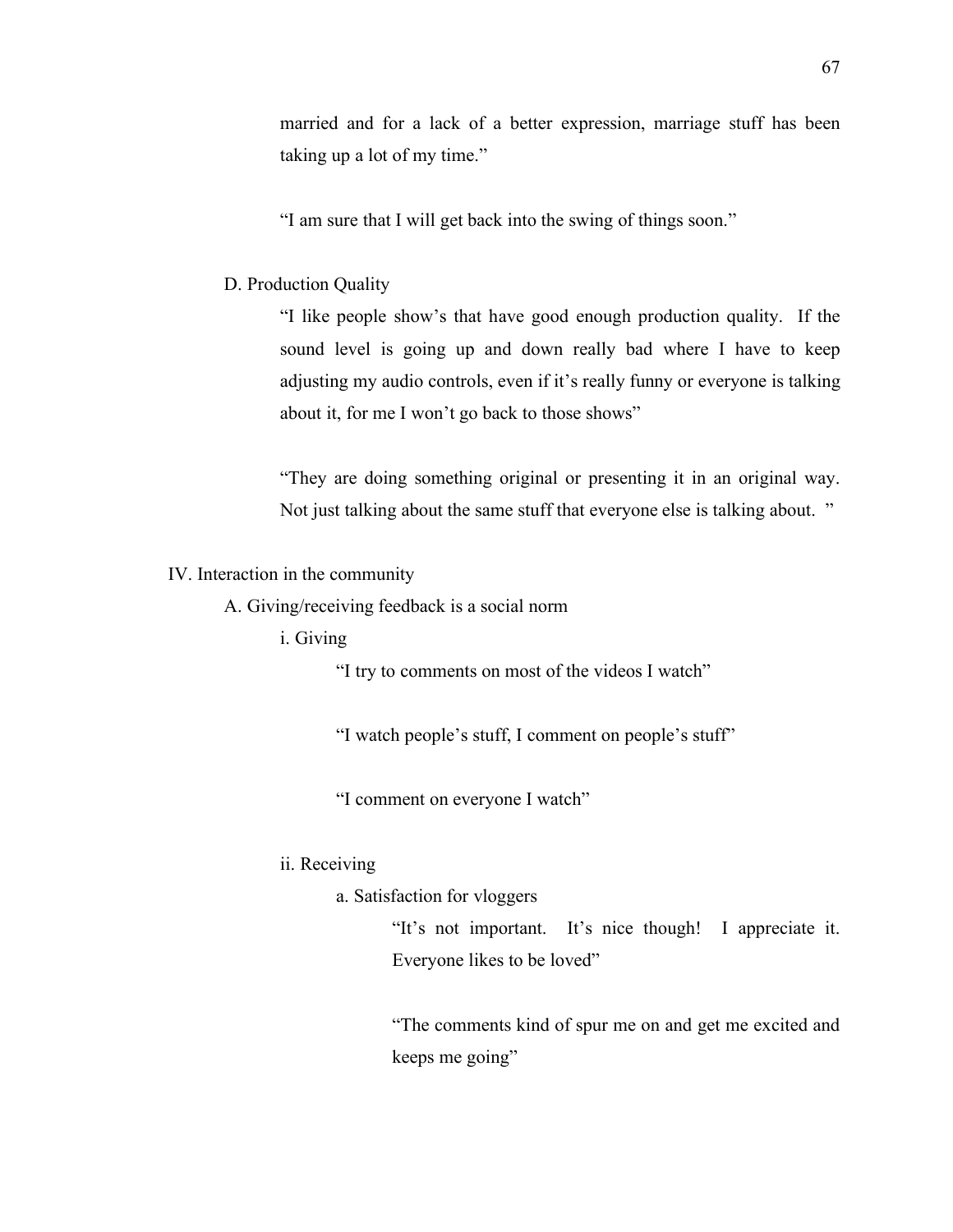"It's the comments that keeps the people video blogging"

"I won't deny that I love getting feedback from people"

"When someone comments on my vlog it can be like "wow, somebody watched me and acknowledged my existence in the universe"

"There's an immediate kind of gratification when I receive comments"

"Gives us some satisfaction knowing that hey some people are watching and they enjoyed it enough"

"You're going to need feedback to keep going and keep pushing yourself"

"I really like getting comments. I value them and I certainly don't expect people's comment every time. It's part of the motivation. It's really a social thing, a sort of layer of interaction"

"You get that encouragement from people saying hey, I really like that and it encourages you to keep up making more videos"

"It's fun to get comments. If you get comments you'll like it. I love when somebody watched it"

"I don't need a lot of fans to tell me I'm great in order to build me up. However, if no one commented or sent me e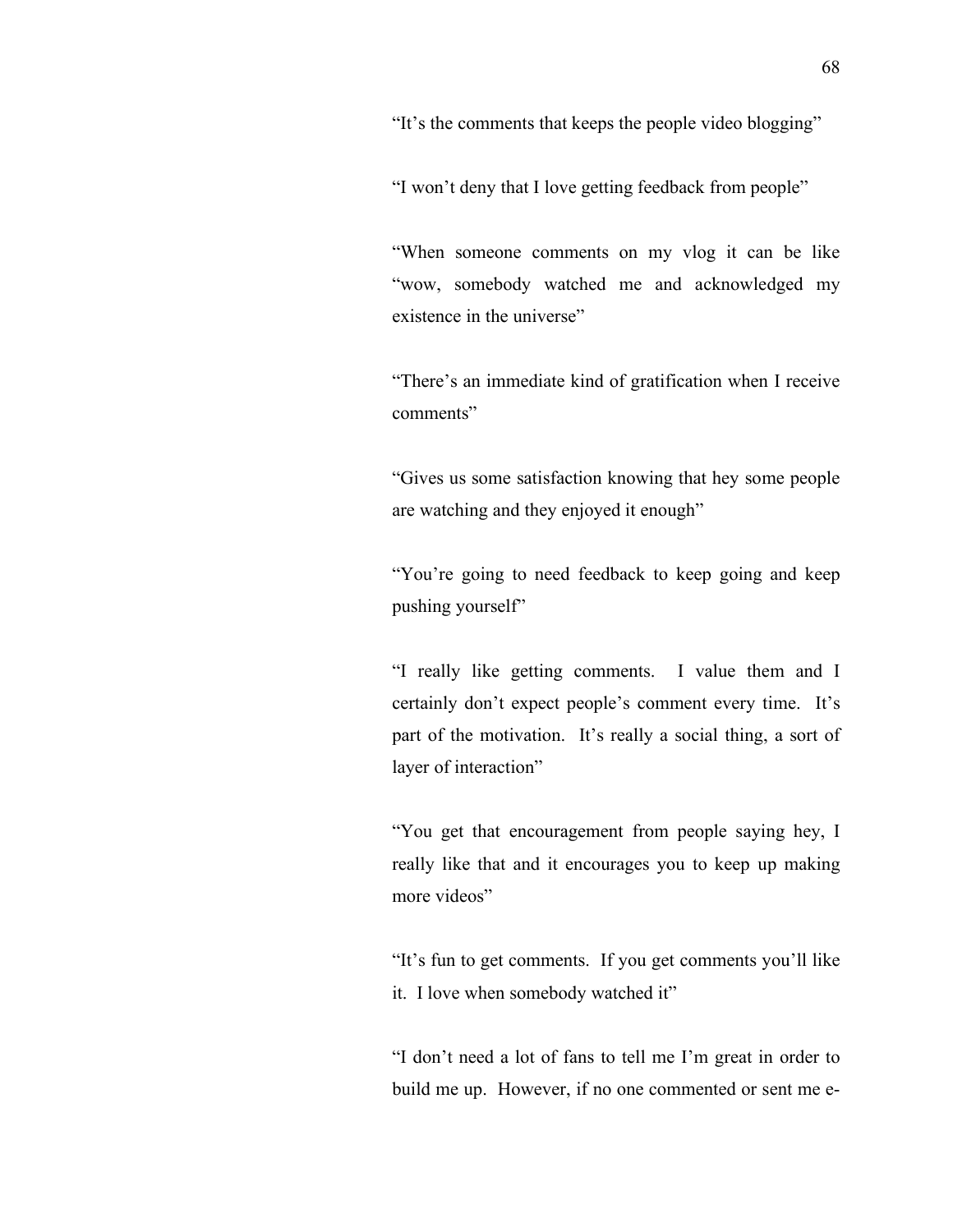mails, I probably would have stopped doing it. I can go to the beach by myself and get the stress relieving effects for myself and it's a whole lot less work"

### b. Supportive

"I think that other video bloggers support each other and that encourages other people to comment that normally may not"

"Or have a question about something and people will answer those questions or problems"

"Video blogging can be a very supportive community. A lot of people have trouble finding their voice. So many people say that I don't have anything to say and who would want to listen to me. That's a big myth that the entertainment industry has perpetrated on all of us is that their the only ones who have something to say and we're supposed to listen. We all have something to say. We have fellow souls who help us troubleshoot the website, or answer technical questions, or tell us to keep at it. It's really very very positive"

"People are helping each other out"

# c. Constructive Criticism

"Its great because you can get feedback from your audience that then dictates your videos"

"You take it and try to use it"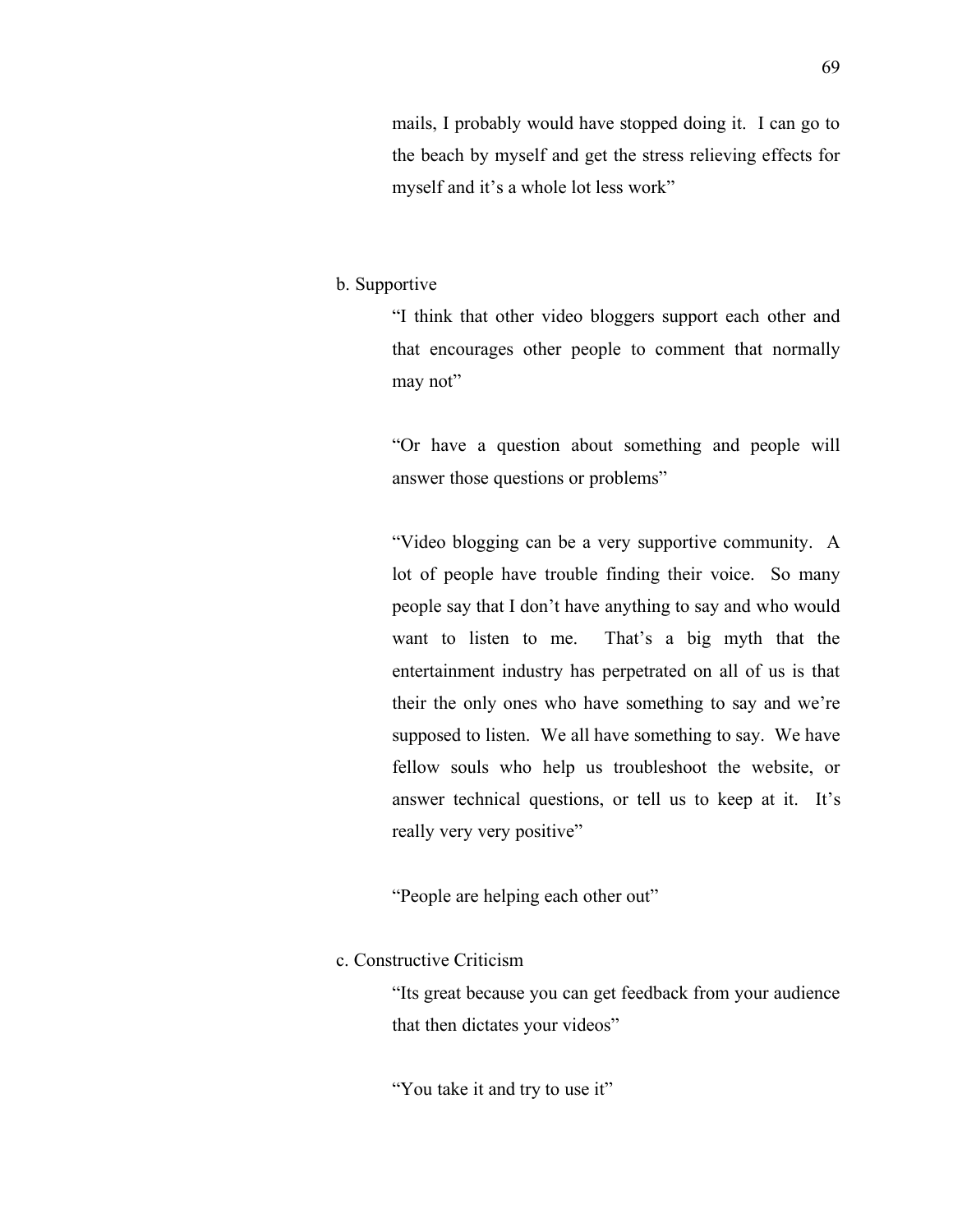"I get some constructive criticism and things like that. It makes your videos better and up the quality of your video"

"If I don't have comments, I'm thinking people didn't like it. So, yeah, it's a gauge that helps me know if people like that type of video and I should make something similar to that kind next time"

## B. Based upon Interests

I usually watch a lot of my friends. If I know them I watch them."

"I watch people that I like"

"I like to watch stuff of people that I know"

"We can be very specific and subjective which allows us to choose what we want to watch and not watch"

"I'll get comments from many people who share similar interests"

## C. Decentralized

"Other than reading vlog posts and watching each others videos, no one was directly telephoning anyone, directing anyone, there has been no one single mastermind behind the movement"

### D. Community based upon interactions

"I think commenting really brings a community to this whole thing. We're all creating online for certain people, not this whole mass of individual people."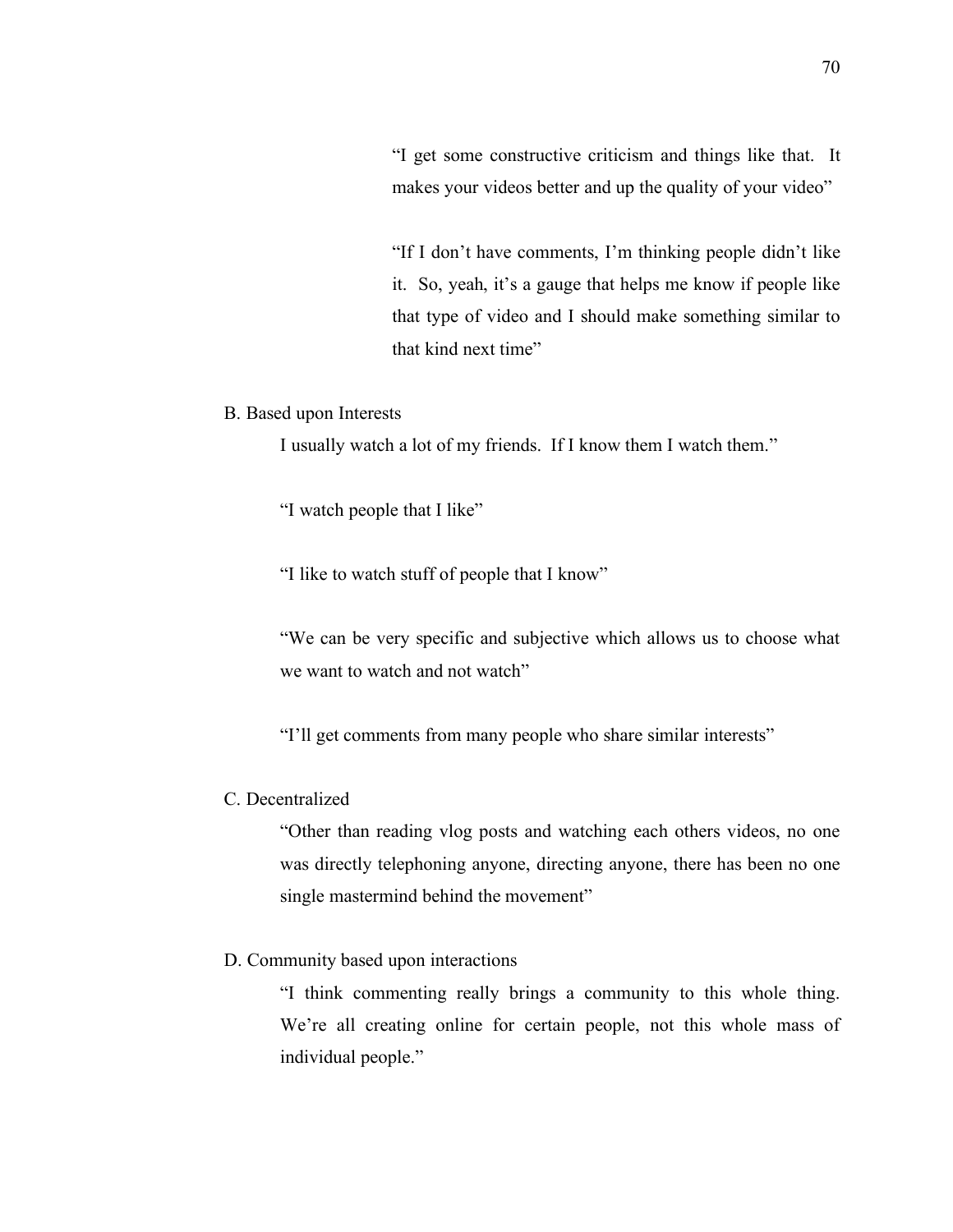"I think it's crucial. For the community it would have to be necessary."

"If you're actually going for community where there's a back and forth dialog and communications, you really have to [have comments]"

"I think it's really important and helps develop the whole community

"The feedback is what builds the community in the first place"

"My payment is like when there's people like hey, you know I've been really thinking about going to music school and you know I saw your blog and then I went to drop an application today"

"I think comments are what has made the community.

"Well if I post something about my life and you sent me an e-mail and it somehow stuck a chord and we may send a couple of e-mails. It tells me what you're interested in and that tells you something about me and therefore it makes a community"

"Giving feedback and creating videos for other people is really important for a community"

## E. Other Online interaction

"Comment on the comment? Yeah, sure. Of course [using e-mail]" "It's nice to be able to continue that [communications] through e-mail, phone, or meeting up in person. I think it's great"

"I've instant messaged them, we e-mail"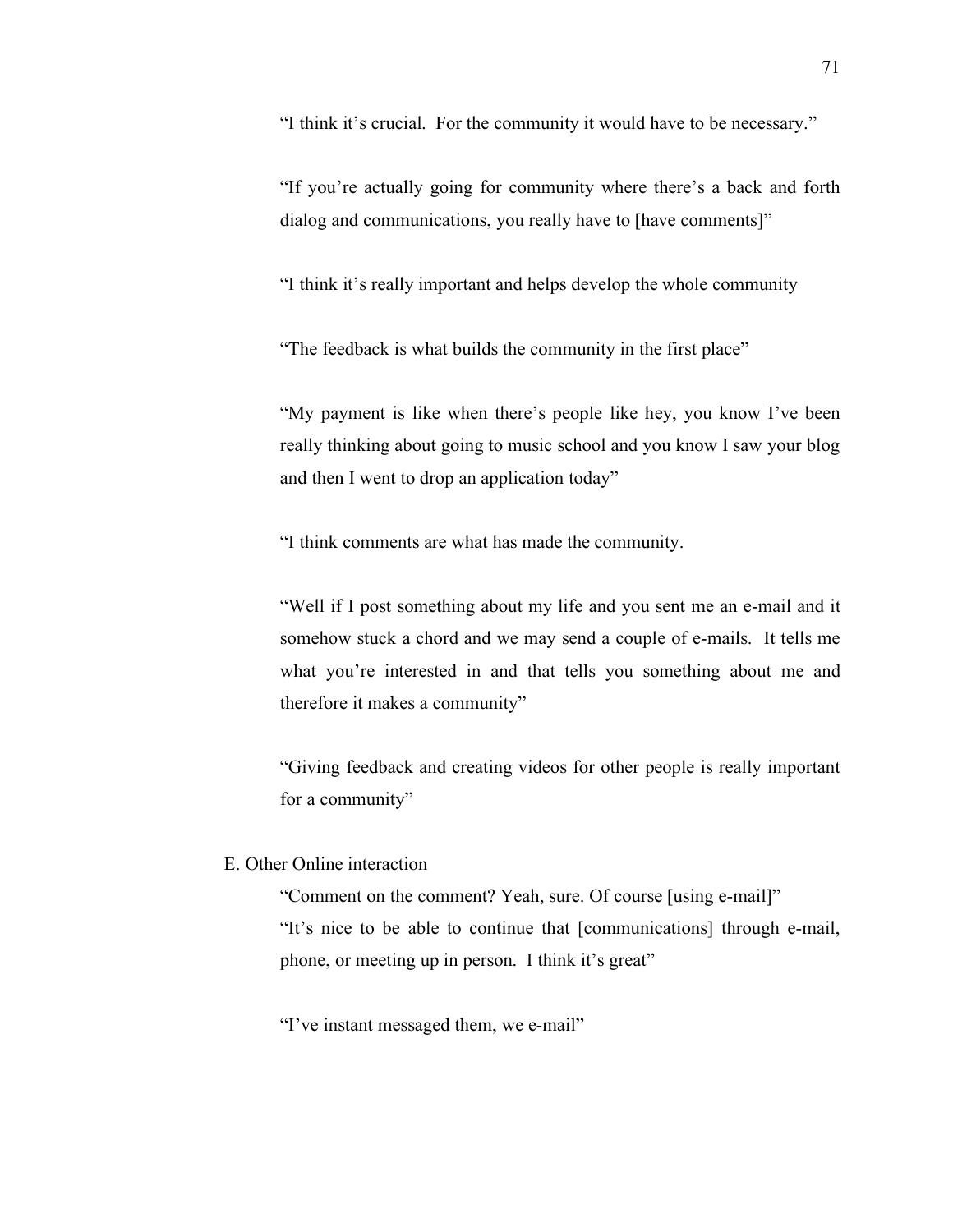"I have people contact me though either e-mail or maybe a social networking site. They say hey, I enjoyed this particular video or whatever and send a request on Facebook or Myspace or something like that"

"Yeah, a lot of the times it's the e-mail for me. You know that's just the best way to respond I think and I don't do reply comments. I just e-mail them back all the time"

- F. Real Life interaction
	- i. Groups

"Yeah, I've met a lot of people [at VloggerCon]"

"There's not many in real life constructs for people to interact which is one of the reasons why I did VloggerCon" "Sometimes it feels better to meet the person one on one and share views much like I've done with Richard more than once"

"I've been to VloggerCon last year… it was cool to meet a bunch of people I could not have met otherwise. I met a lot of people that I am a fan of. It was a really needed experience"

"Yeah, I was at VloggerCon last year in San Francisco. It was strange, I never imaged that I would be doing something like that. I got to meet Richard and lots of the people that I watched everyday."

"I've met them at conferences'

"I've spoken at VloggerCon 2006"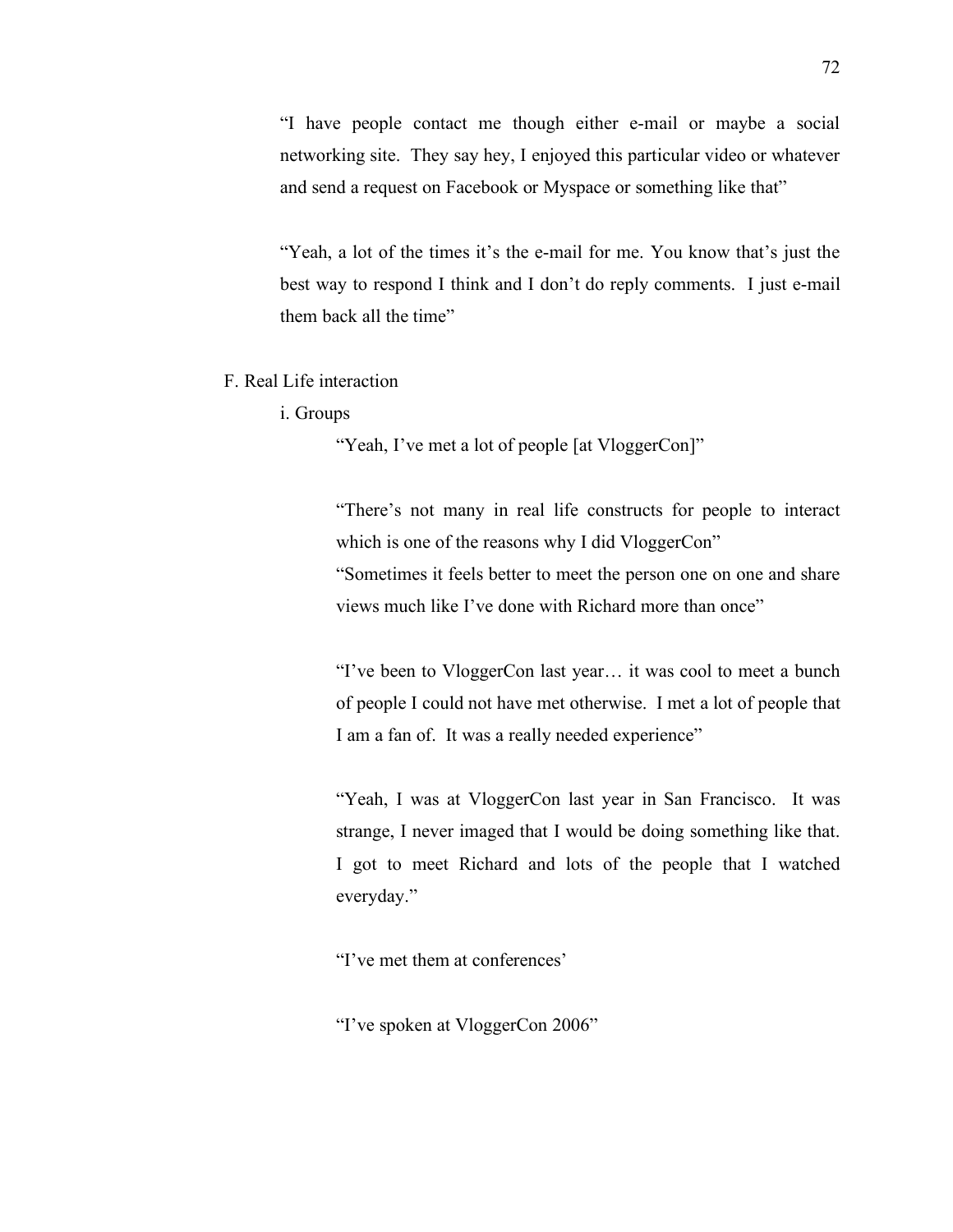"I've done to a few events here in the city, they have some gettogethers. Its really great and I go because it's really wonderful to connect to other video bloggers and share with them what they are doing and then you meet somebody who has done something that you really like and it's really exciting to see their faces."

"I've made appearances at apple stores"

ii. 1 on 1

"After getting more comfortable we might go to lunch or something"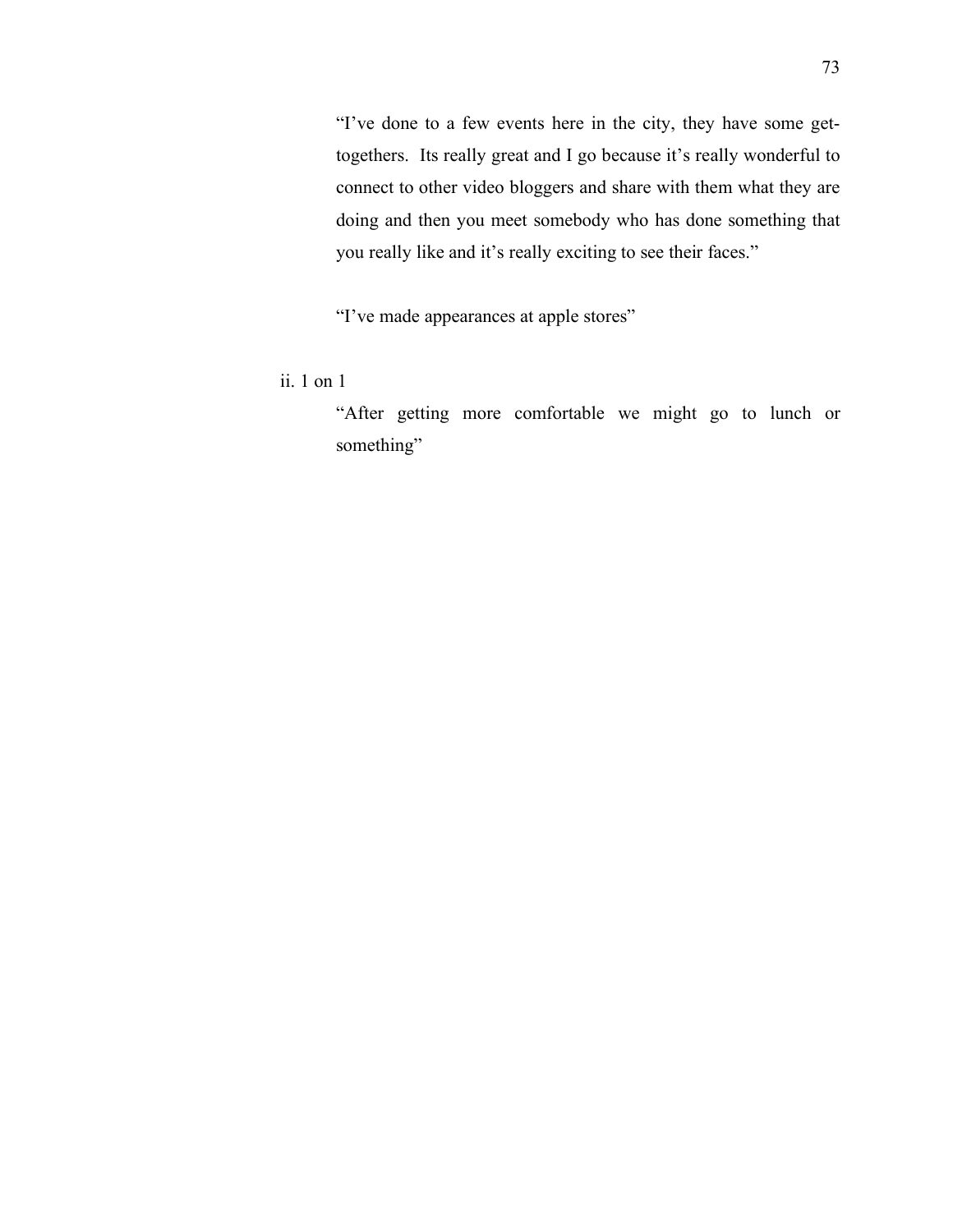#### BIBLIOGRAPHY

- Ahuja, M., & Carley, K. (1999). Network Structure in Virtual Organizations. *Organization Science, 10*(6), 741 - 747.
- Ahuja, M., Galletta, D., & Carley, K. (2003). Individual Centrality and Performance in Virtual R&D Groups: An Empirical Examination. *Management Science, 49*(1), 21-38.
- Armstrong, A., & Hagel, J. (1996). The Real Value of On-Line Communities. *Harvard Business Review, 74*(3), 134-141.
- Bar-Ilan, J. (2004). *An Outsider's View on "Topic-Oriented Blogging".* Paper presented at the International World Wide Web Conference, New York, NY.
- Blanchard, A. (2004). Blogs as Virtual Communities: Identifying a Sense of Community in the Julie/Julia Project. In L. Gurak, S. Antonijevic, L. Johnson, C. Ratliff & J. Reyman (Eds.), *Into the Blogosphere: Rhetoric, Community, and Culture of Weblogs* (http://blog.lib.umn.edu/blogosphere/blogs\_as\_virtual.html).
- Blood, R. (2004). How Blogging Software Reshapes the Online Community. *Communications of the ACM, 47*(12), 53 - 55.
- Borgatti, S. P. (2005). Centrality and network flow. *Social Networks, 27*(1), 55-71.
- Borgatti, S. P., & Everett, M. G. (1999). Models of Core/Periphery Structures. *Social Networks, 21*, 375-395.
- Borgatti, S. P., & Everett, M. G. (2006). A Graph-Theoretic Perspective on Centrality. *Social Networks, 28*(4), 466-484.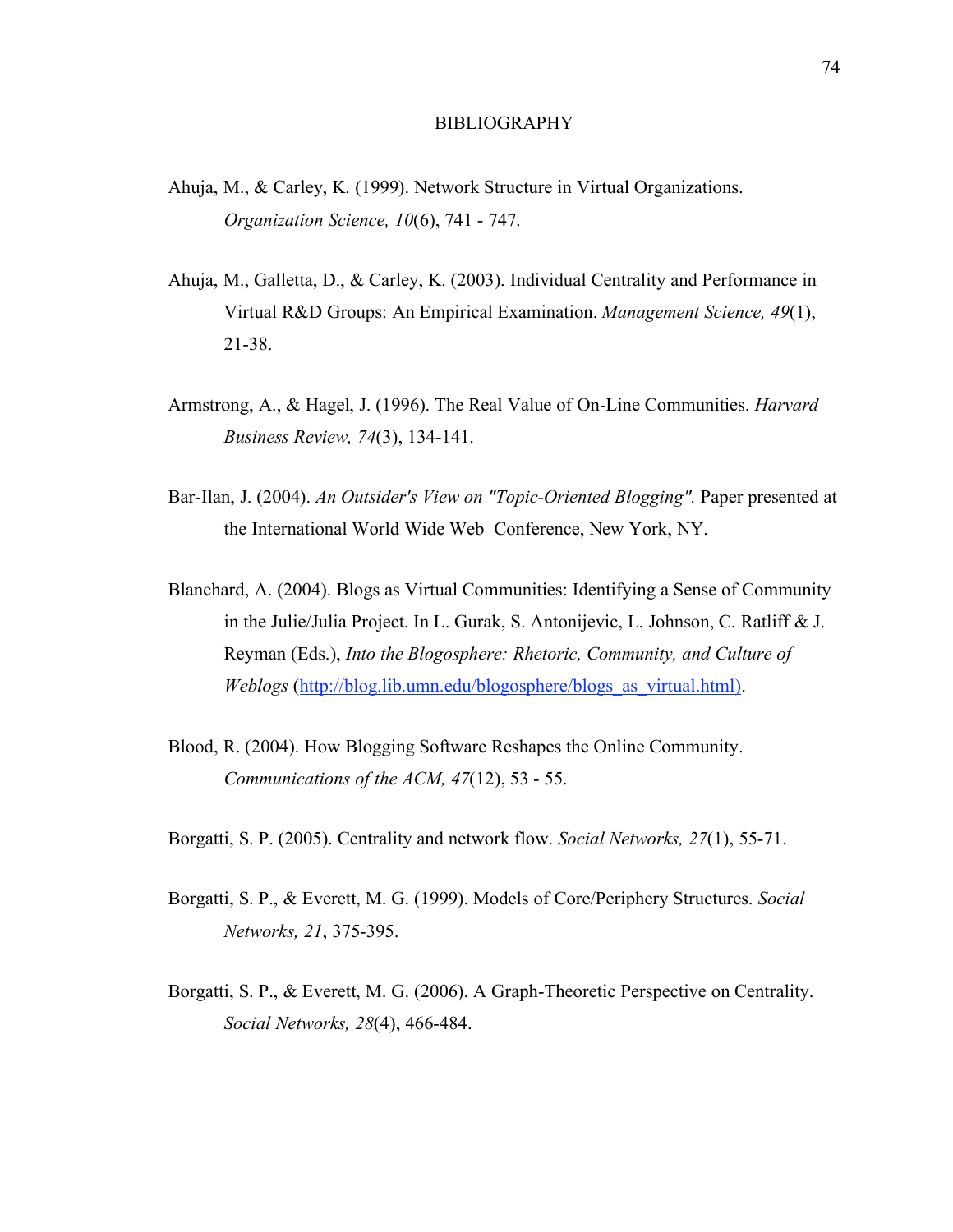- Boyd, D. (2006). A Blogger's Blog: Exploring the Definition of a Medium. *Reconstruction: Studies in Contemporary Culture, 6*(4), http://reconstruction.eserver.org/064/boyd.shtml.
- Chau, M., & Xu, J. (2007). Mining Communities and Their Relationships in Blogs: A Study of Online Hate Groups. *International Journal of Human-Computer Studies, 65*(1), 57-70.
- Chin, A., & Chignell, M. (2006). *A Social Hypertext Model for Finding Community in Blogs.* Paper presented at the ACM Conference on Hypertext and Hypermedia, New York, NY.
- Clayfield, M. (2007). A Certain Tendency in Videoblogging and Rethinking the Rebirth of the Author. *Post Identity, 5*(1), http://hdl.handle.net/2027/spo.pid9999.0005.2106.
- Cooper, D. R., & Emory, C. W. (1995). *Business Research Methods* (5th ed.). Scarborough, ON, Canada: Thomson Nelson.
- Efimova, L., & Hendrick, S. (2005). In Search for a Virtual Settlement: An Exploration of Weblog Community Boundaries. Retrieved June, 2007, from https://doc.telin.nl/dscgi/ds.py/Get/File-46041/weblog\_community\_boundaries.pdf
- Freeman, L. C. (1977). A Set of Measures of Centrality Based on Betweenness. *Sociometry, 40*, 35-41.

Gordon, S. (2006). Rise of the Blog (Journal-Based Website). *IEE Review, 52*(3), 32-35.

Gupta, S., & Hee-Woong, K. (2004). *Virtual Community: Concepts, Implications, and Future Research Directions.* Paper presented at the Americas Conference on Information Systems, New York, NY.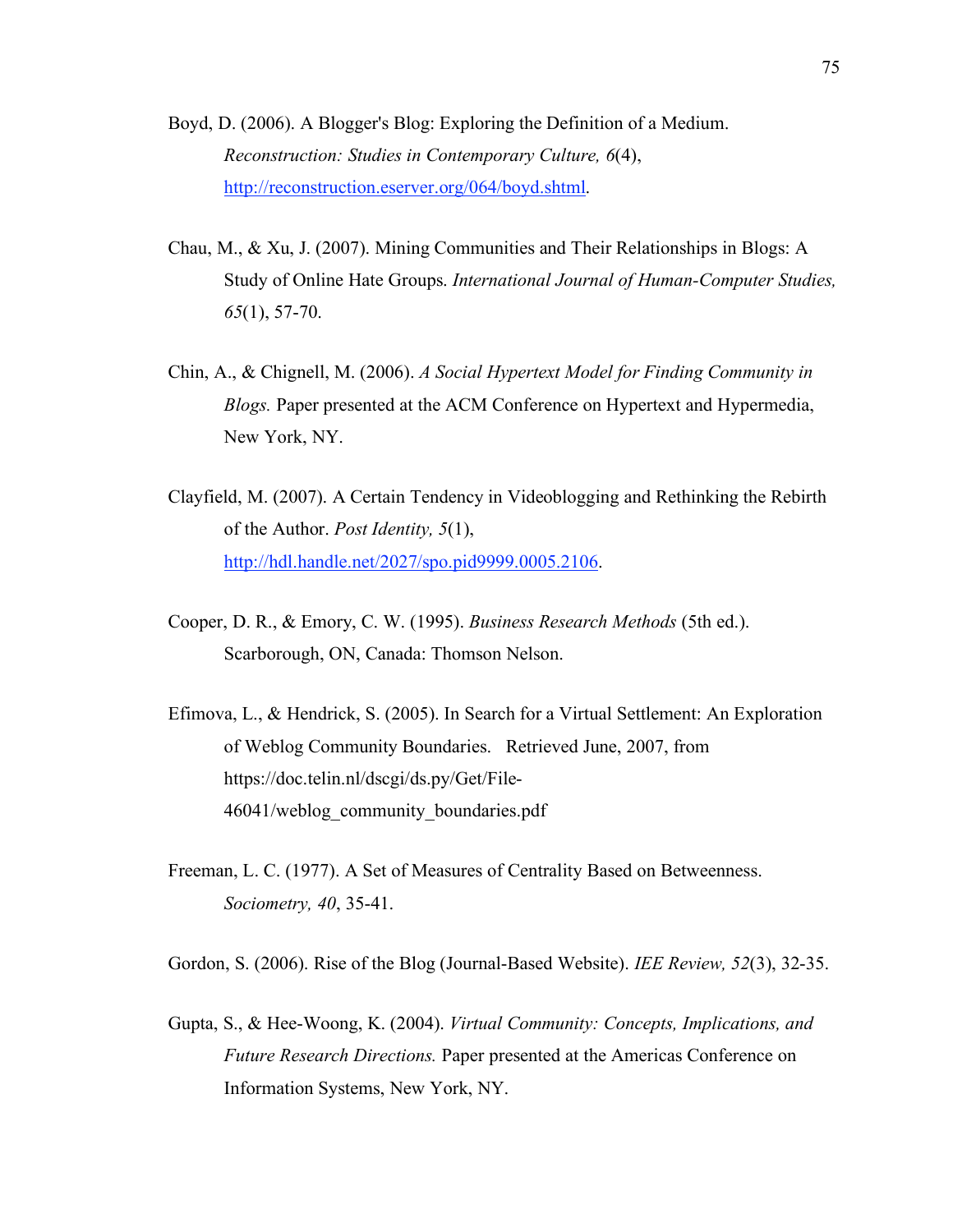- Herring, S., & Scheidt, L. (2004). *Bridging the Gap: A Genre Analysis of Weblogs.* Paper presented at the Hawaii International Conference on System Science, Waikoloa, Hawaii.
- Hiltz, S. R., & Wellman, B. (1997). Asynchronous Learning Networks as a Virtual Classroom. *Communications of the ACM, 40*(9), 44-49.
- Holahan, C. (2006). Q&A with Amanda Congdon [Electronic Version]. *BusinessWeek*. Retrieved June 2007 from http://www.businessweek.com/technology/content/nov2006/tc20061114\_907330. htm.
- Horrigan, J. (2001). Online Communities: Networks that Nurture Long-Distance Relationships and Local Ties [Electronic Version]. *Pew Internet and American Life Project*. Retrieved June, 2007 from http://www.pewinternet.org/pdfs/PIP\_Communities\_Report.pdf.
- IP Kwai Fun, R. (2005). *An Exploratory Study on how Weblog Technologies fit Virtual Community Members' Social Needs.* Paper presented at the Americas Conference on Information Systems, Omaha, NE.
- Kiesler, S. (1986). The Hidden Messages in Computer Networks. *Harvard Business Review, 64*, 46-60.
- Krebs, V., & Holley, J. (2002). Building Smart Communities Through Network Weaving [Electronic Version]. Retrieved June, 2007 from http://www.orgnet.com/BuildingNetworks.pdf.
- Kumar, R., Novak, J., Raghaven, P., & Tomkins, A. (2004). Structure and Evolution of Blogspace. *Communications of the ACM, 47*(12), 35-39.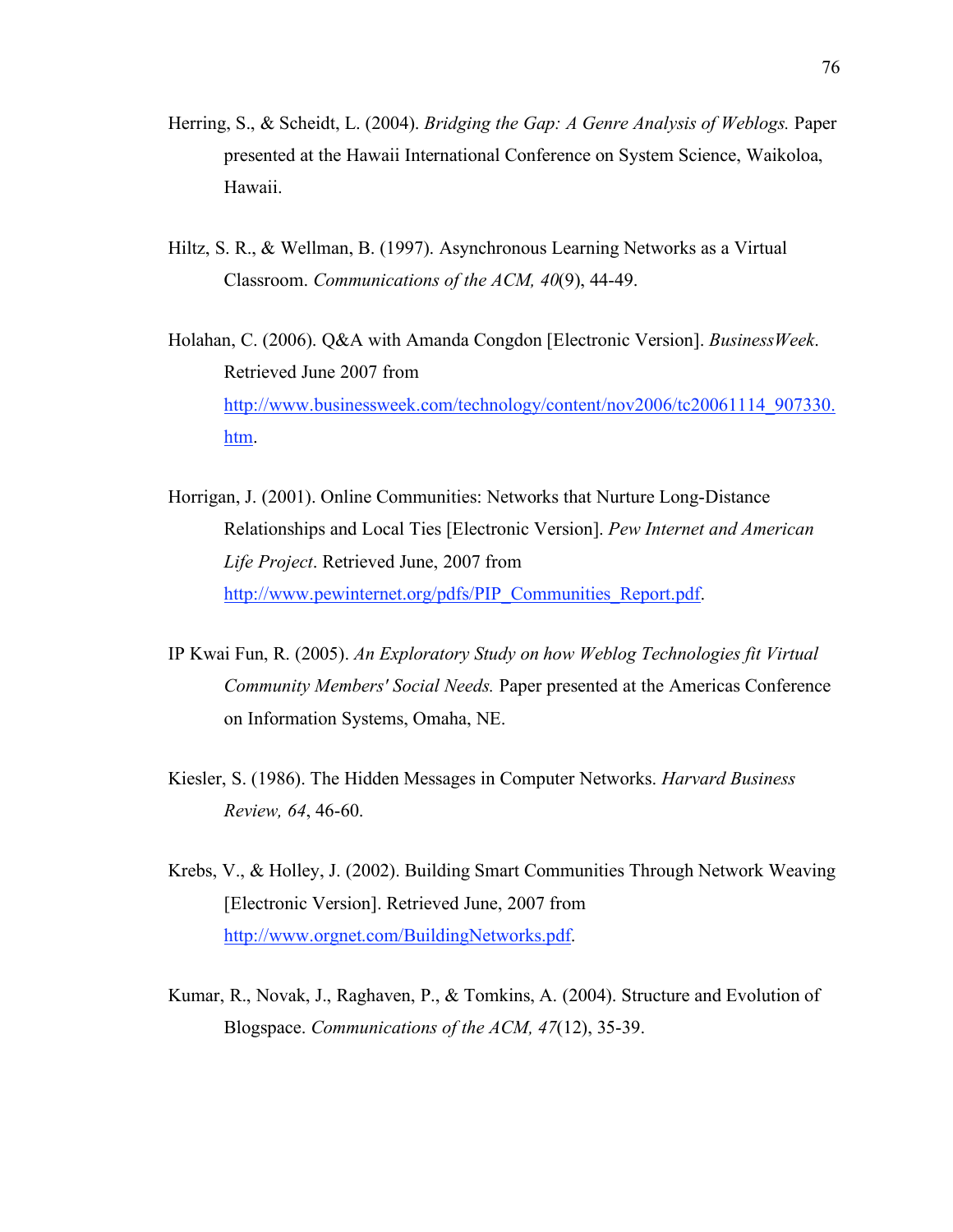- Kumar, R., Novak, J., & Tomkins, A. (2006). *Structure and Evolution of Online Social Networks.* Paper presented at the ACM SIGKDD International Conference on Knowlede Discovery and Data Mining, Philadelphia, PA.
- Lazar, J., & Preece, J. (1998). *Classification Scheme for Online Communities.* Paper presented at the Americas Conference for Information Systems, Baltimore, Maryland.
- Li, H. (2004). *Virtual Community Studies: A Literature Review, Synthesis, and Research Agenda.* Paper presented at the Americas Conference on Information Systems, New York, NY.
- Lindahl, C., & Blount, E. (2003). Weblogs: Simplifying Web Publishing. *Computer, 36*(11), 114-116.
- Long, Y. (2006). *Social Structure, Knowledge Sharing, and Project Performance in Open Source Software Development.* University of Nebraska - Lincoln, Lincoln, Nebraska.
- Long, Y., & Siau, K. (2006). *Social Network Dynamics for Open Source Software Projects.* Paper presented at the Americas Conference on Information Systems, Acapulco, Mexico.
- Luers, W. (2007). Cinema Without Show Business: A Poetics of Vlogging. *Post Identity, 5*(1), http://hdl.handle.net/2027/spo.pid9999.0005.2105.
- Miles, A. (2003). Softvideography. In M. Eskelinen & R. Koskimaa (Eds.), *Cybertext Yearbook 2002-2003* (pp. 218-236). Saarijarvi: University of Jyvaskyla.
- Miles, A. (2006). A Vision for Genuine Rich Media Blogging. In A. Bruns & J. Jacobs (Eds.), *Uses of Blogs* (pp. 213-222). New York, NY: Peter Lang.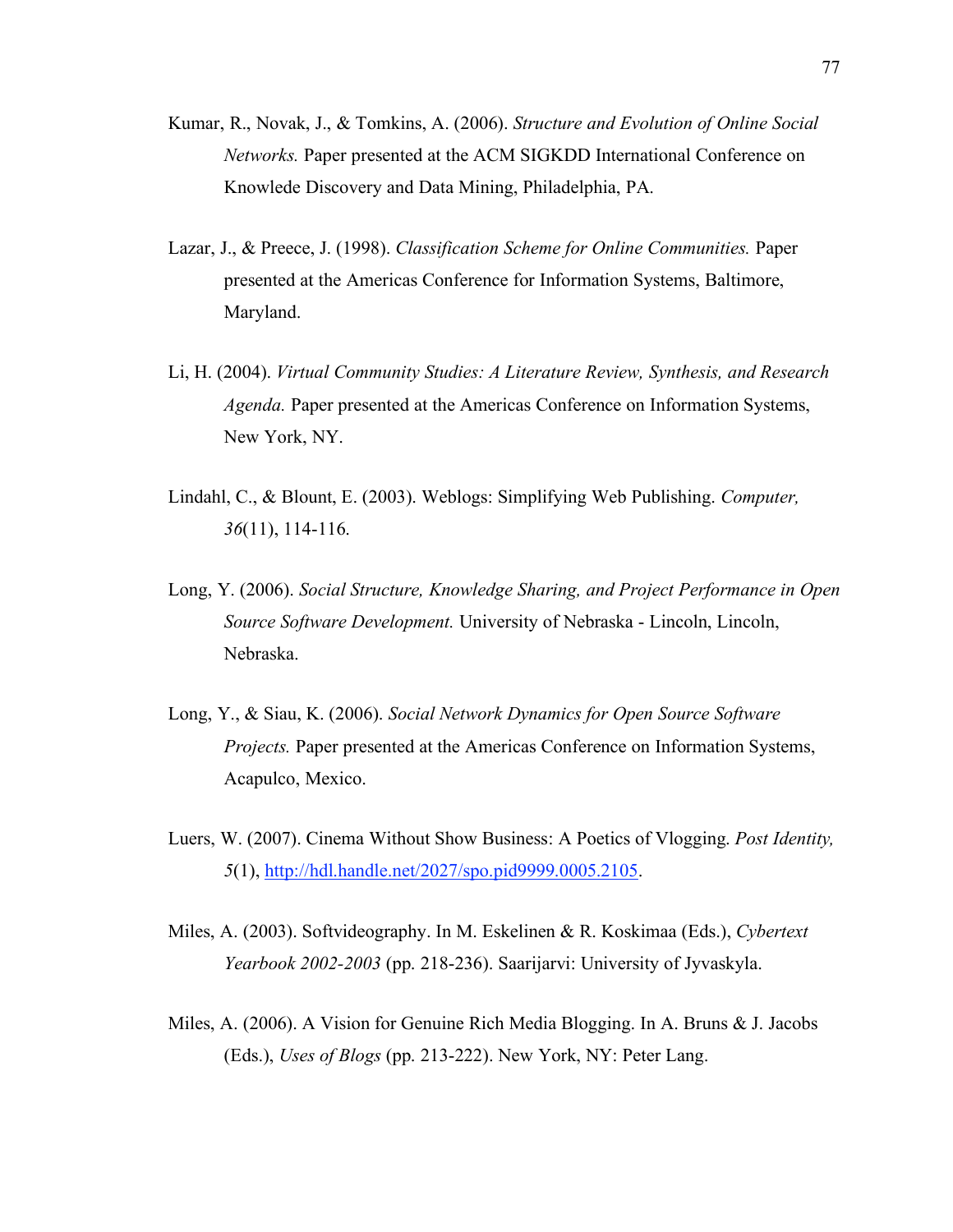- Miles, A. (2007). New Media Studies and the New Internet Cinema. *Post Identity, 5*(1), http://hdl.handle.net/2027/spo.pid9999.0005.2102.
- Nardi, B. A., Schiano, D. J., & Gumbrecht, M. (2004). *Communities: Blogging as Social Activity, or, Would You Let 900 Million People Read Your Diary?* Paper presented at the ACM Conference on Computer Supported Cooperative Work, Chicago, ILL.
- Nardi, B. A., Schiano, D. J., Gumbrecht, M., & Swartz, L. (2004). Why We Blog. *Communications of the ACM, 47*(12), 41-46.
- Parker, C., & Pfeiffer, S. (2005). Video Blogging: Content to the Max. *IEEE Multimedia, 12*(2), 4-8.
- Preece, J. (2000). *Online Communities - Designing Usability Supporting Sociability*. Chichester, UK: John Wiley and Sons.
- Reid, E. (1996). Informed Consent in the Study of On-Line Communities: A Reflection on the Effects of Computer-Mediated Social Research. *The Information Society, 12*(2), 169-174.
- Rheingold, H. (1993). *The Virtual Community: Homesteading on the Electronic Frontier*. Toronto, Canada: Addison-Wesley.
- Rosenbloom, A. (2004). Into the Blogosphere: Introduction. *Communications of the ACM, 47*(12), 30-33.
- Schiano, D. J., Nardi, B. A., Gumbrecht, M., & Swartz, L. (2004). *Blogging by the Rest of Us.* Paper presented at the ACM Conference on Computer Human Interaction, Vienna, Austria.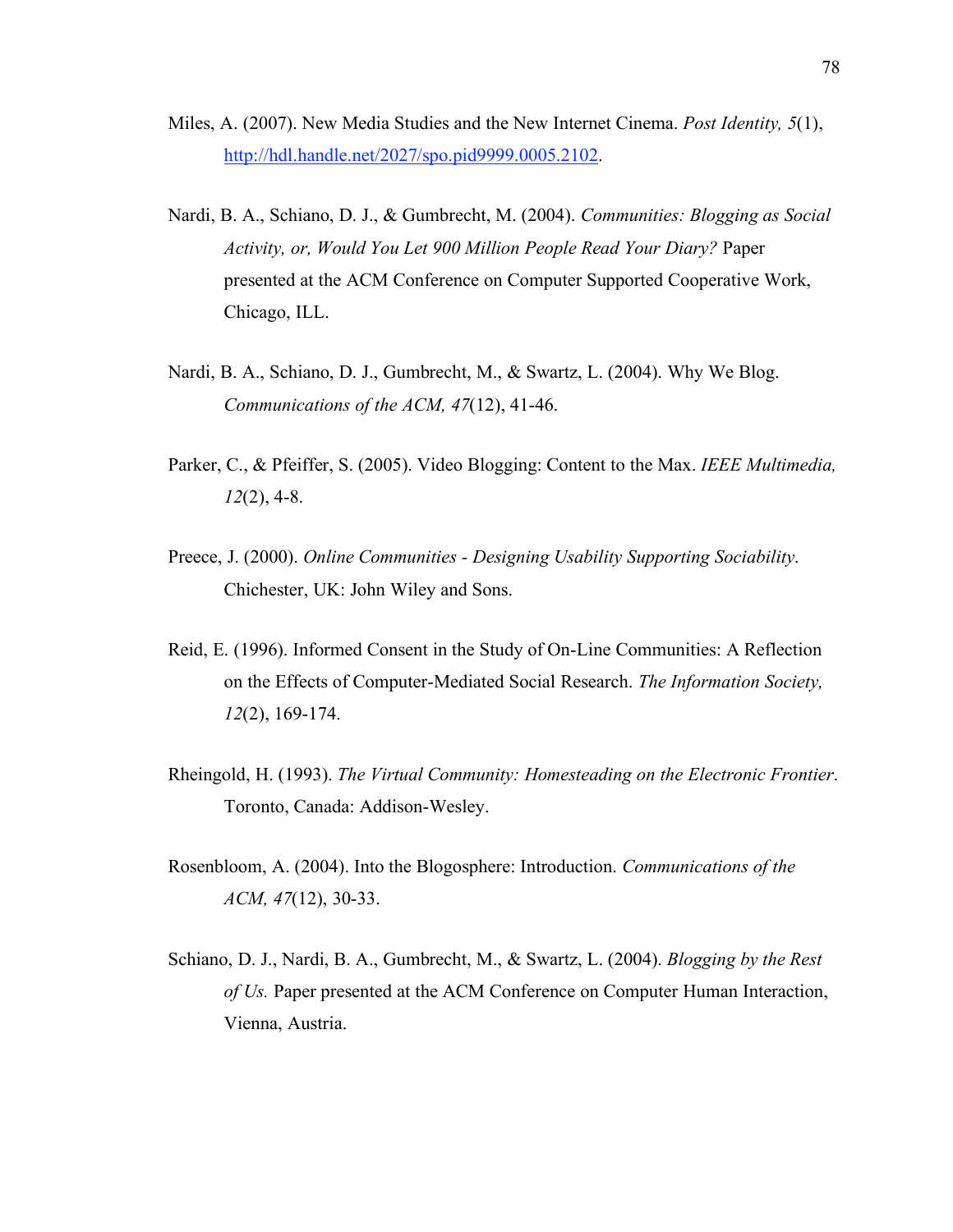- Shen, D., Sun, J., Yang, Q., & Chen, Z. (2006). *Latent Friend Mining from Blog Data.* Paper presented at the International Conference on Data Mining, Skiathos, Greece.
- Sinton, F. (2007). State of the Vlogosphere March 2007 [Electronic Version]. *Mefeedia Blog*. Retrieved June 2006 from http://mefeedia.com/blog/2007/03/136/.
- Sparrowe, R. T., Liden, R. C., Wayne, S. J., & Kraimer, M. L. (2001). Social Networks and the Performance of Individuals and Groups. *Academy of Management Journal, 44*(2), 316-325.
- Sproull, L., & Faraj, S. (1997). Atheism, Sex, and Databases: The Net as a Social Technology. In S. Kiesler (Ed.), *Culture of the Internet*. Mahwah, NJ: Lawrence Erlbaum.
- Strauss, A., & Corbin, J. (1998). *Basics of Qualitative Research: Techniques and Procedures for Developing Grounded Theory*. London, UK: SAGE Publications.
- Technorati. (2007). About Us [Electronic Version]. *Technorati*. Retrieved June 2007 from http://technorati.com/about/.

Tepper, M. (2003). The Rise of Social Software. *netWorker, 7*(3), 18-23.

.

- Walker, J. (2003). Final Version of Weblog Definition [Electronic Version]. *jill/txt*. Retrieved June 2007 from http://jilltxt.net/archives/blog\_theorising/final\_version\_of\_weblog\_definition.html
- Wang, H., Deng, Y., & Chiu, S. (2005). *Beyond Photoblogging: New Directions of Mobile Communication.* Paper presented at the Conference on Human Computer Interaction with Mobile Devices and Services, Salzburg, Austria.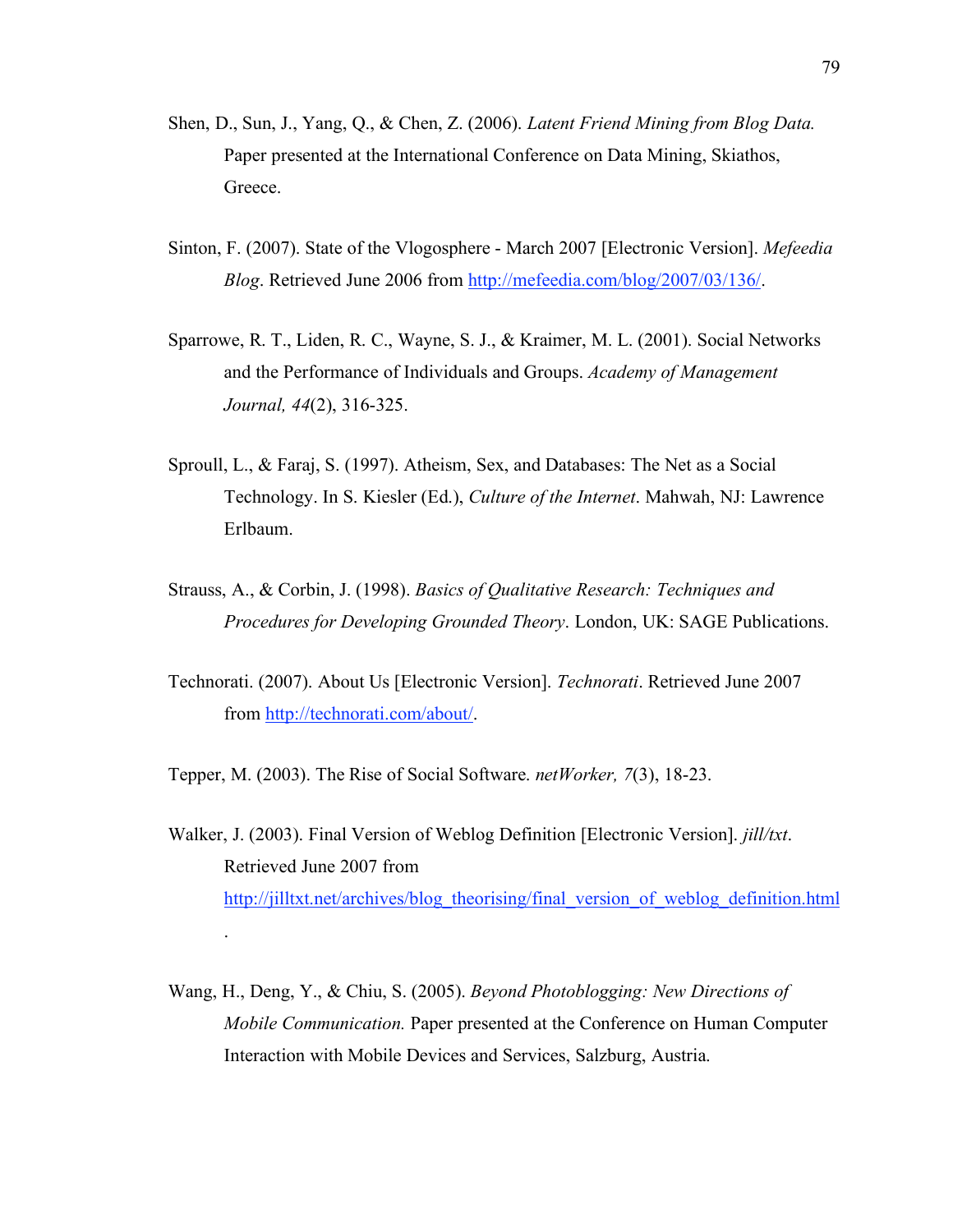- Wang, J., & Chen, C. (2004). An Automated Tool for Managing Interactions in Virtual Communities - Using Social Netwrok Analysis Approach. *Journal of Organizational Computing and Electronic Commerce, 14*(1), 1-26.
- Wang, Y., Yu, Q., & Fesenmaier, D. R. (2002). Defining the Virtual Tourist Community - Implications for Tourism Marketing. *Tourism Management, 23*(4), 407-417.
- Wasserman, S., & Faust, K. (1994). *Social Network Analysis: Method and Applications*. Cambridge, UK: Cambridge University Press.
- Whittaker, S., Isaacs, E., & O'Day, V. (1997). Widening the Net: Workshop Report on the Theory and Practice of Physical and Network Communities. *SIGCHI Bulletin, 29*(3), 27-30.
- Wikipedia. (2007a). Blog [Electronic Version]. *Wikipedia*. Retrieved June 2007 from http://en.wikipedia.org/wiki/Blog.
- Wikipedia. (2007b). Podcast [Electronic Version]. *Wikipedia*. Retrieved June 2007 from http://en.wikipedia.org/wiki/Podcasting.
- Wikipedia. (2007c). Robert Scoble [Electronic Version]. *Wikipedia*. Retrieved June 2007 from http://en.wikipedia.org/wiki/Robert\_Scoble.